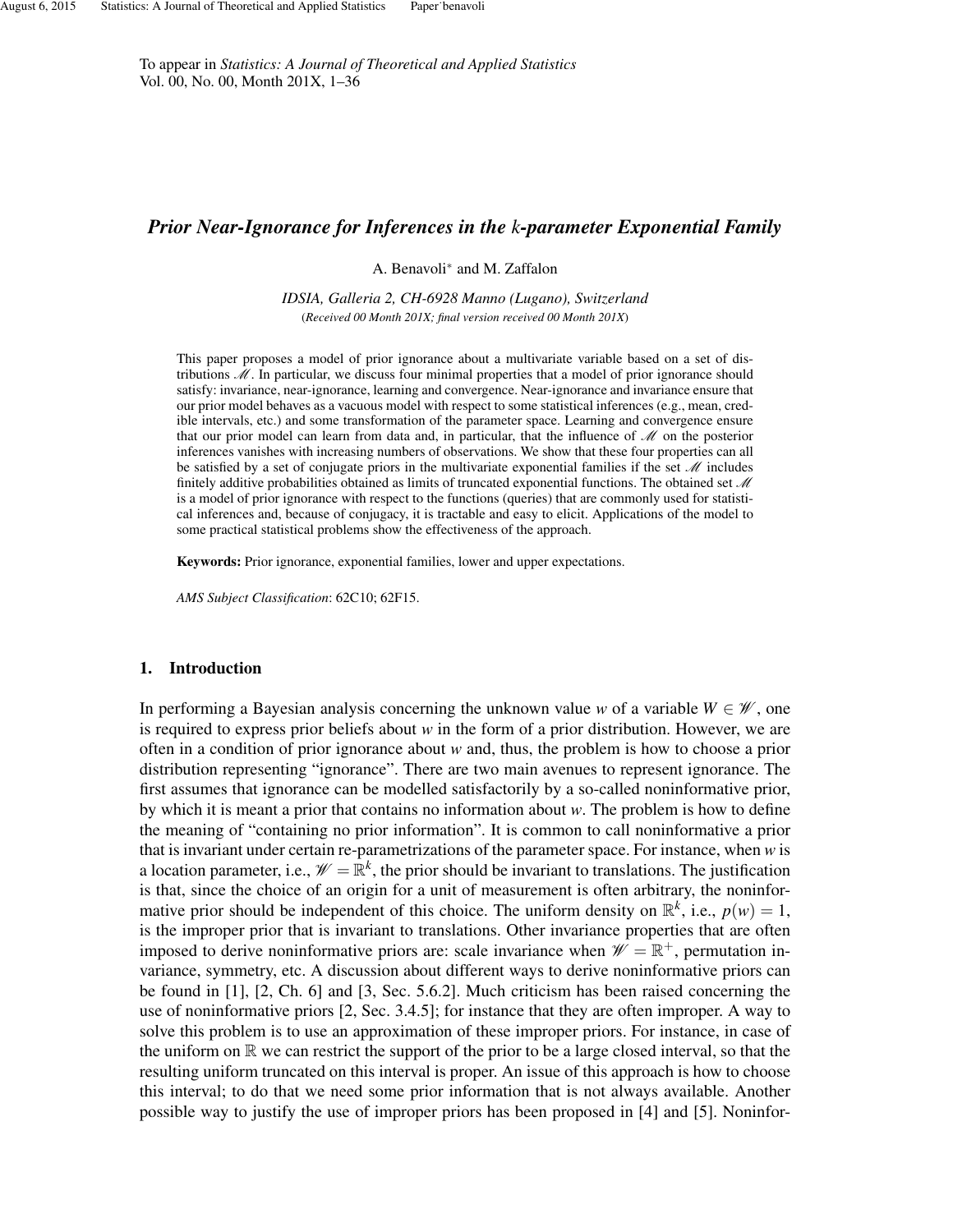mative priors can be regarded as limits of proper informative priors (a limit of proper truncated priors when the truncation vanishes). The advantage of this interpretation is that it allows us to compute prior inferences (expectations) w.r.t. noninformative priors by computing this limit. This is not possible when we directly use improper priors, since the integrals diverge.

It can be shown that the probability measures that we obtain by this limit are finitely additive; this provides a justification of improper priors from a Bayesian perspective. The advantage of this interpretation of improper priors is that (i) we do not need to define a finite truncation; (ii) we can compute the prior expectation by calculating limits. A-posteriori, if the distribution that we obtain by combining the limit improper prior and the likelihood is proper, we can compute posterior expectations by moving the limit under the integral sign. In other words, we can compute first the limit which gives us the improper prior and then use this prior to compute the posterior. The presence of finitely additive measures is hidden in this case.

Other two criticisms to noninformative priors are that they are not unique, see for instance [2, Sec. 3.3.3], and that they do not really model lack of prior information, but only invariance [6]. To solve these issues, many authors [6–11] suggest that lack of prior information should be expressed in terms of a family  $\mathcal M$  consisting of all prior distributions that are compatible with the available prior information. Inferences should then be carried out by considering the whole family M. This approach is known as *Bayesian robustness* or *Bayesian sensitivity analysis* examples are  $\varepsilon$ -contamination models [2, 12], restricted  $\varepsilon$ -contamination models [9], intervals of measures [10, 12], the density ratio class [6, 10], etc.

In case almost no prior information is available on  $W$ ,  $\mathcal M$  should be as large as possible in order to describe this state of prior ignorance. The natural candidate for  $\mathcal M$  to represent complete ignorance is the set of all distributions. However, it turns out that the posterior inferences obtained from this set are *vacuous* [6, Sec. 7.3.7], i.e., the posterior set of distributions coincides with the prior set of distributions. This means that our prior beliefs do not change with experience, or, in other words, that there is no learning from data. Therefore, the vacuous prior model is not a statistically useful way to model our prior ignorance. There is then a compromise to be made. Walley suggests, as an alternative, the use of an almost vacuous model which he calls a"near-ignorance prior" [6, 11]. This is a model that behaves a priori as a vacuous model for some basic inferences (e.g., prior mean, prior credible regions) but it always provides non-vacuous posterior inferences. Near-ignorance models allow us to start a statistical analysis with very weak assumptions about the problem of interest and, thus, to implement a genuine objective-minded approach to inference. Near-ignorance models have been presented in [6, 11] to address inference problems in which: (i) the observations are discrete and the unknown *W* is a vector of variables with bounded components (the so called *imprecise Dirichlet model*, or IDM); (ii) the observations are continuous and the unknown *W* is an unbounded but scalar variable (Gaussian or double exponential family models [11]). Near-ignorance often naturally leads to invariance. For instance, the IDM is known to satisfy permutation invariance and invariance to coarsening/refinement of the categories [6]. When this is not the case, invariance properties can be imposed to near-ignorance priors as suggested in [11].

In a recent paper [13] we have made a first proposal to generalize near-ignorance to the oneparameter exponential families of distributions. Considering the case that the likelihood model is a density belonging to the one-parameter exponential families, i.e.,  $w \in \mathcal{W} \subseteq \mathbb{R}$ , and M includes the corresponding *proper conjugate exponential priors*; we have shown that there exists a choice of the parametrization of  $\mathcal M$  which satisfies near-ignorance without leading to vacuous posterior inferences, and which is unique up to the choice of its size which determines the degree of robustness (or caution) of the inferences. Stated differently, we have proven that the set of priors  $M$  satisfying near-ignorance without leading to vacuous posterior inferences can be uniquely obtained by letting the parameters of the conjugate exponential prior vary jointly in suitable sets. This work allowed us to derive again the imprecise Beta model, which is the univariate version of the IDM, and the set of Gaussian priors discussed in [11] from a more general model of near-ignorance. Furthermore, we were able to derive new models of near-ignorance that were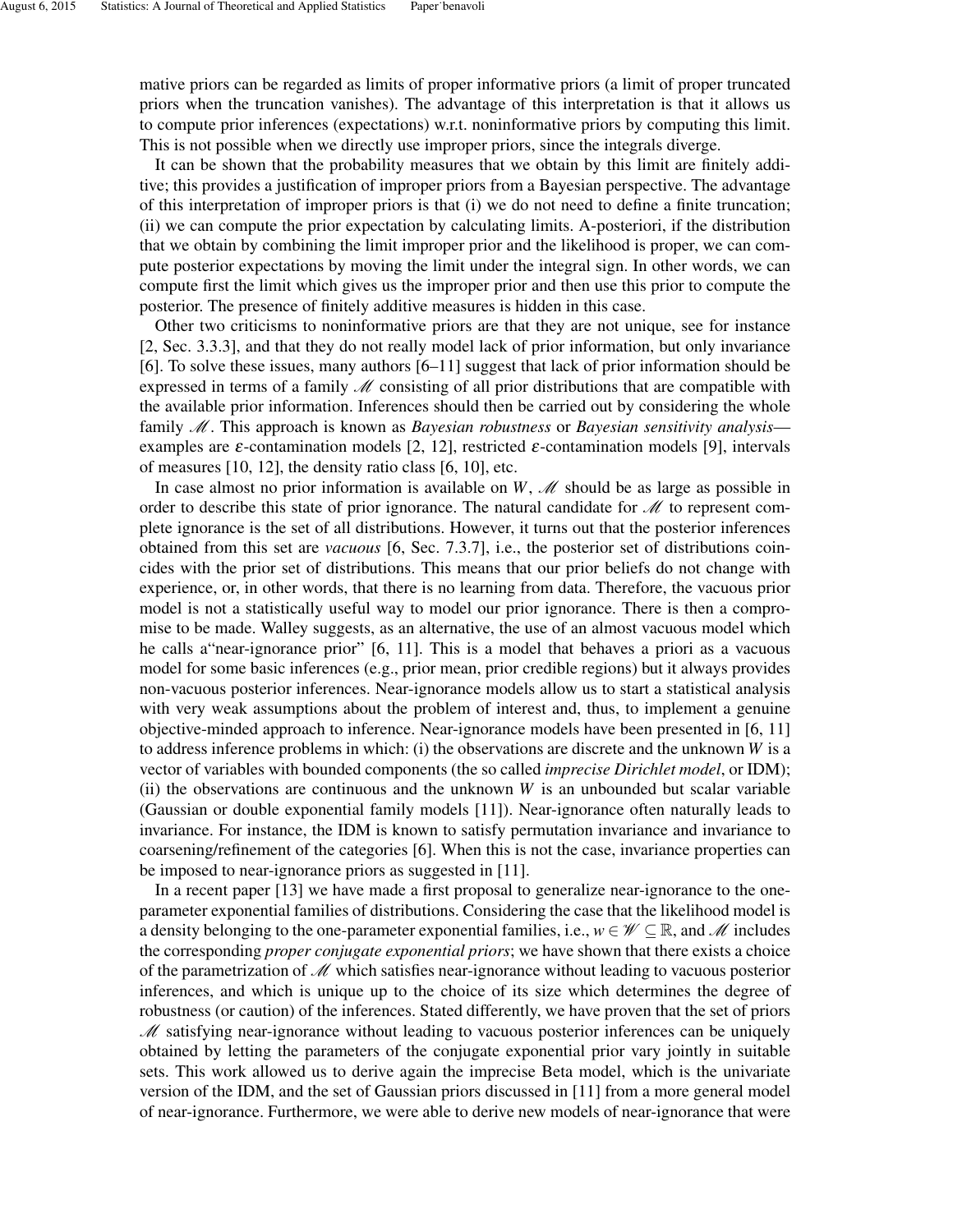not available before such as, for instance, a model based on a set of Gamma priors.

In this paper, we extend the work in [13] in two main directions. First, we propose a way to reconcile the two approaches to design a prior model in case of lack of prior information, i.e., invariance and Walley's prior near-ignorance. We define four *minimal properties* that a prior ignorance model  $\mathcal M$  should satisfy: prior-ignorance, invariance, learning from data and asymptotic convergence. To apply these properties to define a prior model, the analysts must choose: (i) w.r.t. which functions (e.g., mean, variance, credible intervals, etc.) she/he wants to be prior ignorant; (ii) w.r.t. which group transformations she/he wants to be invariant; (iii) w.r.t. which functions she/he wants to satisfy learning and convergence. These are general principles that allows the analyst to elicit a prior model in a condition of ignorance. Then we specialize these properties to the *k*-dimensional exponential families  $\mathcal{W} = \mathbb{R}^k$ , which is the main contribution of this work. For the multivariate exponential family in  $\mathcal{W} = \mathbb{R}^k$ , it is natural to impose: (i) prior-ignorance w.r.t. the function  $b(w)$  (the mean of the observation variable); (ii) invariance to translations (*w* is a location parameter) and, depending on the exponential family we are considering, invariance to permutations, symmetry, invariance to coarsening/refinement, etc.; (iii) learning and convergence w.r.t. any (measurable) function.

Moreover, we show that translation invariance, near-ignorance and learning can all be satisfied by a set of conjugate priors  $\mathcal M$  if it includes finitely additive probabilities obtained as limits of truncated increasing/decreasing exponential functions. As discussed previously, when the set of posteriors we obtain by combining the likelihood and the improper increasing/decreasing exponential functions includes only proper distributions, we can move the limit under the integral sign and compute inferences as we normally do with improper priors. When this is not the case, we must deal with this limit to obtain the lower and upper expectations. We will show that for the most important inferences in statistical analysis (mean, credible interval, etc.) computing this limit is easy. We discuss how the obtained near-ignorance models compare with other models that have been proposed for near-ignorance: the imprecise Dirichlet model [6], the bounded derivative model [14] and the nonparametric predictive inference model [15].

Finally, we show the application of our near-ignorance model to some practical statistical problems. In particular, to state the practical effectiveness of our prior ignorance model, we employ it to implement a prior near-ignorance version of the one-sample Bayesian t-test. Our new test has the peculiarity that it can suspend the judgement, which means that it stays indeterminate with respect to the choice of the null or the alternative hypothesis, in case it deems that there is not enough information in the data to take a reliable decision. By means of numerical simulations, we compare our test with the frequentist t-test, a Bayesian t-test based on an improper prior, a hierarchical Bayesian t-test based on an improper hyper-prior and show that our test is more robust. This means that if we take a random decision, with 50/50 chance, on the instances where our test is indeterminate (and take the recommended decision on the others), then we obtain a test that has the same performance (power) of the frequentist t-test and the Bayesian t-tests. This is an important result from a practical point of view, because it shows that using near-ignorance leads to isolating instances on which traditional tests have no clue. Finally, as another example, we apply our prior near-ignorance model to real data: the USA 2004 election poll.

Notation  $x, w, x_0, w_0, y, y_0$  denote vectors in  $\mathbb{R}^k$ . Their components, for  $i = 1, ..., k$ , are denoted by  $x_i$ ,  $w_i$  for variables that do not have a subscript and by  $x_{0i}$ ,  $w_{0i}$  for variables that have a subscript. *g* denotes a bounded real-valued function on a subset of  $\mathbb{R}^k$ .  $E[\cdot]$  denotes the expectation operator, while  $E[\cdot]$  and  $\overline{E}[\cdot]$  denote the lower and, respectively, upper expectation operators.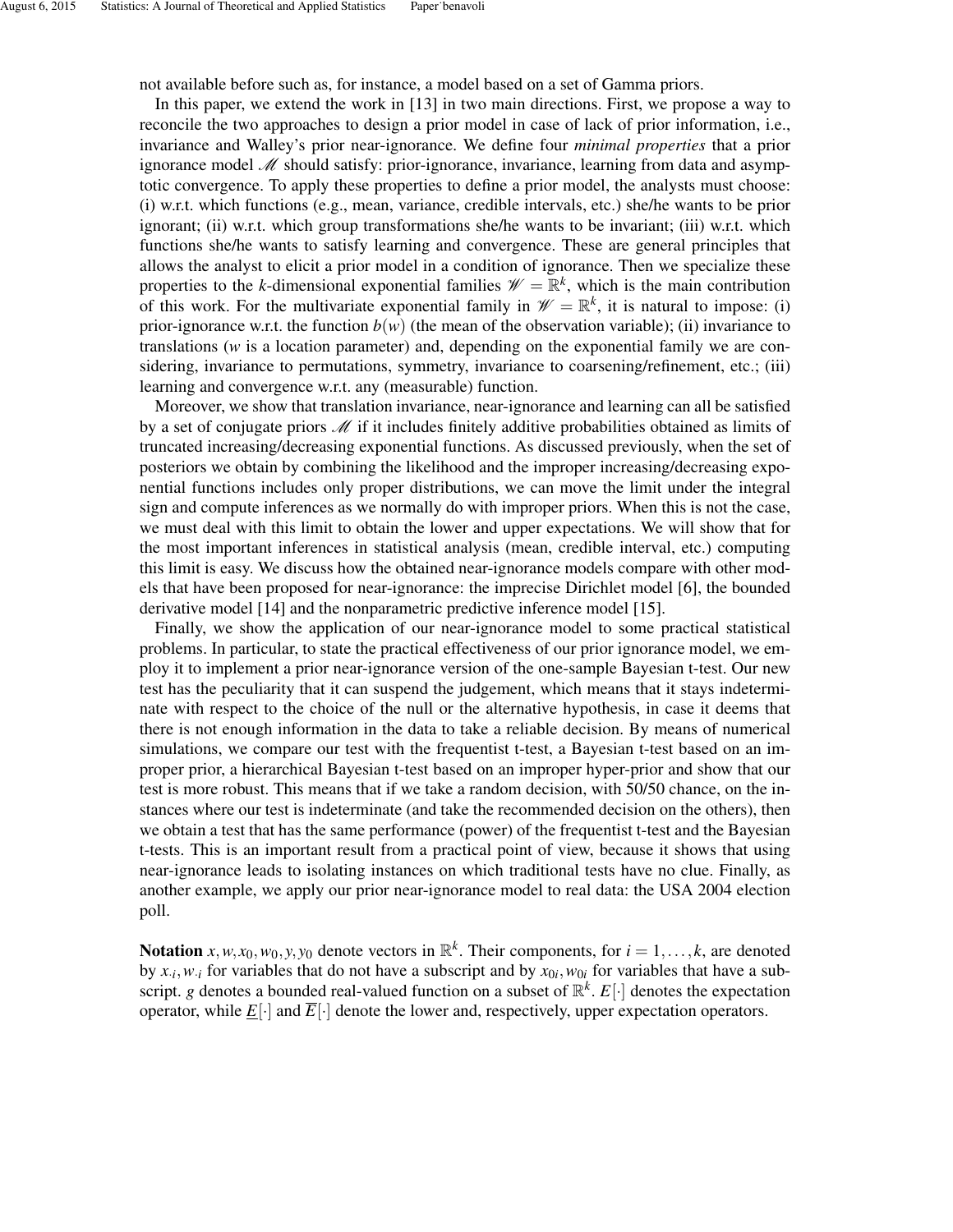### 2. Prior Near-Ignorance and Invariance

The aim of this section is to define which minimal properties the set of priors  $M$  should satisfy in case there is (almost) no prior information about a random variable *W* taking values in  $\mathcal{W} \subseteq \mathbb{R}^k$ . We start by defining prior ignorance.

*Definition* 2.1*.* A state of ignorance about a real-valued bounded function (RVBF) *g* of *W* can be modelled as follows:  $E[g] = \inf g$  and  $\overline{E}[g] = \sup g$ , where  $E, \overline{E}$  denote the lower and upper bounds of the expectation of  $g$  computed w.r.t. the set of priors  $\mathcal{M}$ .

It can be observed that the range of  $E[g]$  under the set of priors  $\mathcal M$  is the same as the original range of g. In other words, by specifying the set of priors  $\mathcal{M}$ , we are not giving any information on the value of the expectation of *g*. It corresponds to stating that we are in a state of ignorance.

In case of lack of prior information, another property that is desirable for  $\mathcal M$  is that of satisfying some invariance principle. Consider for instance the case in which  $\mathcal{W} = \mathbb{R}$ . Then, in case of lack of prior information, it seems to be reasonable that, for all subsets of reals *A* and for all real numbers *a*, the prior probabilities of the set *A* and the shifted set  $A + a$  should coincide. This property is called *translation invariance*. The principle of invariance to transformations can be formalized as follows [6, Sec. 3.5] (hereafter, we use  $\mathscr F$  to denote a group of transformations of  $\mathscr{W}$ ).<sup>1</sup>

*Definition* 2.2. A lower expectation <u>*E*</u> on  $\mathscr{L}(\mathscr{W})$ , where  $\mathscr{L}(\mathscr{W})$  is the linear space of all RVBFs on *W*, is called *F*-invariant in  $\mathcal{G} \subseteq \mathcal{L}(\mathcal{W})$  if  $E[g(f)] = E[g]$  whenever  $g \in \mathcal{G}, f \in \mathcal{F}$  and  $g(f) \in \mathscr{G}$ .

For example, let  $\mathcal{W} = \mathbb{R}$  and define the translations  $f_a$  by  $f_a(w) = w + a$ . The group of transformations  $\mathscr{F} = \{f_a : a \in \mathbb{R}\}\$ is called the translation group on R. Since  $g(f_a(w)) = g(w + a)$ , F-invariance is translation invariance in this case.<sup>2</sup> If  $g = I_{\{A\}}$ ,<sup>3</sup> with  $A ⊆ W$  measurable, the above equality  $E[g(f)] = E[g]$  means that the set *A* and the shifted set  $A + a$  should have the same lower probability for any value of *a*.

The only set of priors which satisfies prior ignorance, i.e.,  $E[g] = \inf g$  and  $\overline{E}[g] = \sup g$ , for all  $g \in \mathcal{L}(\mathcal{W})$  and which is  $\mathcal{F}$ -invariant to all possible  $\mathcal{F}$  is the set of all probabilities (vacuous prior model). However, it turns out that the posterior inferences obtained from this set are *vacuous* [6, Sec. 7.3.7], i.e., the posterior set of probabilities coincides with the prior set of probabilities. This means that our prior beliefs do not change with experience (i.e., there is no learning from data). Therefore, the vacuous prior model is not a useful way to model our prior ignorance in statistics. There is then a compromise to be made: imposing prior ignorance and invariance only on a subset of the possible RVBFs and group of transformations. The set of minimal properties that  $M$  or, equivalently, the lower and upper expectations it generates, should satisfy to be an invariant model of prior ignorance and produce consistent and meaningful posterior inferences are formalized hereafter.

- (A1)  $\{\mathscr{F}_i\}$ -prior invariance. For a chosen set of RVBFs  $\mathscr{G}_1$  and a class of groups of transformations  $\{\mathcal{F}_i\}$ , the prior upper and lower expectations are  $\{\mathcal{F}_i\}$ -invariant, i.e.,  $E[g(f)] =$  $\underline{E}[g]^4$  for any  $\mathscr{F}_i \in \{\mathscr{F}_i\}$ ,  $g \in \mathscr{G}_1$ ,  $f \in \mathscr{F}_i$  and  $g(f) \in \mathscr{G}_1$ .
- $(A2)$   $\mathscr{G}_0$ -prior ignorance. The prior upper and lower expectations of some suitable set of RVBFs  $\mathscr{G}_0$  under  $\mathscr{M}$  are vacuous, i.e.,  $\underline{E}[g] = \inf g$  and  $\overline{E}[g] = \sup g$  for all  $g \in \mathscr{G}_0$ .
- (A3) G-learning. For a chosen set of RVBFs  $\mathscr{G} \supseteq \mathscr{G}_0$  and for each  $g \in \mathscr{G}$  satisfying  $\overline{E}[g]$  −

<sup>&</sup>lt;sup>1</sup>More precisely,  $\mathscr F$  denotes a semigroup of transformations of  $\mathscr W$ . That is, each  $f \in \mathscr F$  maps  $\mathscr W$  into itself, and the composition *f*<sub>1</sub>*f*<sub>2</sub> defined by *f*<sub>1</sub>(*f*<sub>2</sub>(*w*)) is in W whenever *f*<sub>1</sub>, *f*<sub>2</sub> ∈  $\mathcal{F}$ . The semigroup  $\mathcal{F}$  is Abelian if *f*<sub>1</sub>*f*<sub>2</sub> = *f*<sub>2</sub>*f*<sub>1</sub> whenever *f*<sub>1</sub>, *f*<sub>2</sub> ∈  $\mathcal{F}$ .

<sup>&</sup>lt;sup>2</sup>In this paper we mainly focus on translation invariance. However, for multivariate models, we will impose other invariance properties: invariance to permutations and invariance to representation.

<sup>&</sup>lt;sup>3</sup>Note that  $I_{\{A\}}$  is the indicator function of set *A*, i.e.,  $I_{\{A\}}(x) = 1$  if  $x \in A$  and zero otherwise.

<sup>&</sup>lt;sup>4</sup>Equivalently, if  $-g$  and  $-g(f)$  belong to  $\mathcal{G}_1$  then  $\underline{E}[-g(f)] = \underline{E}[-g]$ , which implies that  $\overline{E}[g(f)] = \overline{E}[g]$  being  $\overline{E}[g] = -\underline{E}[-g]$  for any *g*.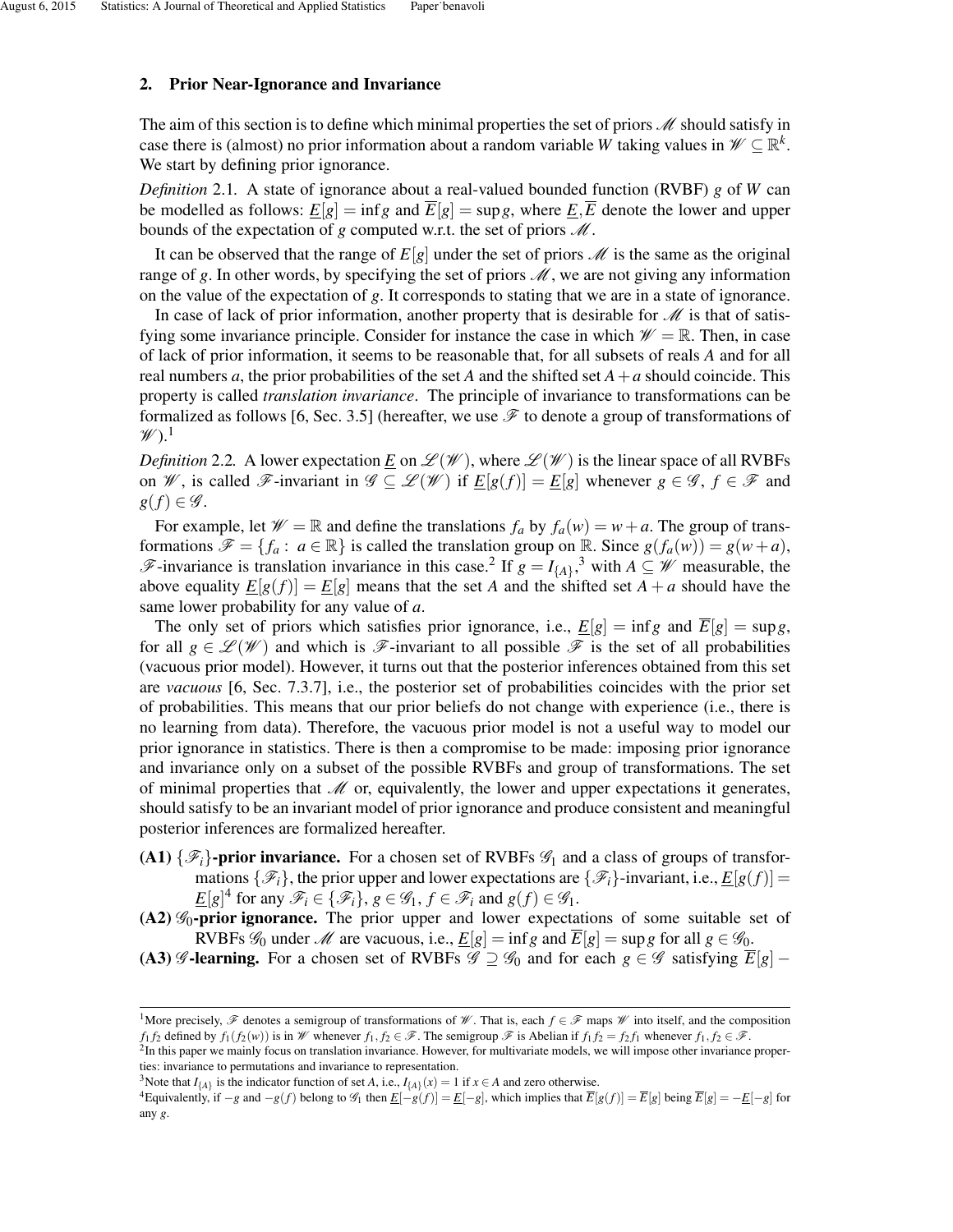$\underline{E}[g] > 0$ , there exists a finite  $\delta > 0$  (possibly dependent on *g*) such that for each  $n \geq \delta$ and sequence of observations  $y^n = (y_1, \ldots, y_n)$ , at least one of these two conditions is satisfied:

$$
\underline{E}[g|y^n] \neq \underline{E}[g], \quad \overline{E}[g|y^n] \neq \overline{E}[g],\tag{1}
$$

where  $\underline{E}[\cdot|y^n]$  and  $\overline{E}[\cdot|y^n]$  denote the posterior lower and upper expectations of *g*.

(A4) Convergence. For each RVBF  $g \in \mathscr{G}$  and sequence of observations  $y^n$ , the following conditions are satisfied for  $n \rightarrow \infty$ :

$$
|E^*[g|y^n] - \underline{E}[g|y^n]| \to 0, \quad |E^*[g|y^n] - \overline{E}[g|y^n]| \to 0,
$$
\n(2)

where  $E^*[g|y^n]$  is the posterior expectation w.r.t. the posterior density derived, via Bayes' rule, from the likelihood model and some prior on  $\mathcal W$  that is dominated by the likeli $hood.<sup>1</sup>$ 

Property  $(A1)$  states that  $M$  should be prior invariant w.r.t. some class of groups of transformations  $\{\mathscr{F}_i\}$  and RVBFs  $\mathscr{G}_1$ . In general we expect  $\mathscr{G}_1$  to be very large and coincide with  $\mathscr{G}$ defined in (A3). Again in case  $\mathcal{M}$  includes all possible distributions then (A1) holds for any  $\mathcal{F}_i$ [6, Sec. 3.5.6]. Here, conversely, we require that (A1) is satisfied for some specific choice of  $\{\mathscr{F}_i\}$ . This choice depends on the aims and on the application of the set of priors  $\mathscr{M}$ .

Property (A2) states that  $M$  should be vacuous a priori w.r.t. some set of RVBFs  $\mathcal{G}_0$ , i.e., the lower and upper expectations of  $g \in \mathscr{G}_0$  respectively coincide with the infimum and the supremum of g. In case  $\mathcal M$  includes all possible distributions then (A1) holds for any function g. Here, conversely, we require that  $(A1)$  is satisfied for some subset of RVBFs  $\mathcal{G}_0$ . The subset of RVBFs G<sup>0</sup> used in (A1) should include the RVBFs *g* w.r.t. which we state our condition of prior near-ignorance.

The sets  $\mathscr{G}_0$  in (A2) and  $\{\mathscr{F}_i\}$  in (A1) should be also as large as possible to guarantee that also  $\mathscr M$  is as large as possible, but no too large to be incompatible with the requirement (A3) of learning. In fact, property  $(A3)$  states that  $\mathcal M$  should be non-vacuous a-posteriori for any RVBF  $g \in \mathscr{G} \supseteq \mathscr{G}_0$ , which is a condition for learning from the observations. The set of RVBFs G used in (A3) should consist of the RVBFs *g* w.r.t. which we are interested in computing expectations (i.e., making inferences). The fact that  $\mathscr G$  must include  $\mathscr G_0$  is the only constraint on  $\mathscr{G}$ , meaning that (A3) requires that  $\mathscr{M}$  is not vacuous w.r.t. all these RVBFs for which the prior near-ignorance has been imposed. Since  $\mathcal M$  is a model of prior near-ignorance, it is also desirable that the influence of  $\mathcal M$  on the posterior inferences vanishes with increasing number of observations *n*. This is a sort of ultimate agreement by the accumulation of evidence.

Property (A4) states that, for  $n \to \infty$ , *M* should give the same lower and upper expectations of  $g \in \mathscr{G}$  as those obtained from some sufficiently regular prior on  $\mathscr{W}$ .

In order to better understand properties  $(A1)$ – $(A4)$ , in Section 4 we show their instantiation in the case of the exponential families. Before discussing these results, in the next section we introduce the exponential families of densities and review their main properties [3, 17–19].

### 3. Exponential Families

Consider a sampling model where i.i.d. samples of a *k*-dimensional random vector *Y* are taken from a sample space  $\mathscr{Y}$ . For  $w \in \mathbb{R}^k$  define  $\overline{b}(w) = \ln \int_{\mathscr{Y}} u(y) \exp(y^T w) dy$ , (a sum in case  $\mathscr{Y}$  is

<sup>&</sup>lt;sup>1</sup>We point the reader to [16, Ch. 20] for a general discussion about dominated priors. When the likelihood belongs to the exponential families (the focus of this paper), as dominated prior we may consider any proper conjugate prior, the improper uniform or other sufficiently regular priors. The posterior becomes asymptotically Normal in these cases.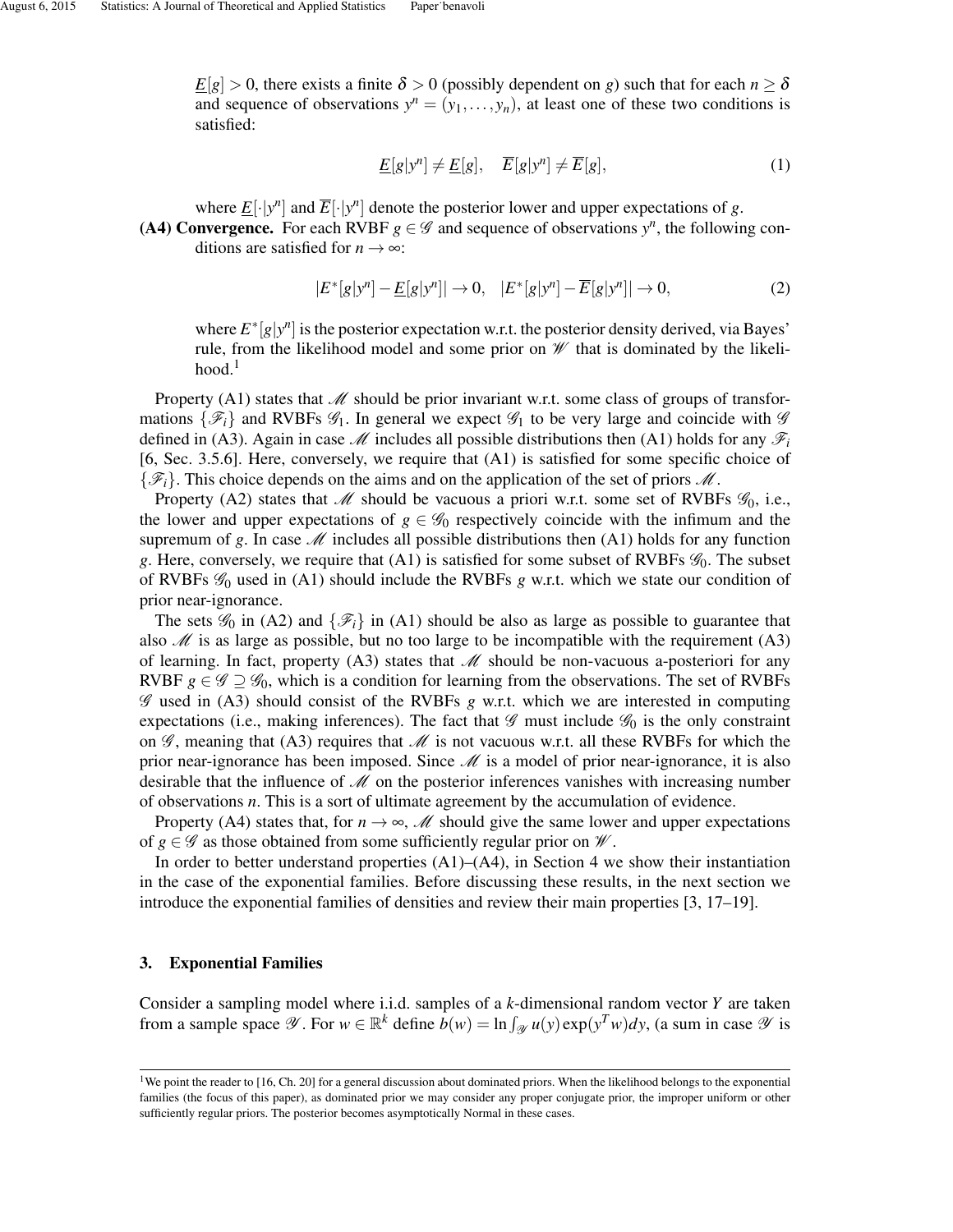discrete), where  $u(\cdot): \mathscr{Y} \to \mathbb{R}^+$  and *T* denotes transpose. Let  $\mathscr{W}$  be  $\{w: b(w) < \infty\}$  [20]; it can be shown that W is a convex set and it is called the *natural parameter space*. It is further assumed that  $W$  is a non-empty open set in  $\mathbb{R}^k$ , i.e., we restrict attention to regular exponential families [20]. The probability density

$$
p(y|w) = u(y) \exp(y^T w - b(w)), \ y \in \mathcal{Y}, \tag{3}
$$

is called the canonical form of representation of the exponential family;  $y \in \mathscr{Y}$  is a so-called sufficient statistic;  $w \in \mathcal{W}$  is a so-called natural parameter. The functions  $u(\cdot): \mathcal{Y} \to \mathbb{R}^+$  and  $b(\cdot): \mathscr{W} \to \mathbb{R}$  characterize each particular family of the exponential families of distributions. The canonical form has some useful properties. First, the mean and variance of *Y* are given by

$$
E[Y|w] = \nabla b(w), \quad Var[Y|w] = \nabla^2 b(w), \tag{4}
$$

where  $\nabla b = \left[\frac{\partial b}{\partial w_1}, \frac{\partial b}{\partial w_2}\right]$  $\frac{\partial b}{\partial w_2}, \ldots, \frac{\partial b}{\partial w_n}$  $\frac{\partial b}{\partial w_{k}}$ <sup>T</sup> is the gradient (a column vector), *w*<sub>*i*</sub> denotes the i-th component of the vector and  $\nabla^2 b(w) > 0$  for each  $w \in \mathcal{W}$  is the Hessian matrix. Second, in the case of *n* i.i.d. observations  $y_i$ , it follows that

$$
\prod_{i=1}^{n} p(y_i|w) = \exp\left(n\left(\hat{y}_n^T w - b(w)\right)\right) \prod_{i=1}^{n} u(y_i), \quad w \in \mathscr{W},\tag{5}
$$

where  $\hat{y}_n = \frac{1}{n} \sum_{i=1}^n y_i$  is the sample mean of  $y_i$  which, together with *n*, is a sufficient statistic of  $y_1, \ldots, y_n$  for inference about *W* under the i.i.d. assumption.

Furthermore, by interpreting the density function in (5) as a likelihood function, we can define the corresponding conjugate prior. A probability density  $p(w|n_0, y_0)$ , parametrized by  $n_0 \in \mathbb{R}$  and  $y_0 \in \mathbb{R}^k$ , is said to be the canonical conjugate prior of (3) if

$$
p(w|n_0, y_0) \propto \exp\left(n_0\left(y_0^T w - b(w)\right)\right), \ \ w \in \mathscr{W},\tag{6}
$$

where  $n_0$  is the so-called number of pseudo-observations and  $y_0$  is the so-called pseudoobservation. Consider the convex hull of the support set of the measure  $u(dy)$ , and then let  $\mathcal{Y}_0$  be the interior of this convex set. From (4), it follows that  $\mathcal{Y}_0$  is the set of possible values of ∇*b* [20].

**Lemma 3.1.** *Consider the prior*  $p(w|n_0, y_0) \propto \exp(n_0(v_0^T w - b(w)))$ . *If*  $y_0 \in \mathcal{Y}_0$  *and* 0 < *n*<sub>0</sub> < ∞, *then the density is proper, i.e., there exists a normalization constant*  $k(n_0, y_0) > 0$  *such that* 

$$
\int k(n_0, y_0) \exp (n_0 (y_0^T w - b(w))) dw = 1.
$$

The lemma is proven in [20, Th. 1]. Lemma 3.1 states that if  $n_0 \in \mathbb{R}^+$  and  $y_0 \in \mathcal{Y}_0$  then the kernel  $exp(n_0(y_0^T w - b(w)))$  is integrable and, thus, proper.

The likelihood and conjugate prior pair in the canonical exponential families satisfy a set of interesting properties, most of them are particularly useful to represent the nature of the Bayesian learning process. A list of such properties is given in the following lemmas.

Lemma 3.2. *For a pair of likelihood and conjugate prior in the canonical exponential family, it holds that the posterior density for w is:*

$$
p(w|n_p, y_p) = k(n_p, y_p) \exp (n_p (y_p^T w - b(w))), \ w \in \mathscr{W}, \tag{7}
$$

*where*  $n_p = n + n_0$  *and*  $y_p = \frac{n_0 y_0 + n \hat{y}_n}{n + n_0}$  $\frac{y_0 + ny_n}{n + n_0}$ , which is always proper if  $n_0 > 0$  and  $y_0 \in \mathscr{Y}_0$ .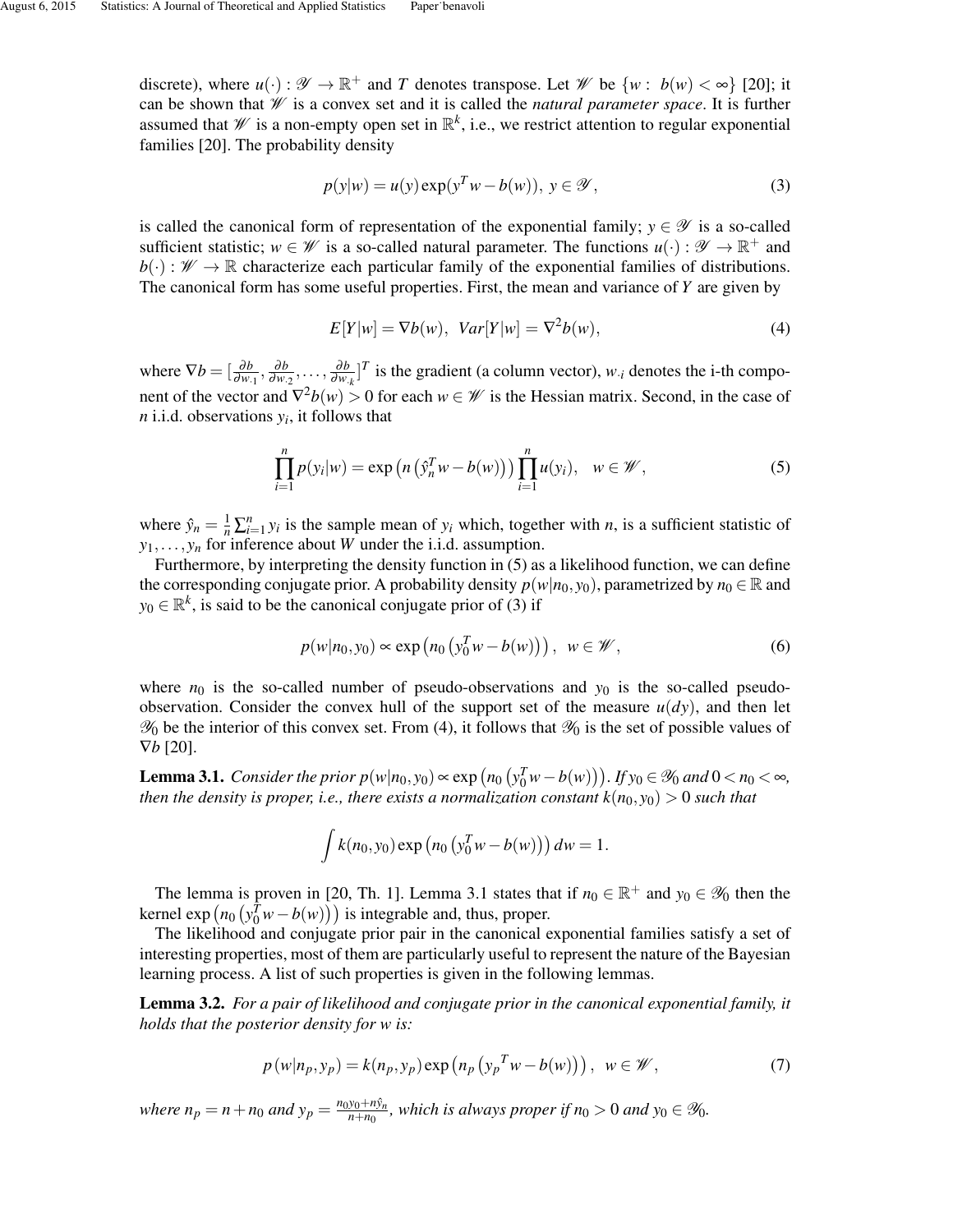This follows by conjugacy, see [3, Ch. 5]. In (4), it has been shown that ∇*b* is the mean of *Y* conditional on *w*. Hence, ∇*b* is the quantity about which we will have prior beliefs before seeing the data *y* and posterior beliefs after observing the data. Hence, it is interesting to compute the prior and posterior mean of  $\nabla b$ . For sampling models such that  $\nabla b(w) = x$ , these expectations give also a closed formula for the prior and posterior expectations of *x*.

**Lemma 3.3.** *The prior mean of the function*  $\nabla b$  *is*  $E[\nabla b|n_0, y_0] = y_0$  *if*  $y_0 \in \mathcal{Y}_0$  *and*  $n_0 > 0$  *and the posterior mean:*  $E[\nabla b|n_p, y_p] = y_p = \frac{n_0y_0 + n\hat{y}_n}{n + n_0}$  $\frac{y_0 + n y_n}{n + n_0}$ .

These results follow from the properties of exponential families [3, Ch. 5], [20]. Examples of conjugate exponential families can be found for instance in [3, Ch. 5].

### 4. Near-Ignorance For *k*-Parameter Exponential Families

Consider the problem of statistical inference about the real-valued parameter  $w \in \mathcal{W} = \mathbb{R}^k$  from noisy measurements  $y_1, \ldots, y_n$  and assume that the likelihood is completely described by an exponential family probability density function (PDF) (or probability mass function (PMF) in the discrete case):

$$
\prod_{i=1}^{n} p(y_i|w) = \exp(n(\hat{y}_n^T w - b(w))) \prod_{i=1}^{n} u(y_i),
$$
\n(8)

where the parameters of the likelihood, i.e., sample mean  $\hat{y}_n = \frac{1}{n} \sum_{i=1}^n y_i$  and  $n \in \mathbb{N}$ , are known (the likelihood is precisely known, a single PDF/PMF specified by the parameters  $\hat{y}_n$  and *n*). By conjugacy and following a Bayesian approach, as prior for *w* we may consider the proper PDF  $p(w|n_0, y_0)$  defined in (6) for a given value of the parameter  $y_0 \in \mathcal{Y}_0$  and  $n_0 \in \mathbb{R}^+$ . In the case there is not enough information about the value *w* of *W* to uniquely determine the values of the parameters  $y_0$  and  $n_0$ , we can consider the family  $M$  of prior densities which represent prior-ignorance and satisfy some invariance principles, but without leading to vacuous posterior inferences. In other words, the question is how to construct a family  $\mathcal M$  of prior densities which satisfies properties (A1)–(A4) discussed in Section 2. For tractability of inferences, we restrict this set of priors only to include densities such that the resulting set of posteriors is conjugate with the likelihood model. Before answering this question for the general multivariate case,  $\mathscr{W} = \mathbb{R}^k$ , we focus on the univariate case,  $\mathscr{W} = \mathbb{R}$ . We start proving the following lemma.

Lemma 4.1. *The lower expectation model*<sup>1</sup>

$$
\underline{E}[g] = \liminf_{r \to \infty} \int g(w)p(w)dw,
$$
\n(9)

 $\text{with } p(w) = \frac{\ell}{\exp(\ell r)} \exp(\ell w) I_{\mathscr{W}_r}(w) \text{ for } \ell \neq 0,$ 

$$
\mathscr{W}_r = \begin{cases}\n(-\infty, r] & \text{if } \ell > 0, \\
[-r, \infty) & \text{if } \ell < 0,\n\end{cases}
$$
\n(10)

*r* ∈ ℝ *and*  $p(w) = \frac{1}{2r}I_{\mathcal{W}_r}(w)$  *with*  $\mathcal{W} = [-r, r]$  *for the case*  $\ell = 0$ *, satisfies*  $\underline{E}[g(f_a)] = \underline{E}[g]$  *with*  $f_a(w) = w + a$  (translation invariance) for any g in the set of Borel-measurable RVBFs  $\mathscr K$  and  $a \in \mathbb{R}$ .

<sup>&</sup>lt;sup>1</sup>Let the least term φ of a sequence be a term which is smaller than all but a finite number of the terms which are equal to φ. Then φ is called the lower limit of the sequence.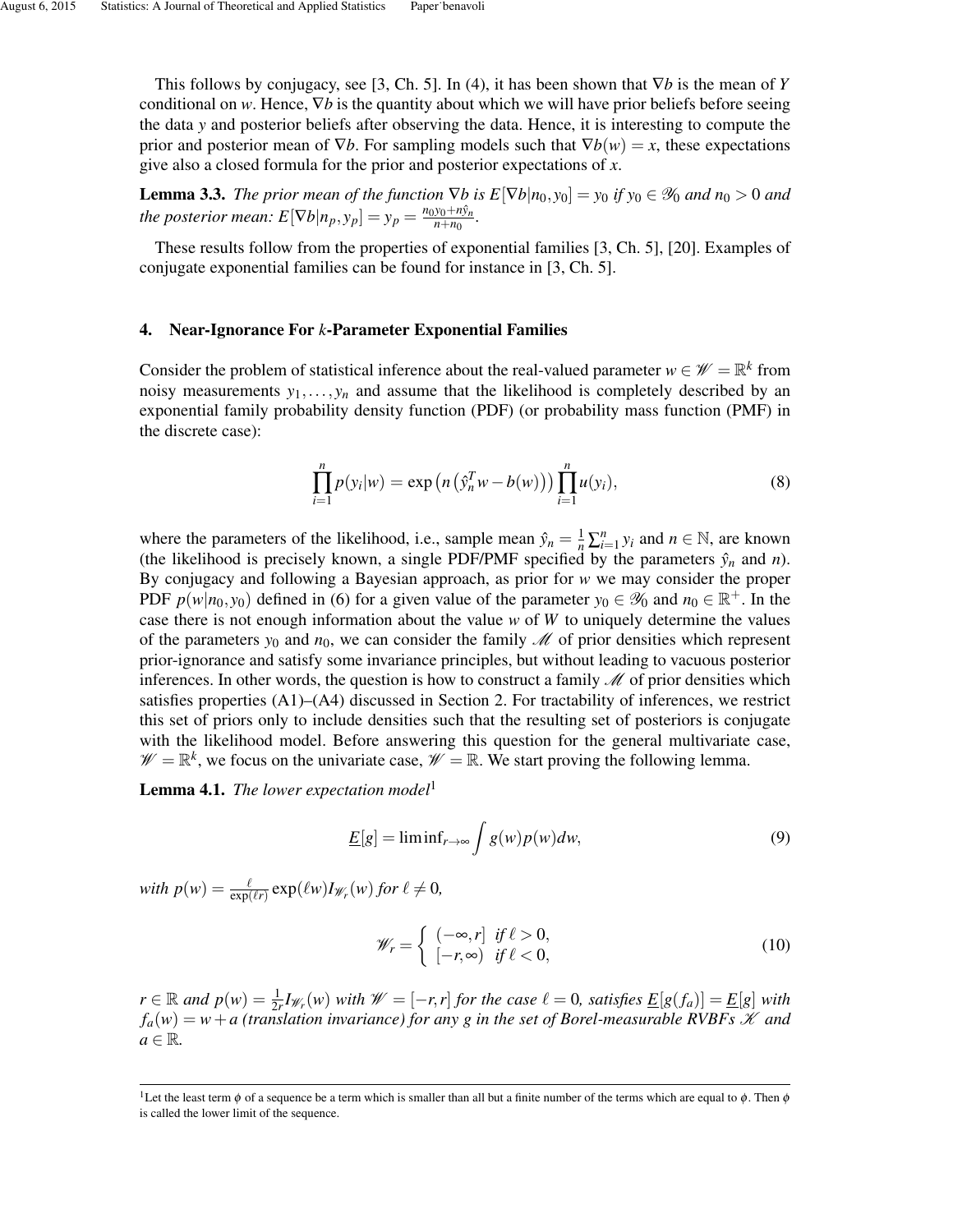*Proof.* For  $\ell = 0$ ,  $p(w) = \frac{1}{2r}I_{\mathcal{W}_r}(w)$  coincides with the uniform distribution on  $\mathcal{W} = [-r, r]$ , then

$$
\underline{E}[g(f_a)] = \liminf_{r \to \infty} \frac{1}{2r} \int_{-r}^{r} g(w+a) dw = \liminf_{r \to \infty} \frac{1}{2r} \int_{-r+a}^{r+a} g(w) dw \n= \liminf_{r \to \infty} \frac{1}{2r} \left( \int_{-r}^{r} g(w) dw + \int_{r}^{r+a} g(w) dw - \int_{-r}^{-r+a} g(w) dw \right) \n= \underline{E}[g] + \liminf_{r \to \infty} \frac{1}{2r} \left( \int_{r}^{r+a} g(w) dw - \int_{-r}^{-r+a} g(w) dw \right).
$$

Hence, being *g* bounded (it is a RVBF), it follows that both  $\int_r^{r+a} g(w) dw$  and  $\int_{-r}^{-r+a} g(w) dw$ are bounded for any *r* and, thus, the limit in the last equation above goes to zero for  $r \to \infty$ . Therefore, it results that  $\underline{E}[g(f_a)] = \underline{E}[g]$ . We have thus proven that the limit for  $r \to \infty$  of the uniform distribution on  $W = [-r, r]$  satisfies translation invariance.

For  $\ell \neq 0$  and  $\mathscr{W}_r = (-\infty, r]$  (the case  $\mathscr{W}_r = [-r, \infty)$  is similar),

$$
\underline{E}[g(f_a)] = \inf_{p} \int g(w+a)p(w)dw = \inf_{p} \int g(w)p(w-a)dw,
$$

where  $\inf_p$  means  $\liminf_{r\to\infty}$  with respect to  $p(w) = \frac{\ell}{\exp(\ell r)} \exp(\ell w) I_{(-\infty,r]}(w)$  or, equivalently, to  $p(w - a) = \frac{\ell}{\exp(\ell r)} \exp(\ell(w - a))I_{(-\infty, r]}(w - a)$ . Define  $r_1 = r + a$ , then  $p(w - a) =$  $\ell$  $\frac{\ell}{\exp(\ell r_1)} \exp(\ell w) I_{(-\infty,r_1]}(w)$  and, thus,

$$
\underline{E}[g(f_a)] = \liminf_{r_1 \to \infty} \frac{\ell}{\exp(\ell r_1)} \int g(w) \exp(\ell w) I_{(-\infty, r_1]}(w) dw,
$$

which is equal to  $E[g]$  and, thus, satisfies translation invariance.

 $\Box$ 

Consider the kernel  $exp(\ell w)$ ; transformed back to the original parameter space, it becomes  $\exp(\ell x)$  in the Normal case,  $\theta^{\ell-1}(1-\theta)^{-\ell-1}$  in the Beta case and  $\lambda^{\ell-1}$  in the Gamma case.<sup>1</sup> We can see these priors are generalizations of the translation invariant improper priors that are normally used in Bayesian analysis. These priors can be obtained by setting  $\ell = 0$ : they are respectively 1 (improper uniform),  $\theta^{-1}(1-\theta)^{-1}$  (Haldane prior) and  $\lambda^{-1}$  (Jeffreys prior). All these priors are improper. Improper priors can be defined as a limit of truncations of proper priors as in (9). It can be shown that the probability measures that we obtain by this limit are finitely additive; this provides a justification of improper priors from a Bayesian perspective. We discuss this connection with more details in Appendix A. A-posteriori, if the distribution that we obtain by combining the limit improper prior and the likelihood is proper, we can compute posterior expectations by moving the limit under the integral sign. Hereafter, for notational convenience, we will often interchange the limiting procedure in  $E[g]$  with its limit kernel  $exp(\ell w)$ , since they are in most of the cases equivalent in terms of posterior inferences. However, the reader should be aware that, for instance, in referring to the prior expected value of *g* w.r.t.  $exp(\ell w)$  we actually mean (9). Furthermore, again for notational convenience, we will denote the prior with  $p(w) = \frac{\ell}{\exp(\ell r)} \exp(\ell w) I_{\mathscr{W}_r}(w)$  even in the case  $\ell = 0$  where it should be  $p(w) = \frac{1}{2r} I_{[-r,r]}(w)$  (this  $\exp(\ell r)$ because the lower and upper expectations of RVBFs hereafter considered are obtained by priors of this form  $p(w) = \frac{\ell}{\exp(\ell r)} \exp(\ell w) I_{\mathcal{W}_r}(w)$ .

**Theorem 4.2.** Assume that  $\mathcal{W} = \mathbb{R}$  and consider properties (A1)–(A4), with  $\mathcal{G} = \mathcal{G}_1$  including sufficiently smooth  $RVBFs$ ,  $^{2}$   $\mathscr{G}_{0} = \{b'\}$ , where  $b'$  is the first derivative of b, and  $\mathscr{F}_{i} = \mathscr{F}$ , where

<sup>&</sup>lt;sup>1</sup>The differences are due to the Jacobians of the transformations.

 $^2$ With sufficiently smooth RVBFs, we mean integrable w.r.t. the kernel  $\exp(n(\hat{y}_n^T w - b(w))) \exp(\ell w)$  for any  $\ell \in [-c, c]$ ,  $n \in \mathbb{N}$  and  $\hat{y}_n \in Cl(\mathcal{Y}_0)$ , with support in W and continuous on a neighbourhood of the point where the posterior relative to the improper uniform prior concentrates for  $n \to \infty$ .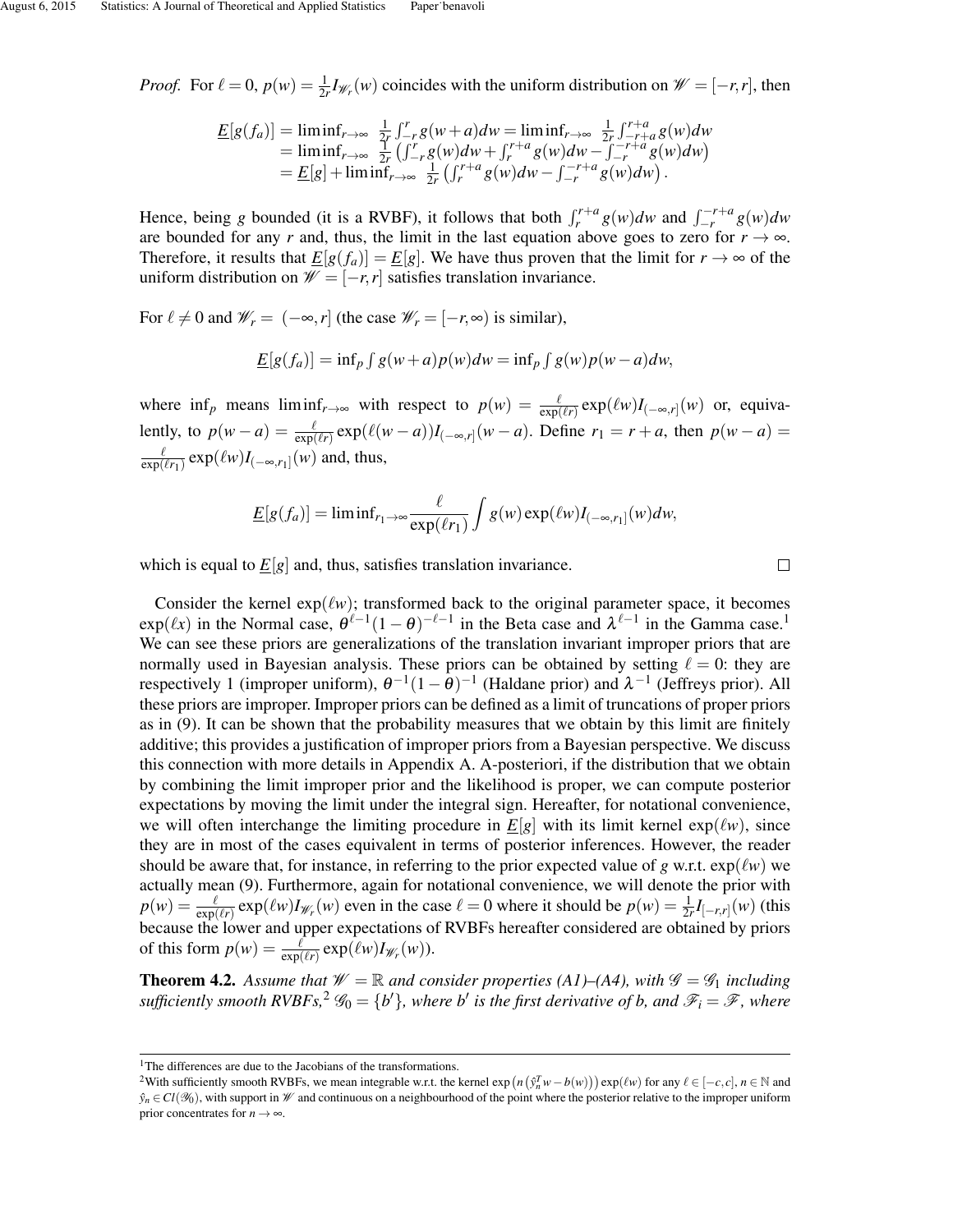$\mathscr{F} = \{f_a : a \in \mathbb{R}\}\$ and  $f_a(w) = w + a$ , *i.e.*, a translation of the parameter space. Given the  $\overline{p}$ *parameter*  $c \in \mathbb{R}^+$ *, the following set of priors:* 

$$
\mathscr{M} \propto \{ \exp(\ell w), \, \ell \in [-c, c] \},\tag{11}
$$

*satisfies (A1)–(A4) and conjugacy between likelihood and posterior.*

*Proof.* Consider first property (A1). Define  $\underline{E}[g] = \inf{\{\underline{E}_{\ell}[g] : \ell \in [-c, c]\}}$ , where  $\underline{E}_{\ell}[g] = \ell$  $\liminf_{r\to\infty} \frac{\ell}{\exp(\ell)}$  $\frac{\ell}{\exp(\ell r)} \int g(w) \exp(\ell w) I_{\mathscr{W}_r}(w) dw$ . From Lemma 4.1, it follows that  $\underline{E}_{\ell}[g(f_a)] = \underline{E}_{\ell}[g]$ for any  $\ell$  and, thus, translation invariance holds for any kernel  $exp(\ell w)$ . Thus, it holds also for the kernel  $\ell$  which attains the infimum in  $\underline{E}[g]$ . Therefore,  $\underline{E}[g(f_a)] = \underline{E}[g]$  for any  $g \in \mathscr{G}_1$ and, thus, the set of priors  $M$  is invariant under translations. Furthermore, it can be seen that the elements of  $M$  satisfy conjugacy between posteriors and the likelihood model, in fact:  $\exp(n(\hat{y}_n w - b(w)) \exp(\ell w) = \exp(n(\frac{n\hat{y}_n + \ell}{n}w - b(w)).$ 

Consider now (A2). From Section 3 it follows that  $\nabla b = b' \in \mathcal{Y}_0$  (we are in the scalar case,  $\mathscr{W} = \mathbb{R}$ ) and the first derivative of *b* is always increasing in  $\mathscr{W}$  since the second derivative *b*<sup>*n*</sup> is positive. Therefore, since for  $\ell > 0$ ,  $\exp(\ell w)$  is always increasing in  $\mathcal W$ , it follows that:

$$
\overline{E}\left[b'\right] = \sup_{\ell \in [-c,c]} \limsup_{r \to \infty} \frac{\ell}{\exp(\ell r)} \int b'(w) \, \exp(\ell w) I_{\mathscr{W}_r}(w) = \sup \mathscr{Y}_0,
$$

where  $\mathscr{W}_r = (-\infty, r]$ . The last equality can be easily derived by the fact that  $\exp(\ell w)$  has a maximum in  $w = r$  and thus the mass of  $exp(\ell w)/exp(\ell r)$  is concentrated on a small neighborhood of  $w = r$ . In fact, given *r* for any  $r_1 < r$  it holds that

$$
\frac{\ell}{\exp(\ell r)} \int_{-\infty}^r b'(w) \exp(\ell w)
$$
\n
$$
= \frac{\ell}{\exp(\ell(r-r_1)) \exp(\ell r_1)} \int_{-\infty}^{r_1} b'(w) \exp(\ell w) + \frac{\ell}{\exp(\ell r)} \int_{r_1}^r b'(w) \exp(\ell w)
$$
\n
$$
> \frac{\ell}{\exp(\ell(r-r_1)) \exp(\ell r_1)} \int_{-\infty}^{r_1} b'(w) \exp(\ell w) + \frac{\exp(\ell r) - \exp(\ell r_1)}{\exp(\ell r)} b'(r_1) \stackrel{r \to \infty}{=} b'(r_1).
$$

Similarly, it can be shown that  $\lim_{r\to\infty} \frac{\ell}{\exp(\ell)}$  $\frac{\ell}{\exp(\ell r)} \int_{-\infty}^{r} b'(w) < \lim_{r \to \infty} b'(r)$ . Hence, for any finite  $r_1$ ,

$$
b'(r_1) < \lim_{r \to \infty} \frac{\ell}{\exp(\ell r)} \int_{-\infty}^r b'(w) \, \exp(\ell w) < \lim_{r \to \infty} b'(r),
$$

which by definition of supremum implies that  $\overline{E}[b'] = \sup b'(r) = \sup \mathcal{Y}_0$ .<sup>1</sup> For  $r \to \infty$ , the mass goes to infinity and, thus, concentrates on the value of  $w$  which gives the maximum of  $b'$ . In a similar way, since for  $\ell < 0$ ,  $\exp(\ell w)$  is always decreasing in  $\mathcal W$ , one has:

$$
\underline{E}\left[b'\right] = \inf_{\ell \in [-c,c]} \liminf_{r \to \infty} \frac{\ell}{\exp(\ell r)} \int b'(w) \, \exp(\ell w) I_{[-r,\infty)}(w) = \inf \mathcal{Y}_0.
$$

<sup>&</sup>lt;sup>1</sup>This holds for any  $\ell \in (0, c]$ . All  $\ell \in (0, c]$  are equivalent w.r.t. this property, since all  $\exp(\ell w)$  are increasing in  $\mathcal W$  for  $\ell > 0$ .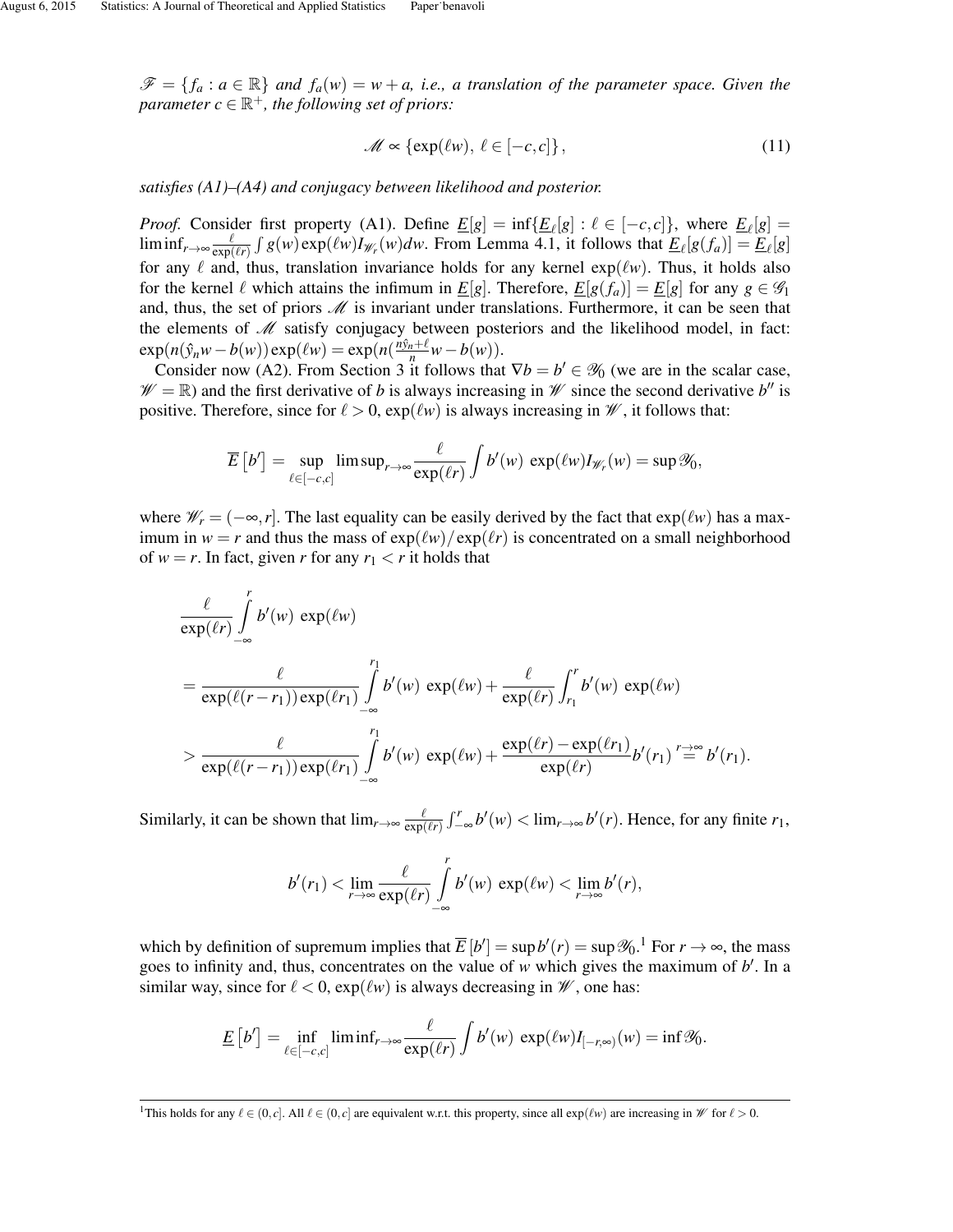Thus, (A2) is also satisfied. Consider property (A3). The set of posteriors resulting from (11) is:

$$
\mathcal{M}_p \propto \left\{ \exp\left(n\left(\frac{\ell + n\hat{y}_n}{n}w - b(w)\right)\right), \ \ell \in [-c, c] \right\}.
$$
 (12)

Since  $\mathcal{Y}_0$  is an open convex subset of  $\mathbb{R}$  [20] (and thus dense in  $\mathbb{R}$ ) and since  $\hat{y}_n \in Cl(\mathcal{Y}_0)$ , there exists a  $\delta > 0$  such that for  $n > \delta$  either  $\frac{\ell + n\hat{y}_n}{n} \in \mathcal{Y}_0$  or  $\frac{-\ell + n\hat{y}_n}{n} \in \mathcal{Y}_0$  for  $\ell \in (0, c]$ . Thus, for any  $\hat{y}_n$  and for a sufficiently large *n*, there are always probabilities in  $\mathcal{M}_p$  that are countably additive (they have proper PDFs) for either  $\ell \in (0, c]$  or  $\ell \in [-c, 0)$ . By applying Proposition 3.3 with  $n_0y_0 = \ell$  and  $n_0 \to 0$  to the proper PDFs in  $\mathcal{M}_p$ , this implies that  $\underline{E}[b'|n, \hat{y}_n] = \frac{-c + n\hat{y}_n}{n}$ and/or  $\overline{E}[b'|n, \hat{y}_n] = \frac{c+n\hat{y}_n}{n}$  for  $n \ge \delta$  (in case  $\hat{y}_n \in \mathcal{Y}_0$  but  $\hat{y}_n \notin Cl(\mathcal{Y}_0) \setminus \mathcal{Y}_0$  all probabilities in  $\mathcal{M}_p$  are countably additive for all  $\ell \in [-c, c]$  for a suitably large *n*). This means that (A3) holds w.r.t. the lower and/or the upper for the RVBF  $g = b'$  for which we have stated our condition of prior ignorance (A2). Furthermore, since for  $n \to \infty$ ,  $\frac{\ell + n\hat{y}_n}{n} \to \hat{y}_n$  and  $\mathcal{M}_p$  reduces to the single posterior obtained from the improper prior  $p(w) = 1$ , it follows that the lower and upper posterior expectations of any RVBF  $g \in \mathscr{G}$  converge to the posterior expectation obtained from the improper uniform prior  $p(w) = 1$ . This proves (A4) but also (A3); in fact since, for  $n \to \infty$ ,  $E[g|n, \hat{y}_n] = \overline{E}[g|n, \hat{y}_n]$ , this implies that either  $E[g|n, \hat{y}_n] \neq E[g]$  or  $\overline{E}[g|n, \hat{y}_n] \neq \overline{E}[g]$  for all g such that  $\overline{E}[g]-\underline{E}[g]>0.$  $\Box$ 

Summarizing, Theorem 4.2 states that:

- Translation invariance and prior ignorance are satisfied by the set of finitely additive probabilities obtained from the kernels in (11): that is, as lower limit for  $r \to \infty$  of the truncated densities  $exp(\ell w)I_{\mathscr{W}_r}(w)$ , see Appendix A.
- A-posteriori, for any  $n > 0$ , there are always probabilities in  $\mathcal{M}_p$  that are countably additive and, at the increase of *n* these probabilities give either the lower or upper expectation of *g* or both (since either  $\frac{c+n\hat{y}_n}{n} \in \mathcal{Y}_0$  or  $\frac{c+n\hat{y}_n}{n} \in \mathcal{Y}_0$ , while if they are both in  $\hat{y}_0$  then all the probabilities in  $\mathcal{M}_p$  are countably additive). This explains why also (A3)–(A4) are satisfied.
- The result in Theorem 4.2 is different from the one we have obtained in [13], because of the additional requisite of translation invariance that is not satisfied by the set of conjugate priors in [13]. The advantage of imposing translation invariance is twofold. First, it implies that the lower and upper posterior inferences are invariant to translations of the sample mean—this aspect will be clarified in Section 5. Second, it allows us to reduce to one (the constant *c*) the number of parameters that specify the set of priors, while in [13] there are two parameters. We compare the two models with more details in Section 7.1.

A consequence of Theorem 4.2 is given in the following corollary.

**Corollary 4.3.** The lower and upper posterior expectation of b' obtained from the set of poste*riors (12) is:*

$$
\underline{E}[b'|n,\hat{y}_n] = \max\left(\inf \mathscr{Y}_0, \frac{n\hat{y}_n - c}{n}\right), \ \ \overline{E}[b'|n,\hat{y}_n] = \min\left(\sup \mathscr{Y}_0, \frac{n\hat{y}_n + c}{n}\right),\tag{13}
$$

*and there exists*  $\delta > 0$  *such that, for any n*  $> \delta$  *either the lower or the upper is different from* inf  $\mathscr{Y}_{0}$  *or, respectively, s*up  $\mathscr{Y}_{0}.^{\text{1}}$ 

*Proof.* In case  $\frac{n\hat{y}_n+\ell}{n} \in \mathcal{Y}_0$  for any  $\ell \in [-c, c]$  and any *n*, any posterior in (12) is proper and, thus, the result follows by Proposition 3.3 with  $n_0y_0 = \ell$  and  $n_0 \to 0$ . Conversely, when this is not the

<sup>&</sup>lt;sup>1</sup>Notice that this behavior in general is not monotone and depends on how  $\hat{y}_n$  converges with the number of observations.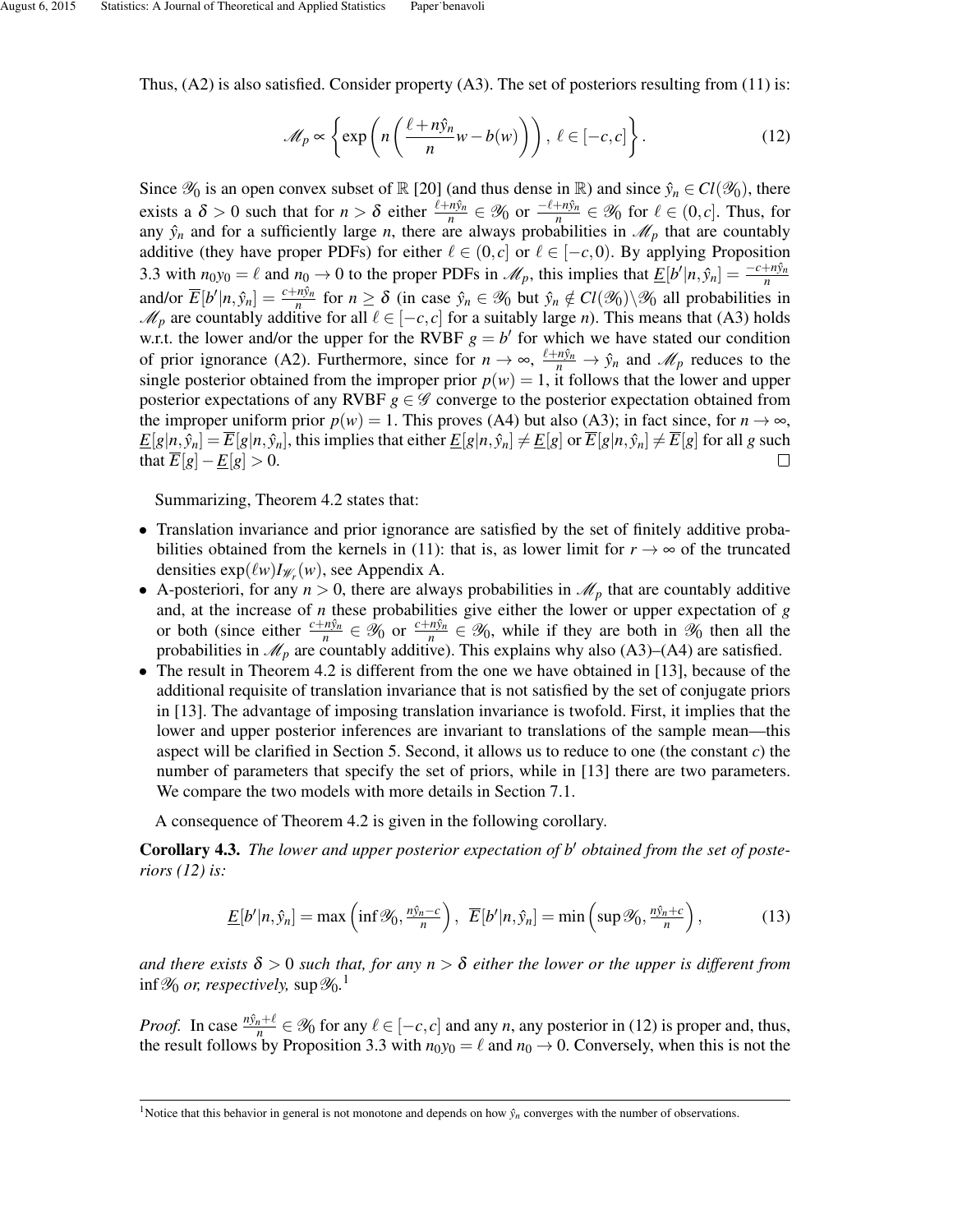case, observe that:

$$
\frac{d \exp(n(y_p w - b(w)))}{dw} = n(y_p - b'(w)) \exp(n(y_p w - b(w))),
$$

where  $y_p = \frac{n\hat{y}_n + \ell}{n}$ . Since  $b''(w) > 0$  for each  $w \in \mathcal{W}$ , the function  $b'$  is always increasing in  $\mathcal{W}$  and obtains its infimum inf% and supremum sup% for  $w \to \inf \mathcal{W}$  and, respectively,  $w \to \sup \mathcal{W}$ . Since  $y_p \in Cl(\mathcal{Y}_0)$  and  $b' \in \mathcal{Y}_0$ , then if  $y_p \le \inf \mathcal{Y}_0$ , it follows that  $y_p - b'(w) \le 0$  for any  $w \in \mathcal{W}$ and, thus, the kernel  $exp(n(y_p w - b(w)))$  is always decreasing in *w*. Similarly it holds that if  $y_p \ge \sup \mathscr{Y}_0$  then  $\exp(n(y_p w - b(w)))$  is always increasing in *w*. Therefore, at the limit  $r \to \infty$ , the posterior mean computed w.r.t. the prior  $exp(\ell w)I_{(-\infty,r]}(w)$  if  $\ell > 0$  or,  $exp(\ell w)I_{[-r,\infty)}(w)$ if  $\ell < 0$ , will be equal to sup  $\mathcal{Y}_0$  in the case  $y_p > \sup \mathcal{Y}_0$  or, respectively, inf $\mathcal{Y}_0$  in the case  $y_p < \inf \mathscr{Y}_0$ . For the second part of the corollary, as in the proof of Theorem 4.2, observe that, in case  $\hat{y}_n \in Cl(\mathcal{Y}_0) \setminus \mathcal{Y}_0$ , for sufficiently large *n* either  $\frac{\ell + n\hat{y}_n}{n} \in \mathcal{Y}_0$  or  $\frac{-\ell + n\hat{y}_n}{n} \in \mathcal{Y}_0$  for  $\ell \in (0, c]$ . This means that, for a sufficiently large *n*, if  $\underline{E}[b'|n, \hat{y}_n] = \inf \mathcal{Y}_0$  then  $\overline{E}[b'|n, \hat{y}_n] = \frac{n\hat{y}_n + c}{n}$  while if  $\overline{E}[b'|n, \hat{y}_n] = \sup \mathcal{Y}_0$  then  $\underline{E}[b'|n, \hat{y}_n] = \frac{n\hat{y}_n - c}{n}$ .  $\Box$ 

We illustrate the results in Theorem 4.2 and Corollary 4.3 with the following example.

*Example* 4.4. In the Poisson case, the likelihood is  $\prod_{i=1}^{n} p(y_i|\theta) = \prod_{i=1}^{n} P(y_i;\lambda)$  $\lambda^{\sum_{i=1}^{n} y_i}$ exp(−*n* $\lambda$ ). Assume we do not have prior information about the unknown parameter  $\lambda$ . To model this condition of prior ignorance, we can employ the set of priors (11), that transformed to the original parameter space reduces to  $\mathcal{M} \propto {\{\lambda^{\ell-1}, \ell \in [-c,c]\}}$ , where  $\lambda^{-1}$  is the determinant of the Jacobian. If  $c > 1$ , it includes the Jeffreys' prior  $\lambda^{-\frac{1}{2}}$  and the improper prior  $\lambda^{-1}$  and it satisfies the prior-ignorance property  $\underline{E}[\lambda] = 0$  and  $\overline{E}[\lambda] = \infty$ . The resulting set of posteriors obtained by combining priors and likelihood is:

$$
\mathscr{M}_p \propto \left\{ \lambda^{\sum_{i=1}^n y_i + \ell - 1} \exp(-n\lambda), \ \ell \in [-c, c] \right\}.
$$
 (14)

It can be noticed that if  $\sum_{i=1}^{n} y_i + \ell > 0$  for any  $\ell$ ,  $\mathcal{M}_p$  includes proper Gamma densities (it can thus be normalized), otherwise  $\mathcal{M}_p$  includes densities that again concentrate on  $\lambda = 0$  for  $\ell < 0$ . Thus, from Corollary 4.3 it follows that a-posteriori:

$$
\underline{E}[\lambda | n, \hat{y}_n] = \max\left(0, \frac{-c + \sum_{i=1}^n y_i}{n}\right), \ \ \overline{E}[\lambda | n, \hat{y}_n] = \frac{c + \sum_{i=1}^n y_i}{n}.
$$

We are now ready to extend the results of Theorem 4.2 to the multivariate case. Before doing that, we state the following lemma that will be exploited in the theorem.

Lemma 4.5. *Let* L *be a bounded closed convex subset of* R *k strictly including the origin (i.e.,* the origin is in the interior of  $\mathbb{L}$ ), and let  $\ell = [\ell_{\cdot 1}, \ldots, \ell_{\cdot k}]^T$  belong to  $\mathbb{L}$ ; then it holds that

$$
\min_{\ell \in \mathbb{L}} \ell_{\cdot i} < 0, \qquad \max_{\ell \in \mathbb{L}} \ell_{\cdot i} > 0. \tag{15}
$$

 $\Box$ 

*Proof.* This results follows straightforwardly by considering any ball  $\mathscr{B}(\mathbb{L}) \subset \mathbb{L}$  centred at the origin and observing that (15) holds for  $\ell \in \mathscr{B}(\mathbb{L})$ .  $\Box$ 

**Theorem 4.6.** Assume that  $\mathcal{W} = \mathbb{R}^k$  and consider properties (A1)–(A4), with  $\mathcal{G}_0 =$  $\frac{\partial b}{\partial w}$  $\frac{\partial b}{\partial w_{\cdot 1}}, \ldots, \frac{\partial b}{\partial w_{\cdot}}$  $\frac{\partial b}{\partial w_{.k}}\}$ ,  $\mathscr{G} = \mathscr{G}_1$  *including sufficiently smooth RVBFs and*  $\mathscr{F}_i = \mathscr{F}$ *, where*  $\mathscr{F} = \{f_a : a \in$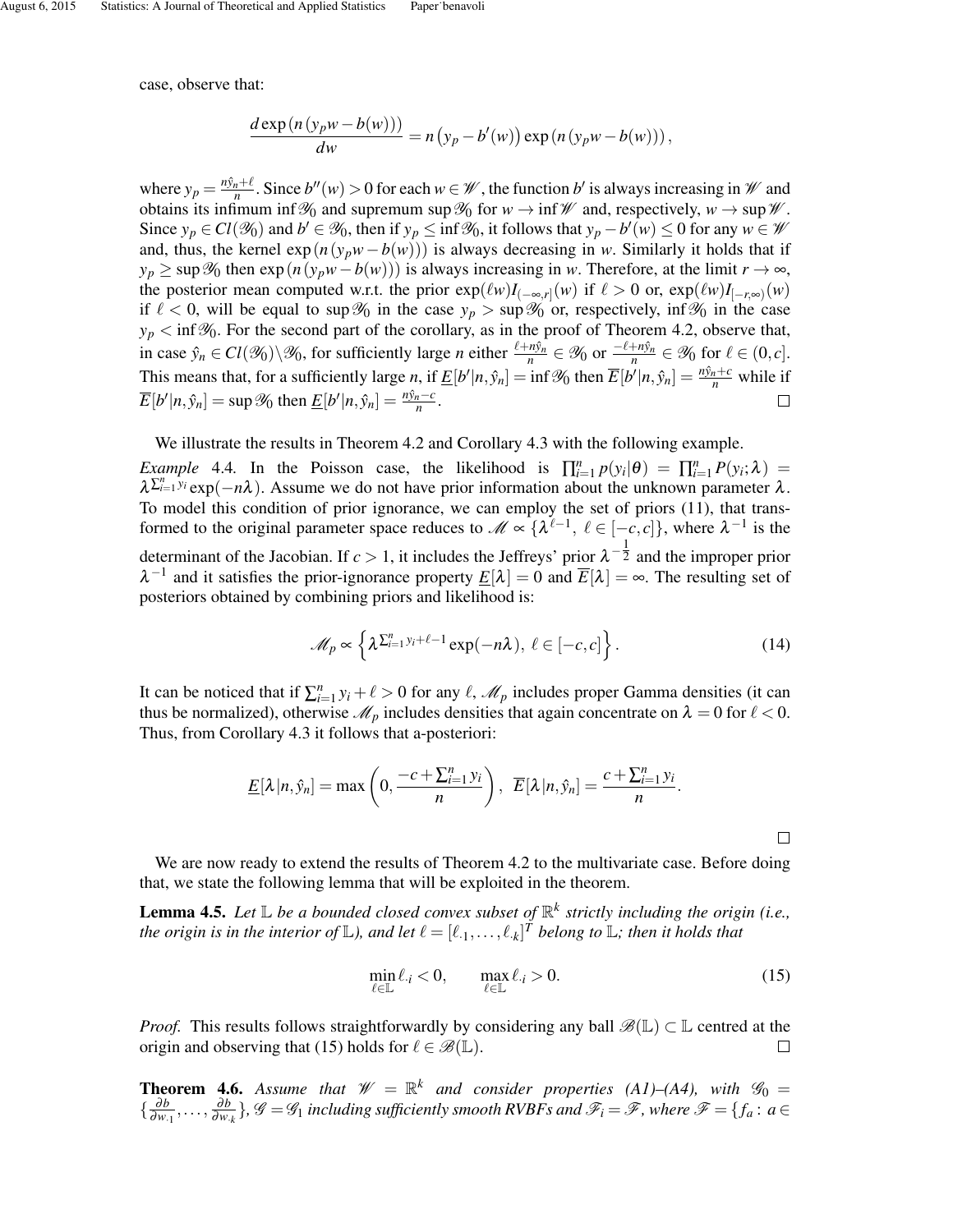$\mathbb{R}^k$  *and*  $f_a(w) = w + a$ . The following set of priors:

$$
\mathscr{M} \propto \left\{ \exp(\ell^T w), \ \ell = [\ell_{1}, \dots, \ell_{k}]^T \in \mathbb{L} \right\},\tag{16}
$$

where  $\mathbb L$  is a bounded closed convex subset of  $\mathbb R^k$  strictly including the origin, satisfies (A1)–(A4) *and conjugacy.*

*Proof.* Consider first property (A1). Define  $\underline{E}[g] = \inf \{ \underline{E}_{\ell}[g] : \ell \in \mathbb{L} \}$ , where

$$
\underline{E}_{\ell}[g] = \liminf_{r_{\cdot 1} \to \infty} \dots \liminf_{r_{\cdot k} \to \infty} \int \dots \int g(w) \exp(\ell^T w) \prod_{i=1}^k I_{\mathscr{W}_{r_i}}(w_{\cdot i}) \frac{\ell_{\cdot i}}{\exp(\ell_{\cdot i} r_{\cdot i})} dw_{\cdot i},
$$

and  $\mathcal{W}_{r,i}$  defined in (10). Observe that Proposition 4.1 also holds for  $exp(\ell^T w)$  in the multivariate case (it is enough to proceed component-wise). In fact, since  $g(f_a) = g(w + a)$  then after the change of variables  $w' = w - a$ ,

$$
\underline{E}_{\ell}[g(f_a)] = \liminf_{r_{\cdot 1} \to \infty} \dots \liminf_{r_{\cdot k} \to \infty} \int \dots \int g(w') \exp(\ell^T w') \prod_{i=1}^k I_{\{\mathscr{W}_{r_i} + a_i\}}(w'_{\cdot i}) \frac{\ell_{\cdot i}}{\exp(\ell_{\cdot i}(r_{\cdot i} + a_{\cdot i}))} dw'_{\cdot i}.
$$

Thus, by redefining  $r_{i} = r_{i} + a_{i}$  and  $\mathcal{W}_{r,i} + a_{i} = \mathcal{W}_{r,i}$ , it follows that  $\underline{E}_{\ell}[g(f_a)] = \underline{E}_{\ell}[g]$  for any  $\ell$ and, thus, translation invariance holds for any kernel  $exp(\ell^T w)$ . Then it holds also for the kernel  $\ell$  which attains the infimum in  $\underline{E}[g]$ . Therefore,  $\underline{E}[g(f_a)] = \underline{E}[g]$  for any  $g \in \mathscr{G}_1$  and, thus, the set of priors  $M$  is invariant under translations.

Property (A2) follows from Theorem 4.2 by proceeding component-by-component for each ∂*b*  $\frac{\partial b}{\partial w_{\cdot i}}$  for  $i = 1, \ldots, k$ . In fact,

$$
\underline{E}_{\ell} \left[ \frac{\partial b}{\partial w_i} \right] = \liminf_{r_{.1} \to \infty} \dots \liminf_{r_{.k} \to \infty} \int \dots \int \frac{\partial b}{\partial w_{.i}} \exp(\ell^T w) \prod_{i=1}^k I_{\mathscr{W}_{r_i}}(w_{.i}) \frac{\ell_{.i}}{\exp(\ell_{.i} r_{.i})} dw_{.i}
$$

$$
= \liminf_{r_{.i} \to \infty} \int \frac{\partial b}{\partial w_{.i}} \exp(\ell_{.i} w_{.i}) I_{\mathscr{W}_{r_i}}(w_{.i}) \frac{\ell_{.i}}{\exp(\ell_{.i} r_{.i})} dw_{.i}.
$$

Since  $\mathbb L$  includes the origin, then from Proposition 4.5 it follows that  $\ell_i$  can assume both positive and negative values. Thus, we are back to Theorem 4.2 (univariate case) in which  $\ell_i$  is free to vary in a closed interval including the origin. Thus, the infimum and supremum of  $\frac{\partial b}{\partial w_i}$  are obtained for  $w_i \rightarrow -\infty$  and, respectively,  $w_i \rightarrow +\infty$ . By combining likelihood and the priors in (16), one obtains the posterior kernels:

$$
\mathcal{M}_p = \left\{ \exp\left(n\left(\left(\frac{\ell + n\hat{y}_n}{n}\right)^T w - b(w)\right)\right), \ \ell \in \mathbb{L} \right\}.
$$
 (17)

Observe that  $\frac{\ell+n\hat{y}_n}{n} = \hat{y}_n + \frac{\ell}{n}$  $\frac{\ell}{n}$ . Since L is bounded, the effect of  $\frac{\ell}{n}$  vanishes for *n* → ∞, which proves (A4) and thus (A3).

Theorem 4.6 requires  $\mathbb L$  to be bounded and to include the origin in order to satisfy (A1)–(A4). For symmetry reasons, we restrict  $\mathbb L$  to be symmetric w.r.t. the origin so to reduce to the set  $[-c, c]$  in the  $k = 1$  case. It is clear that while in the one-dimensional case, convexity, boundness and symmetry are satisfied only by the interval  $[-c, c]$  in the  $(k > 1)$ -dimensional case there are many subsets of  $\mathbb{R}^k$  that satisfy these three characteristics. In other words, Theorem 4.6 does not specify uniquely  $\mathbb L$  and, thus, the modeller can add further characteristics to  $\mathbb L$  in order to satisfy additional properties, for instance to determine the shape of the set of posterior means.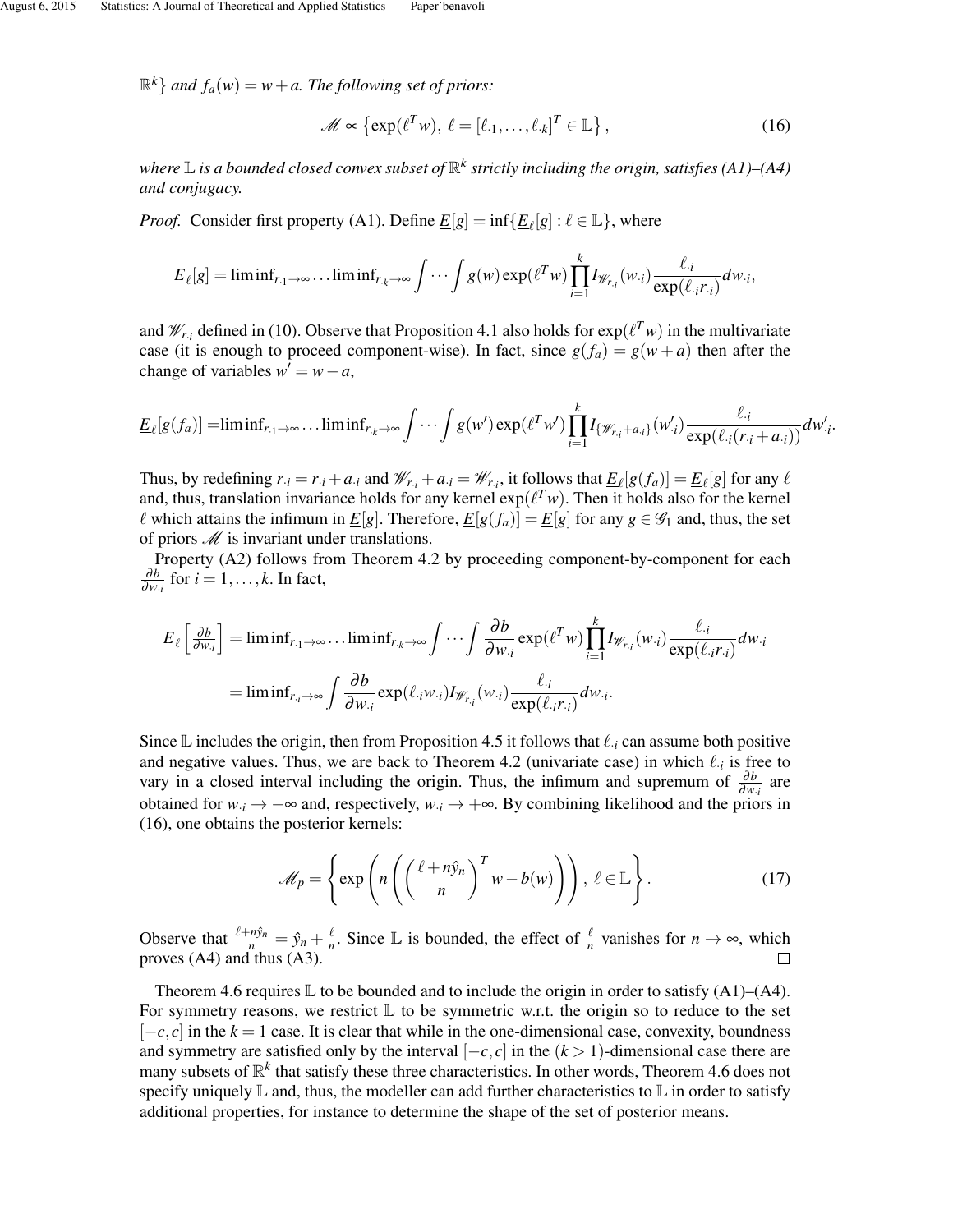Corollary 4.7. *The expectation of* ∇*b calculated from the set of posteriors (17) satisfies:*

$$
E\left[\nabla b|n,\hat{y}_n\right] \in \left\{\frac{\ell + n\hat{y}_n}{n}, \ \ell \in \mathbb{L}\right\},\tag{18}
$$

*provided that all the posteriors in (17) are proper.*

*Proof.* The result follows directly from Lemma 3.3 assuming that the set  $\mathcal{M}_p$  contains all proper distributions. This always holds for a large enough *n* because (17) satisfies (A4).  $\Box$ 

Corollary 4.7 is weaker than Corollary 4.3, because it provides the shape of the posterior set of means only in the case all the posteriors in (17) are proper. In the multivariate case it is difficult to characterize in general the shape of the set of posterior means when (17) can include some improper distribution. This difficulty is due to the interaction among the components of *w*, which is determinate by the function  $b(w)$ , and changes depending on the exponential family we are considering. Although we cannot provide a general characterization, we can extend Corollary 4.7 case-by-case, as it is shown in the next examples about the multivariate Normal and categorical distributions.

#### 4.1 *Multivariate Normal with Known Variance*

In the multivariate Normal case with known variance,  $\prod_{i=1}^{n} p(y_i|x) = \prod_{i=1}^{n} N(y_i; x, V)$  with  $x, y_i \in$  $\mathbb{R}^d$ ,  $0 < V \in \mathbb{R}^{d \times d}$  and  $k = d$ . Let us assume that  $\mathbb{L} = \{ \ell \in \mathbb{R}^d : \ell_i \in [-c_i, c_i], \; c_i > 0, \; i = 1, \ldots, d\}$ 1,..., *k*}, this models a sort of "uncorrelated" prior uncertainty (i.e.,  $\ell_i$  is free to vary in  $[-c_i, c_i]$ independently of the values that  $\ell_{\cdot j}$  with  $j \neq i$  assumes). Notice in fact that  $\mathbb L$  corresponds to a box in  $\mathbb{R}^d$ . In this case, the set of posteriors

$$
\mathscr{M}_p = \left\{ N\left(x; \frac{V\ell + n\hat{y}_n}{n}, \frac{1}{n}V\right), \ \ell \in \mathbb{L} \right\}
$$

includes Normal PDFs with variance  $V/n$  and means free to vary in a hyper-rectangle whose vertices are the extremes of  $\frac{\ell+n\hat{y}_n}{n}$  for  $\ell_i \in [-c_i, c_i]$ , which implies:

$$
E[X_{\cdot i}|n,\hat{y}_n] \in \left[\frac{-c_{\cdot i} + n\hat{y}_{ni}}{n}, \frac{c_{\cdot i} + n\hat{y}_{ni}}{n}\right].
$$
\n(19)

Observe that, provided that all the components of x are observed,  $\mathcal{M}_p$  includes only proper priors. Thus (19) follows by Corollary 4.7. Conversely, if some component of *x* was not observed, because of marginalization invariance of the Normal distribution, (19) would hold for all observed components, while for the unobserved ones  $E[X_i|n, \hat{y}_n] \in (-\infty, \infty)$ . We are prior ignorant until we observe *x<sup>i</sup>* .

Notice that the set of constraints  $\ell_{\cdot i} \in [-c_{\cdot i}, c_{\cdot i}]$  for  $i = 1, ..., k$  are equivalent to  $\frac{1}{c_i} |\ell_{\cdot i}| \leq 1$ for  $i = 1, ..., k$  and can be replaced by the unique constraint max<sub>*i*</sub>  $\frac{1}{c_i}$   $|\ell_i| \le 1$  or, equivalently,  $||C^{-1}\ell||_{\infty}$  ≤ 1, where  $\ell = [\ell_1, \ldots, \ell_k]^T$  and  $C = diag(c_1, \ldots, c_k)$ . From Theorem 4.6, it follows that prior ignorance and translation invariance are also satisfied in the case  $||C^{-1}\ell||_{\infty} \leq 1$ is replaced by  $||C^{-1}\ell||_1 \leq 1$  or  $||C^{-1}\ell||_2 \leq 1$ . It can also be noticed that, in the case the components of *x* have the same "physical" meaning, there is no reason to use different values of the parameters  $c_i$ , which can be thus set all equal,  $c_i = c$ . Furthermore, when  $c_i = c$  and  $||C^{-1}\ell||_p \leq 1$  for some *p*-norm, the resulting set of priors is also invariant to permutations of the components of *x*. This means that all the components have the same posterior imprecision,  $i.e., \overline{E}[x_{i}|n, \hat{y}_{n}] - \underline{E}[x_{i}|n, \hat{y}_{n}] = 2c/n.$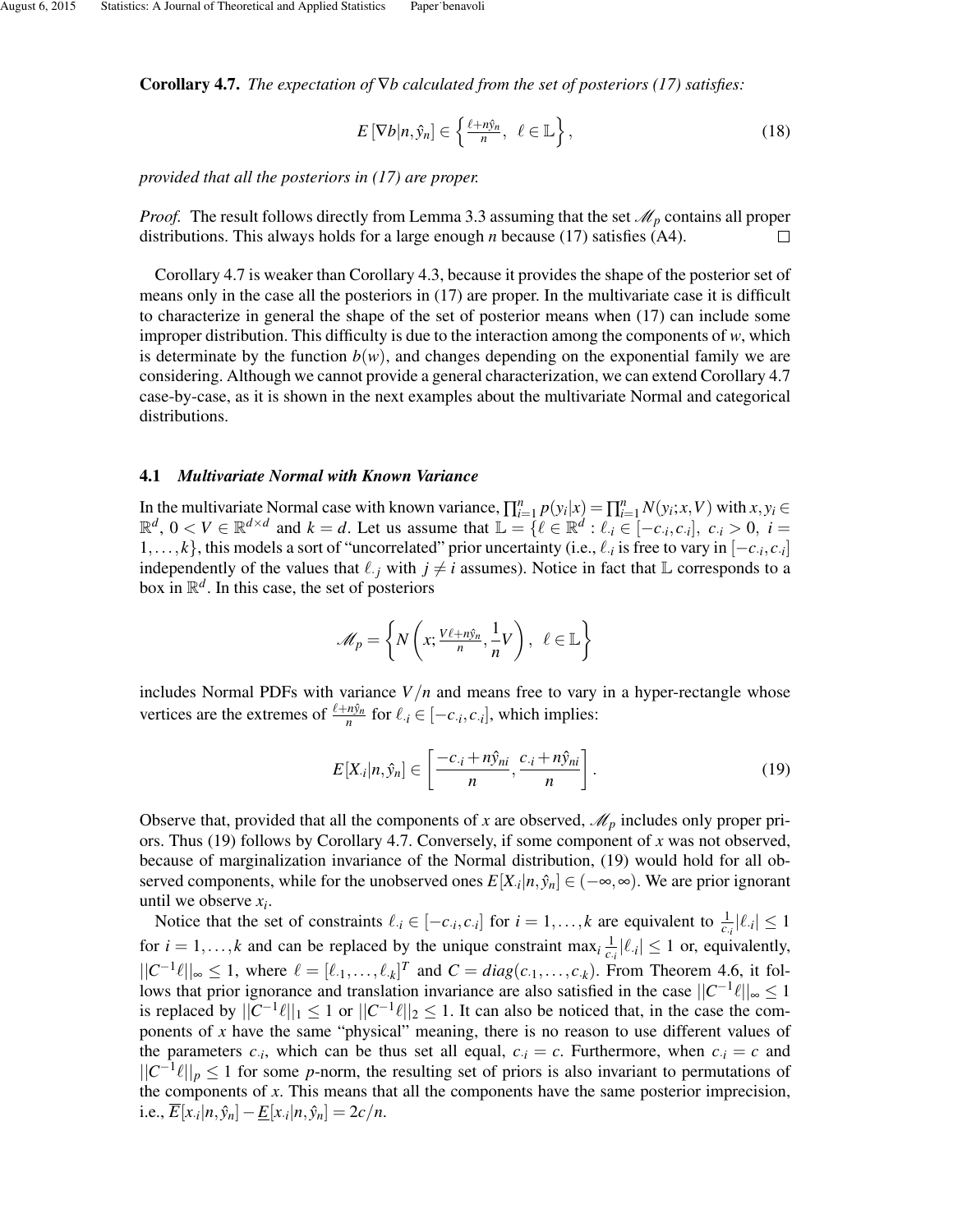#### 4.2 *Categorical Distribution*

In the multinomial case,  $\prod_{i=1}^n p(y_i|x) = \prod_{i=1}^n Ca(y_i;x)$  with  $x \in (0,1)^d$ ,  $\sum_i x_i = 1$  and  $y_{ij} \in \{0,1\}$ , the set of posteriors obtained based on the parametrization [17, Ch.1] assuming  $\mathbb{L} = \{ \ell \in \mathbb{R}^d :$  $\ell_{\cdot i} \in [-c_{\cdot i}, c_{\cdot i}], \ c_{\cdot i} > 0, \ i = 1, \ldots, k$  is:

$$
\mathcal{M}_p = \left\{ \theta_{\cdot 1}^{n \hat{y}_{n1} + \ell_{\cdot 1} - 1} \theta_{\cdot 2}^{n \hat{y}_{n2} + \ell_{\cdot 2} - 1} \cdots \theta_{\cdot d}^{n(1 - \sum_{i=1}^{d-1} \hat{y}_{ni}) - \sum_{i=1}^{d-1} \ell_{\cdot i} - 1}, \ell_{\cdot i} \in [-c_{\cdot i}, c_{\cdot i}] \right\}.
$$
 (20)

Observe that in this case Theorem 4.6 can be applied since  $\mathcal{W} = \mathbb{R}^{d-1}$  and thus  $\mathcal{W} = \mathbb{R}^k$  with  $k = d - 1$ . It can be noticed that in (20) the exponents of the components  $\theta_{i}$  with  $i \neq d$  can vary between  $n\hat{y}_{ni} - c_{i} - 1$  and  $n\hat{y}_{ni} + c_{i} - 1$ , while the exponent of the component  $\theta_d$  can vary between  $n(1-\sum_{i=1}^{d-1} \hat{y}_{ni}) - \sum_{i=1}^{d-1} c_{i} - 1$  and  $n(1-\sum_{i=1}^{d-1} \hat{y}_{ni}) + \sum_{i=1}^{d-1} c_{i} - 1$ . This means that the imprecision on  $\theta_d$  is larger than the imprecision on the other components even if  $c_i = c$ for  $i = 1, \ldots, d - 1$ . This asymmetry is due to the choice of the parameter transformation [17, Ch. 1], a different parameter transformation would result in asymmetry for a different component of θ. This is not desirable for a model of prior ignorance in which, because of lack of prior information, we expect the ignorance to be *symmetric*.

A way to overcome this problem is that of imposing to the set of priors not only to satisfy translation invariance but also permutation invariance: that is, that the set of priors  $\mathcal M$  is invariant to permutations of the components of  $\theta$ .

Corollary 4.8. *Consider Theorem 4.6 in the multinomial case, the set of posteriors satisfy (A1)– (A4) and permutation invariance of the components of* θ *provided that* L *is chosen as follows:*

$$
\mathbb{L} = \left\{ \ell \in \mathbb{R}^d : \ell_{\cdot i} \in [-c, c], \sum_{i=1}^{d-1} \ell_{\cdot i} \in [-c, c], i = 1, \ldots, k \right\}.
$$

This follows by Theorem 4.6 imposing the additional constraint of permutation invariance. The above choice of  $\mathbb L$  implies that the set of priors is:

$$
\mathcal{M}_{SYM} = \left\{ \theta_{\cdot 1}^{\ell_{\cdot 1} - 1} \theta_{\cdot 2}^{\ell_{\cdot 2} - 1} \cdots \theta_{\cdot d}^{-\sum_{i=1}^{d-1} \ell_{\cdot i} - 1}, \ \ell_{\cdot i} \in [-c, c], \ \sum_{i=1}^{d-1} \ell_{\cdot i} \in [-c, c] \right\},\tag{21}
$$

which satisfies permutation invariance of the components of  $\theta$ . For instance in the case  $d = 3$ , the PDFs with extreme exponents that belong to (21) are of the following type  $\theta_1^{c-1} \theta_2^{-c-1} \theta_3^{-1}$ ,  $\theta_{\cdot1}^{c-1} \theta_{\cdot2}^{c-1} \theta_{\cdot3}^{c-1}$ ,  $\theta_{\cdot1}^{-c-1} \theta_{\cdot2}^{-1} \theta_{\cdot3}^{-c-1}$ ,  $\theta_{\cdot1}^{-1} \theta_{\cdot2}^{-c-1} \theta_{\cdot3}^{c-1}$  and  $\theta_{\cdot1}^{-1} \theta_{\cdot2}^{c-1} \theta_{\cdot3}^{-c-1}$ . For the case  $d = 4$ , one has  $\theta_{\cdot1}^{c-1} \theta_{\cdot2}^{c-1} \theta_{\cdot3}^{c-1} \theta_{\cdot4}^{c-1}$ ,  $\theta_{\cdot1}^{c-1} \theta_{\cdot2}^{c-1} \theta_{\cdot3}^{c-1} \theta_{\cdot4}^{c-1}$ , etc. This means that  $\sum_{i=1}^{d} s_i c = 0$ , where  $s_i$  is the sign of *c* as it appears in the exponent of  $\theta_i$ .

Corollary 4.9. *The lower and upper posterior means resulting from (21) are:*

$$
\underline{E}[\theta_i|n,\hat{y}_n] = \max\left(0,\frac{-c+n\hat{y}_{ni}}{n}\right), \ \ \overline{E}[\theta_i|n,\hat{y}_n] = \min\left(1,\frac{c+n\hat{y}_{ni}}{n}\right) \ \forall \ i.
$$

*In general, the lower and upper mean of*  $\sum_{i\in J}\theta_i$ , where *J* is a subset of  $\{1,\ldots,d\}$ , is equal to:

$$
\underline{E}[\sum_{i\in J}\theta_{i}|n,\hat{y}_{n}] = \max\left(0,\frac{1}{n}\bigg[\sum_{i\in J}n\hat{y}_{ni} + \max(-c|J|,-c(d-|J|))\bigg]\right),
$$
\n
$$
\overline{E}[\sum_{i\in J}\theta_{i}|n,\hat{y}_{n}] = \min\left(1,\frac{1}{n}\bigg[\sum_{i\in J}n\hat{y}_{ni} + \min(c|J|,c(d-|J|))\bigg]\right),
$$
\n(22)

*with* |*J*| *denoting the cardinality of J.*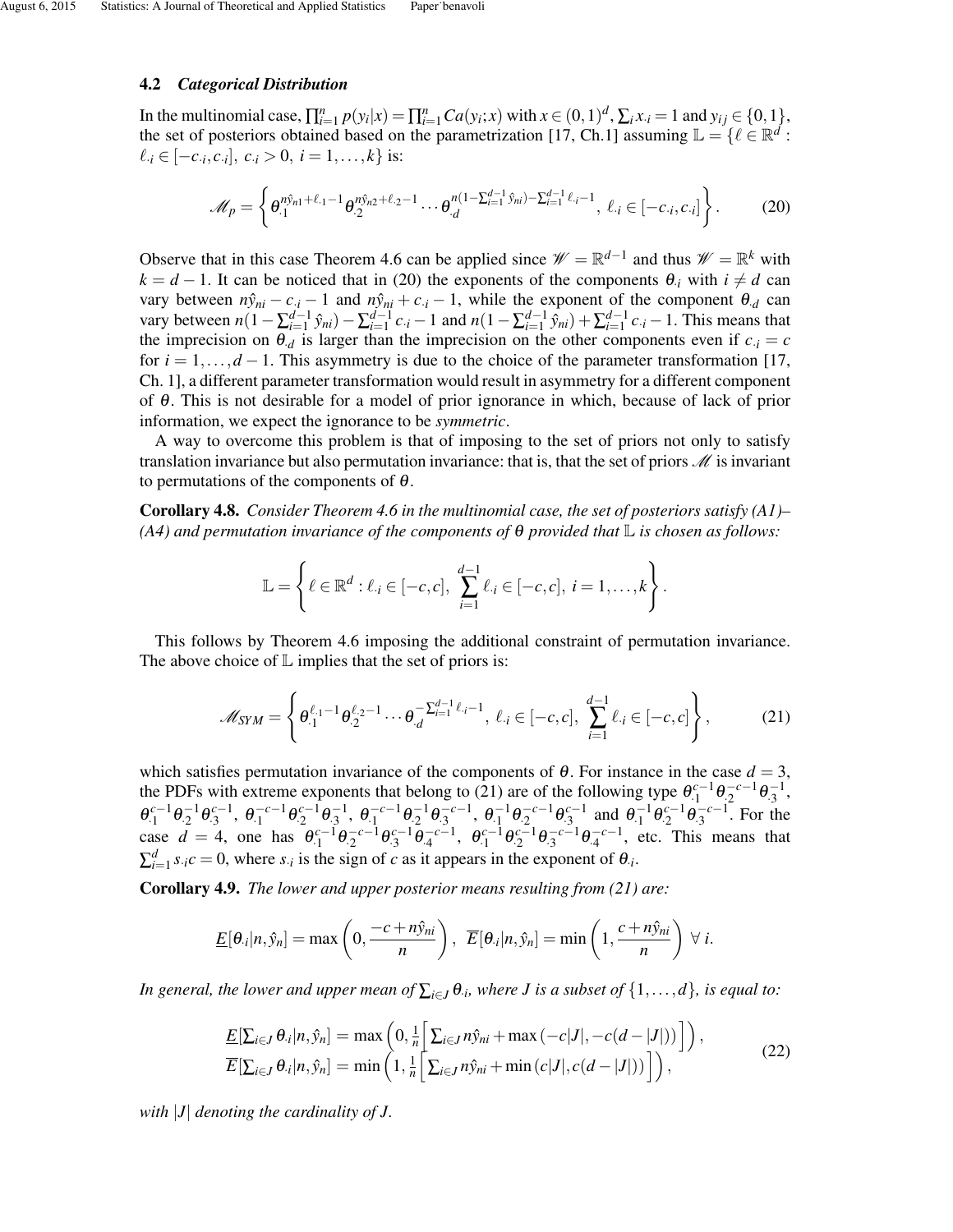*Proof.* Consider the general form (22), the posterior kernel is:

$$
p(\theta|n,\hat{y}_n) \propto \theta_{\cdot,1}^{n\hat{y}_{n1}+\ell_{\cdot1}-1}\theta_{\cdot,2}^{n\hat{y}_{n2}+\ell_{\cdot2}-1}\cdots\theta_{\cdot,d}^{n(1-\sum \hat{y}_{ni})-\sum_{i=1}^{d-1}\ell_{\cdot i}-1}.
$$

We prove it for  $J = \{1, 2\}$  and  $d = 4$  but the steps can be repeated in general. We need to compute

$$
\frac{1}{K}\int_{0}^{1}\int_{0}^{1-\theta_{1}}(\theta_{1}+\theta_{2})\theta_{1}^{n\hat{y}_{n1}+\ell_{1}-1}\theta_{2}^{n\hat{y}_{n2}+\ell_{2}-1} \\ \int_{0}^{1-\theta_{1}-\theta_{2}}\theta_{3}^{n\hat{y}_{n3}+\ell_{3}-1}(1-\theta_{1}-\theta_{2}-\theta_{3})^{n(1-\sum_{i=1}^{3}\hat{y}_{ni})-\sum_{i=1}^{3}\ell_{i}-1}d\theta_{1}d\theta_{2}\theta_{3},
$$

where *K* is the normalization constant. Now consider the transformation of coordinate  $\theta'_{3}$  =  $\theta_{.3}/(1-\theta_{.1}-\theta_{.2})$  (in general  $\theta'_{.k} = \theta_{.k}/(1-\sum_{i \in J} \theta_{.i})$  for  $k \notin J$ ):

$$
\frac{1}{K} \int_{0}^{1} \int_{0}^{1-\theta_{\cdot 1}} (\theta_{\cdot 1} + \theta_{\cdot 2}) \theta_{\cdot 1}^{n\hat{y}_{n1} + \ell_{\cdot 1} - 1} \theta_{\cdot 2}^{n\hat{y}_{n2} + \ell_{\cdot 2} - 1} \n(1 - \theta_{\cdot 1} - \theta_{\cdot 2})^{n(1 - \hat{y}_{n1} - \hat{y}_{n2}) - \sum_{i=1}^{2} \ell_{\cdot i} - 1} \int_{0}^{1} \theta_{\cdot 3}^{\prime} \theta_{\cdot 3}^{n\hat{y}_{n3} + \ell_{\cdot 3} - 1} (1 - \theta_{\cdot 3})^{n(1 - \sum \hat{y}_{ni}) - \sum_{i=1}^{3} \ell_{\cdot i} - 1} d\theta_{\cdot 1} d\theta_{\cdot 2} \theta_{\cdot 3} \n= \frac{1}{K} \int_{0}^{1} \int_{0}^{1-\theta_{\cdot 1}} (\theta_{\cdot 1} + \theta_{\cdot 2}) \theta_{\cdot 1}^{n\hat{y}_{n1} + \ell_{\cdot 1} - 1} \theta_{\cdot 2}^{n\hat{y}_{n2} + \ell_{\cdot 2} - 1} (1 - \theta_{\cdot 1} - \theta_{\cdot 2})^{n(1 - \hat{y}_{n1} - \hat{y}_{n2}) - \sum_{i=1}^{2} \ell_{\cdot i} - 1} d\theta_{\cdot 1} d\theta_{\cdot 2}.
$$

Now consider the transformation of coordinates  $\theta_1 = uv$ ,  $\theta_2 = u(1 - v)$  with  $0 \lt u, v \lt 1$  (in general  $\theta_i = uv_i \,\forall i \in J$  and  $1 - \sum_{i \in J} \theta_i = u(1 - \sum_{i \in J} v_i)$ :

$$
\frac{1}{K} \int_{0}^{1} \int_{0}^{1-\theta_{\cdot 1}} (\theta_{\cdot 1} + \theta_{\cdot 2}) \theta_{\cdot 1}^{n\hat{y}_{n1} + \ell_{\cdot 1} - 1} \theta_{\cdot 2}^{n\hat{y}_{n2} + \ell_{\cdot 2} - 1} (1 - \theta_{\cdot 1} - \theta_{\cdot 2})^{n(1 - \hat{y}_{n1} - \hat{y}_{n2}) - \sum_{i=1}^{2} \ell_{\cdot i} - 1} d\theta_{\cdot 1} d\theta_{\cdot 2}
$$
\n
$$
= \frac{1}{K} \int_{0}^{1} \int_{0}^{1} u^{n\hat{y}_{n1} + \ell_{\cdot 1} + n\hat{y}_{n2} + \ell_{\cdot 2} - 1} (1 - u)^{n(1 - \hat{y}_{n1} - \hat{y}_{n2}) - \sum_{i=1}^{2} \ell_{\cdot i} - 1} v^{n\hat{y}_{n1} + \ell_{\cdot 1} - 1} (1 - v)^{n\hat{y}_{n2} + \ell_{\cdot 2} - 1} dudv
$$
\n
$$
= \frac{1}{K} \int_{0}^{1} u^{n\hat{y}_{n1} + \ell_{\cdot 1} + n\hat{y}_{n2} + \ell_{\cdot 2} - 1} (1 - u)^{n(1 - \hat{y}_{n1} - \hat{y}_{n2}) - \sum_{i=1}^{2} \ell_{\cdot i} - 1} du.
$$

Note that we are reduced to a univariate expectation w.r.t. a Beta distribution. We can therefore apply Corollary 4.3, with the constraints  $\ell_i \in [-c, c]$ ,  $\sum_{i=1}^{d-1} \ell_i \in [-c, c]$ , to obtain (22).  $\Box$ 

It can be noticed that, fixed *J*, the posterior imprecision of  $\sum_{i \in J} \theta_i$  increases with *d*, i.e., the components of  $\theta$ . For some problem this can be undesirable, especially because the choice of the number of components of  $\theta$  is often arbitrary. We would like to make the posterior imprecision invariant to the number of components of  $\theta$ .

Corollary 4.10. *Consider Theorem 4.6. The set of posteriors satisfy (A1)–(A4), permutation invariance of the components of* θ *and invariance of the posterior imprecision w.r.t. the number of components of* θ *provided that* L *is chosen as follows:*

$$
\mathbb{L} = \left\{ \ell \in \mathbb{R}^d : \ ||\ell||_1 \leq 2c, \ \sum_{i=1}^{d-1} \ell_{\cdot i} \in [-c, c] \right\},\
$$

*where*  $\ell = [\ell_{1}, \ldots, \ell_{d-1}]^{T}$ .

This follows by Theorem 4.6 imposing the additional constraint of permutation invariance and invariance w.r.t. the number of components of  $\theta$ . This implies that the set of priors in this case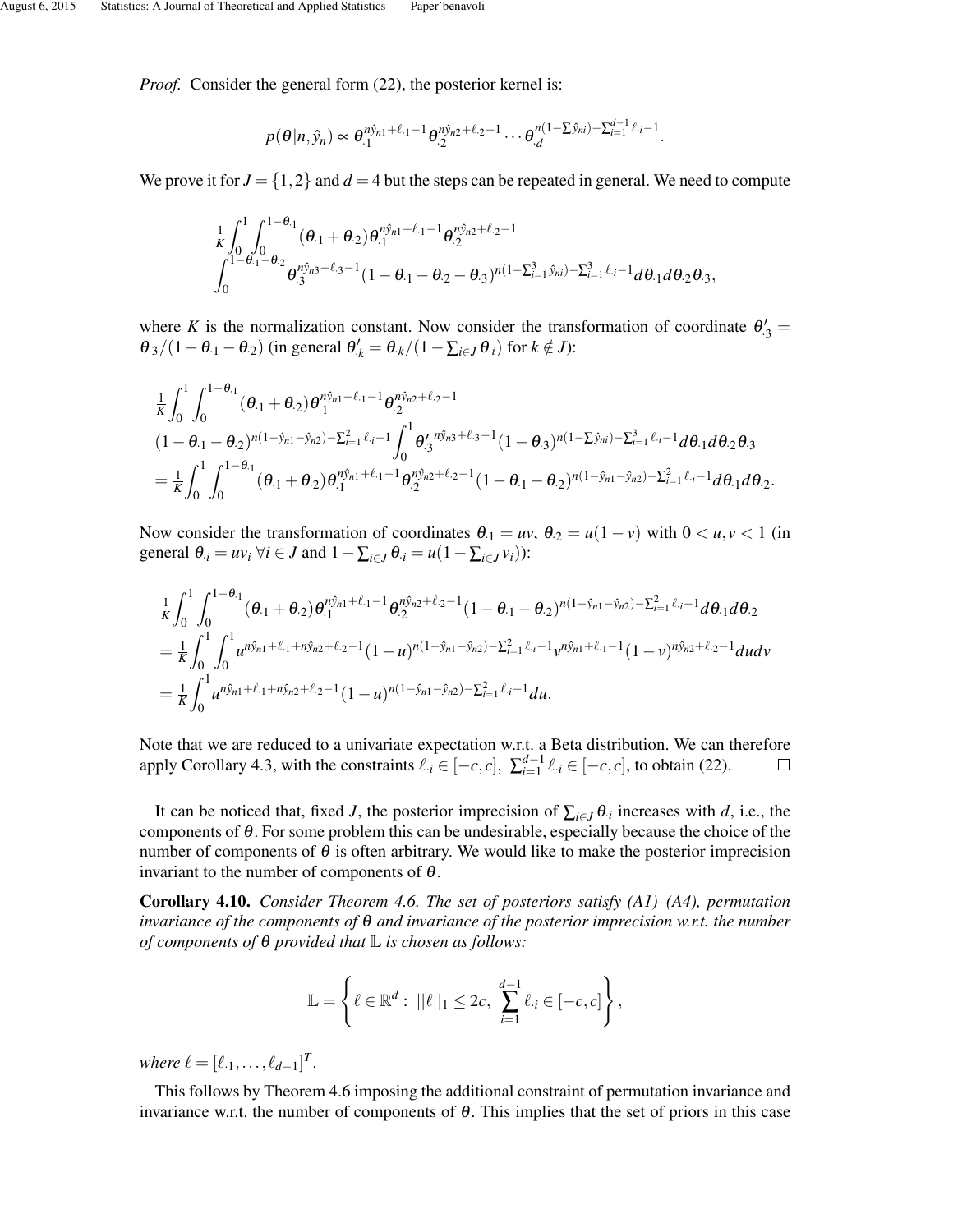is:

$$
\mathscr{M}_{RIP} = \left\{ \theta_{\cdot 1}^{\ell_{\cdot 1} - 1} \theta_{\cdot 2}^{\ell_{\cdot 2} - 1} \cdots \theta_{\cdot d}^{-\sum_{i=1}^{d-1} \ell_{\cdot i} - 1}, \ ||\ell||_1 \leq 2c, \ \sum_{i=1}^{d-1} \ell_{\cdot i} \in [-c, c] \right\}.
$$
 (23)

For the case  $d = 2$  and  $d = 3$ , (23) coincides with (21), but in the case  $d = 4$ , the PDFs with extreme exponents are  $\theta_{1}^{c-1} \theta_{2}^{-c-1} \theta_{3}^{-1} \theta_{4}^{-1}$ ,  $\theta_{1}^{c-1} \theta_{2}^{-1} \theta_{3}^{-c-1} \theta_{4}^{-1}$ ,  $\theta_{1}^{c-1} \theta_{2}^{-1} \theta_{3}^{-1} \theta_{4}^{-c-1}$ ,  $\theta_1^{-1}\theta_2^{-1}\theta_3^{-c-1}\theta_4^{-1}$  etc. In this case, there are at most two components whose exponents assume value ±*c*−1. With this constraint, the set of posteriors satisfies the one-step ahead representation invariance principle (RIP) [6], i.e., the posterior upper and lower probabilities assigned to the event "the next observation belongs to the categories in *J*" should not depend on the sample space in which the event and the previous observations are represented. In fact, one has that:

$$
\underline{E}[\sum_{i\in J}\theta_{\cdot i}|n,\hat{y}_n]=\max\left(0,\frac{1}{n}\Big[\sum_{i\in J}n\hat{y}_{ni}-c\Big]\right),\ \ \overline{E}[\sum_{i\in J}\theta_{\cdot i}|n,\hat{y}_n]=\min\left(1,\frac{1}{n}\Big[\sum_{i\in J}n\hat{y}_{ni}+c\Big]\right),\tag{24}
$$

and, thus, it can be noticed that the difference between the upper and lower expectation does not depend on the number of categories in *J*.

### 4.3 *How to Choose Parameters c*·*<sup>i</sup>*

The aim of this section is to give guidelines for the choice of the parameters *c*·*<sup>i</sup>* . The parameters  $c_i$  determine the precision of posterior inferences and, thus, their robustness. To understand the meaning of *c*·*<sup>i</sup>* , we can compare the expression of the posterior expectation of ∂*b*/∂*w*·*<sup>i</sup>* obtained by considering a standard Bayesian analysis using the conjugate prior  $exp(n_0(y_0^T w - b(w)))$  and the lower and upper posterior expectations obtained using our model, i.e.,

$$
\frac{n\hat{y}_{ni} + n_0 y_{0i}}{n + n_0} \longleftrightarrow \frac{n\hat{y}_{ni} \pm c_{\cdot i}}{n}.
$$
 (25)

Looking at the expression on the left, it is evident that the prior parameter  $n_0$  attached to the prior mean  $y_{0i}$  plays the same role to the sample size *n* attached to the data mean  $\hat{y}_{ni}$ . Since  $n\hat{y}_{ni} = \sum_j y_{ji}$ , we can also interpret  $n_0y_0$  as the sum of  $n_0$  pseudo-observations that are added to  $\sum_j y_{ji}$ . Matching the two expectations in (25), it implies that  $|n_0y_{0i}| = c_{i}$  and  $n_0 = 0$ . In the case on the right we are not adding additional (pseudo) observations, but we are considering a scenario in which an amount  $c_i$  is summed/subtracted to the sum  $\sum_j y_{ji}$  but without changing the sample size. For instance, when *yi j* are frequency data from an election poll (this example will be discussed in Section 8.2), we can interpret the lower and upper expectations as the result of a swing scenario in which we test what happens if  $c_i$  votes are subtracted (lower) to a candidate and assigned to another one (upper). The interpretation of  $c_i$  as a pseudo-observation is the main avenue to be followed for the choice of a value for *c*·*<sup>i</sup>* .

The choice of  $c_i$  can also be based on measures of posterior robustness such as [6]: (a) the convergence rate of the lower and/or upper expectations to suitable limits; (b) the convergence rate of the posterior imprecision, i.e., the difference between upper and lower expectations. Here the expectations are computed w.r.t. some function of interest *g* and the convergence is defined w.r.t. the number of samples *n*. We will give an example of this approach in Section 8.1. Another possible requirement for the choice of  $c_i$  is that the family of priors  $\mathcal M$  should be large enough to encompass frequentist or objective Bayesian inferences, but not too large to avoid obtaining too weak inferences. These are the approaches that we have followed in [13] for the univariate one-parameter exponential family. In the multivariate case the only difference is that the value of *k* parameters have to be fixed. However, as discussed previously, for symmetry reasons in many cases it can be assumed  $c_i = c$  for (all) a subset of parameters  $i = 1, \ldots, k$ . Finally, we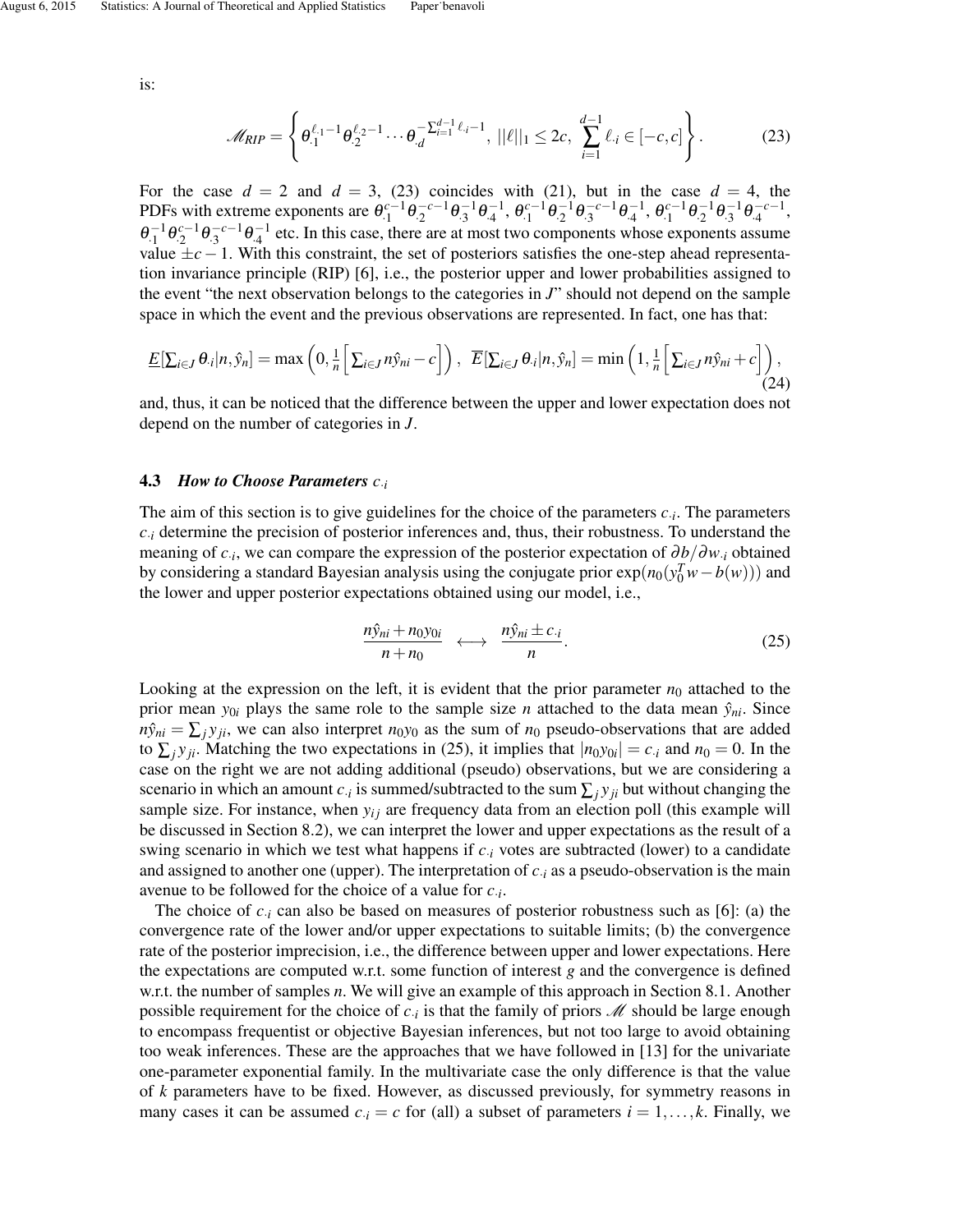can choose *c* to have some desirable frequentist properties (e.g., robust credible intervals to be calibrated frequentist intervals, hypothesis tests to be calibrated for the Type I error, etc.). We may also place an upper bound on the value of *c* based on considerations regarding the power of the hypothesis test.

### 5. Prior Near-Ignorance: Some Further Useful Properties

Notice that in all the above examples the set of priors (16) guarantees prior ignorance w.r.t. ∇*b*. This choice has also been motivated by the meaning of ∇*b* for exponential families. Remember in fact from Section 3 that  $\nabla b$  (equal to  $b'$  in the univariate case) is the mean of *Y* and, thus, is the quantity about which we will have prior beliefs before seeing the data and posterior beliefs after observing the data. Furthermore, to state prior ignorance, invariance, learning and converge in the natural space  $\mathcal W$  allows us to treat jointly all the members of the exponential families and, thus, to derive general properties. The natural parametrization is in fact a preferred parametrization for exponential families. In this section, it will be shown that the set of priors (16) satisfies (A2) also for other functions of interest in statistical analysis (i.e., one- and two-sided hypotheses testing and credible intervals). Therefore, the choice of imposing prior ignorance only on  $\mathscr{G}_0 = \{\nabla b\}$ , is not very restrictive for exponential families.

Corollary 5.1. *The family of priors* M *in Theorem 4.6 satisfies the following properties:*

- **(B1)** *For each ball*  $B_{\zeta}(\mathscr{W}) = \{w : ||w w_0|| \leq \zeta\} \subset \mathscr{W}$ ,  $w_0 \in \mathscr{W}$  and  $\zeta > 0$ , it holds that  $\underline{E}[I_{B_{\zeta}(\mathscr{W})}] = 0$  *and*  $\overline{E}[I_{B_{\zeta}(\mathscr{W})}] = 0$  *but*  $\underline{E}[\mathbb{R}^d] = 1$ *.*
- **(B2)** For each subset  $\mathcal{W}' \subset \mathcal{W}$  such that  $\mathcal{W}' = \times_i \Pi_i(\mathcal{W}')$ , where  $\Pi_i(\mathcal{W}') = [a_i, \sup \Pi_i(\mathcal{W})]$  or  $\Pi_i(\mathscr{W}') = (\inf \Pi_i(\mathscr{W}), a_i]$  and  $a_i \in \mathbb{R}$ , with  $\Pi_i(\mathscr{W}')$  denoting the orthogonal projection *of*  $W'$  w.r.t. the *i*-th component, then  $\underline{E}[I_{\{\mathscr{W}'\}}] = 0$  and  $\overline{E}[I_{\{\mathscr{W}'\}}] = 1$ .

*Proof.* The first part of (B1) follows straightforwardly from the fact the set of priors in Theorem 4.6 concentrate their mass on the border of  $\mathcal W$ . In fact, the set of priors is composed by the following truncated densities

$$
\exp(\ell^T w) \prod_{i=1}^k I_{\mathscr{W}_{r,i}}(w_i) \frac{\ell_{\cdot i}}{\exp(\ell_{\cdot i}r_{\cdot i})}.
$$

Then, for any ball in  $\mathcal W$ , it follows that

$$
\overline{E}[I_{B_{\zeta}(\mathscr{W})}]=\limsup_{r_{.1}\to\infty}\dots\limsup_{r_{.k}\to\infty}\int\cdots\int I_{B_{\zeta}(\mathscr{W})}\exp(\ell^T w)\prod_{i=1}^kI_{\mathscr{W}_{r_i}}(w_i)\frac{\ell_{.i}}{\exp(\ell_{.i}r_{.i})}dw_{.i}=0,
$$

since the integral of  $I_{B_\zeta}(\mathscr{W})$  is bounded and  $1/\exp(\ell_i r_i)$  goes to zero for  $|r_i| \to \infty$ . Concerning (B2),  $\mathcal{W}'$  is the Cartesian product of  $\Pi_i(\mathcal{W}')$ . Thus, if we take  $\ell_i > 0$  for  $\Pi_i(\mathcal{W}') =$  $[a_i, \sup \Pi_i(\mathcal{W}))$  or  $\ell_i < 0$  for  $\Pi_i(\mathcal{W}') = (\inf \Pi_i(\mathcal{W}), a_i]$  for all  $i = 1, ..., k$ , then  $\overline{E}[I_{\{\mathcal{W}'\}}] = 1$ . While if we take  $\ell_i > 0$  for  $\Pi_i(\mathcal{W}') = (\inf \Pi_i(\mathcal{W}), a_i]$  or and  $\ell_i < 0$  for  $\Pi_i(\mathcal{W}') = [a_i, \sup \Pi_i(\mathcal{W})]$ for some *i*, then  $\underline{E}[I_{\{\mathscr{W}'\}}]=0$  . The second part of (B1) follows from the fact that any truncated prior integrates on its support to 1 and so it is the limit when its support tends to  $\mathcal W$ .  $\Box$ 

Corollary 5.1 has several important implications in statistical inference. Since it is common to represent credible regions with balls  $B_{\zeta}(\mathscr{W}) \subset \mathscr{W}$ , from (B1) it follows that a priori for any  $\zeta < \infty$ ,  $\underline{E}[I_{B_{\zeta}(\mathscr{W})}] = 0$ . That is, the lower probability of the true  $w_0$  to be in  $B_{\zeta}(\mathscr{W})$  is zero, and is only greater than zero for  $\zeta \to \infty$ . The only convex set that has prior lower probability greater than zero is  $\mathcal W$ , which means that a priori we only known that  $w_0 \in \mathcal W$ . Concerning (B2), it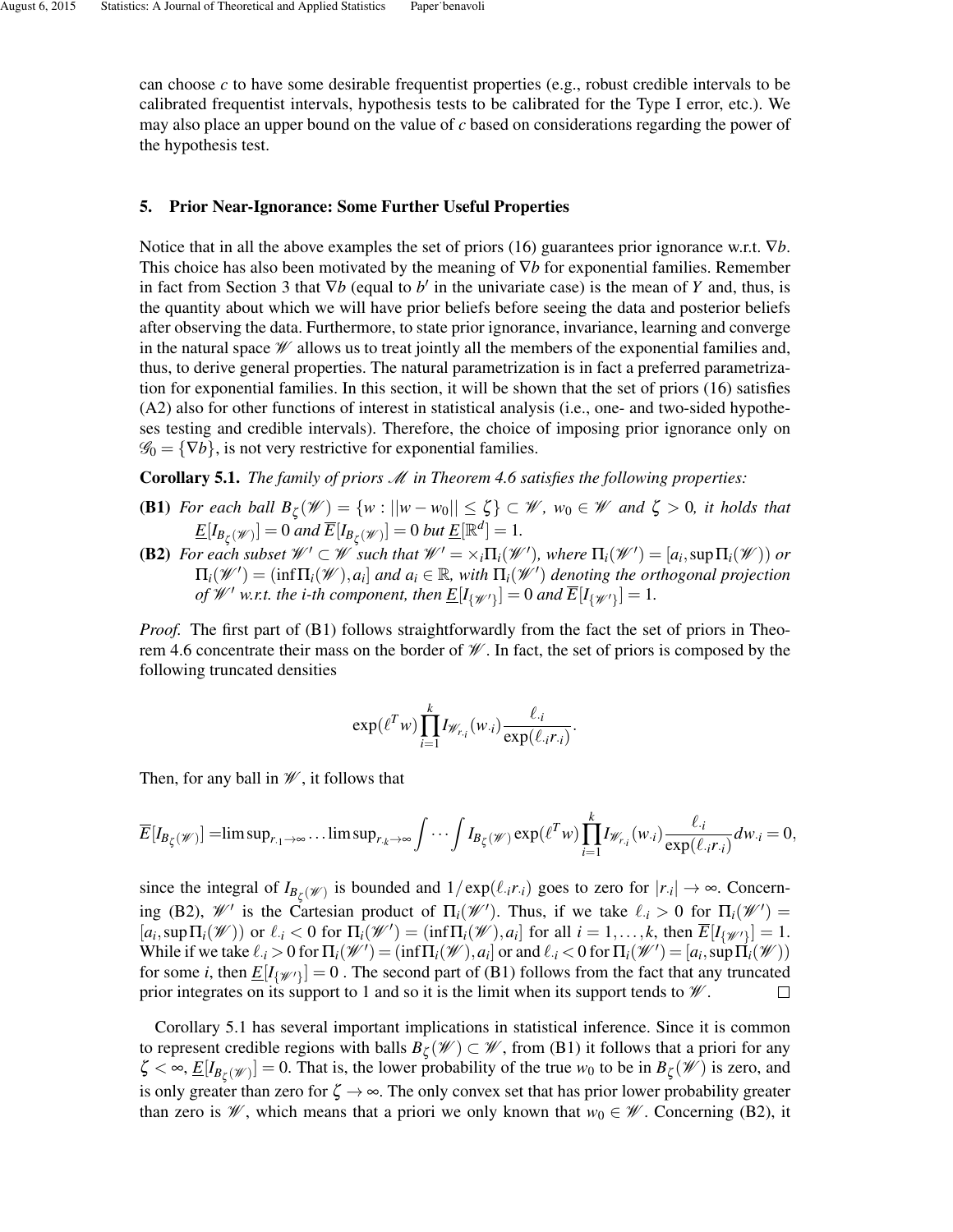implies that the lower and upper distribution of *w* are vacuous and also that the marginal lower and upper distribution of any component *w*·*<sup>i</sup>* are vacuous.

# 6. The Case  $\mathscr{W} \neq \mathbb{R}^k$

In Theorems  $4.2-4.6$  we have defined a model of prior ignorance which satisfies  $(A1)$ – $(A4)$  in case  $\mathcal{W} = \mathbb{R}^k$ . For instance in case  $k = 1$ , we have seen that translation invariance and prior ignorance can be satisfied because the set of priors  $M$  includes limits of truncated increasing/decreasing exponentials which, at the limit, accumulate to  $\pm \infty$ . However, for many exponential families of interest it holds that  $\mathscr{W} \neq \mathbb{R}^k$ , e.g., the centred-normal, multivariate-normal with unknown variance and the exponential distribution, etc. Since  $\mathcal W$  is semi-bounded in these three cases, translation invariance is not well defined. For example, in case  $\mathcal{W} = \mathbb{R}^-$  then  $w + a \notin \mathcal{W}$ for  $a > 0$  and  $|w| < a$ . Also prior ignorance does not hold in these cases for the set of priors (16). In fact, for  $\mathcal{W} = \mathbb{R}^-$  the prior  $exp(\ell w)$  accumulates to minus infinity for  $\ell < 0$ , but it is integrable for  $\ell > 0$ , since  $\int_{-\infty}^{0} \exp(\ell w) = 1/\ell$  for  $\ell > 0$ . Thus, in these cases, properties (A1)–(A2) cannot be satisfied by the set of priors (16). Observe in fact that for the centred normal  $b' = \lambda^{-1}$  and  $\int_{-\infty}^{0} \lambda^{-1} \exp(-\ell \lambda) d\lambda = \infty$  for both  $\ell > 0$  and  $\ell < 0$ . Thus, prior ignorance is not satisfied in this case, being inf  $b' = 0$  and sup  $b' = \infty$ . Translation invariance is also not satisfied for  $\ell > 0$ , since  $0 \neq \int_A \exp(-\ell \lambda) d\lambda \neq \int_{A+a} \exp(-\ell \lambda) d\lambda \neq 0$  for any bounded set  $A \subset \mathbb{R}^+$  and  $a > 0$ . How can we impose prior near-ignorance in case  $\mathscr{W} \neq \mathbb{R}^k$ ?

In Proposition 3.2, it is stated that the prior kernel  $exp(n_0y_0w - n_0b(w))$  is integrable if *y*<sub>0</sub> ∈  $\mathcal{Y}_0$  and  $n_0 > 0$ . Diaconis and Ylvisaker in [20] give more conditions on the integrability of  $\exp(n_0y_0w - n_0b(w))$ . In particular, they prove the following result: (i) if  $n_0 > 0$  and  $y_0 \in \mathcal{Y}_0$ then  $exp(n_0y_0w - n_0b(w))$  is integrable; (ii) if  $exp(n_0y_0w - n_0b(w))$  is integrable and  $\mathcal{W} = \mathbb{R}^d$ then  $n_0 > 0$  and (iii) if  $exp(n_0y_0w - n_0b(w))$  is integrable and  $n_0 > 0$ , then  $y_0 \in \mathscr{Y}_0$ .

Thus, even in the case  $y_0 \in \mathcal{Y}_0$ ,  $\exp(n_0y_0w-n_0b(w))$  may not be integrable if  $n_0 < 0$  (for  $\mathcal{W} =$  $\mathbb{R}^d$  the kernel is certainly not integrable if  $n_0 < 0$ , see condition (ii) of Diaconis and Ylvisaker, while for  $\mathcal{W} \neq \mathbb{R}^d$  there is not a general result, i.e., the integrability of the kernel in case  $n_0 < 0$ depends on the value of  $n_0$  and on the particular exponential family). This means that for some value of  $n_0 < 0$ , it can happen that  $\int_{\mathcal{W}} \exp(n_0 y_0 w - n_0 b(w)) dw = \infty$ . Therefore, in this case, if we can find a sequence of subsets  $\mathscr{W}_1, \mathscr{W}_2, \ldots, \mathscr{W}_r$  of  $\mathscr{W}$  converging to  $\mathscr{W}$  from below and such that the truncated prior satisfies

$$
\int_{\mathscr{W}} I_{\mathscr{W}_i} \exp(n_0 y_0 w - n_0 b(w)) dw < \infty,
$$

for any  $\mathscr{W}_i$ , then we can define a sequence of countably additive truncated densities on  $\mathscr{W}_r$  whose lower limit for  $r \to \infty$  defines a lower expectation model as in (9). Since  $\overline{E}[A] = 0$  for any bounded set *A* (as it is shown in Appendix A), the set of priors  $\mathcal{M}$  associated to this lower expectation model includes only finitely additive probabilities.

Therefore, for  $\mathscr{W} \neq \mathbb{R}^d$  we may be able to satisfy (A1)–(A4) with a family of finitely additive probabilities obtained as limit of truncated conjugate exponential priors  $exp(n_0y_0w - n_0b(w))$ obtained by choosing  $\ell = n_0 y_0 \in \mathbb{L}$  and  $n_0 < 0$ . In the following sections, we show that this is possible for the centred-normal and multivariate-normal with unknown variance.<sup>1</sup> Our conjecture is that this result may be extended to other distributions in the exponential families by following the same approach. However, we cannot develop a general theory because the nonintegrability of  $exp(n_0y_0w - n_0b(w))$  for  $\mathcal{W} \neq \mathbb{R}^d$  and  $n_0 < 0$  depends on the value of  $n_0$  and on the particular exponential family. Thus, a general treatment does not seem to be possible.

<sup>&</sup>lt;sup>1</sup>This also holds for the exponential distribution for  $n_0 < -1$ .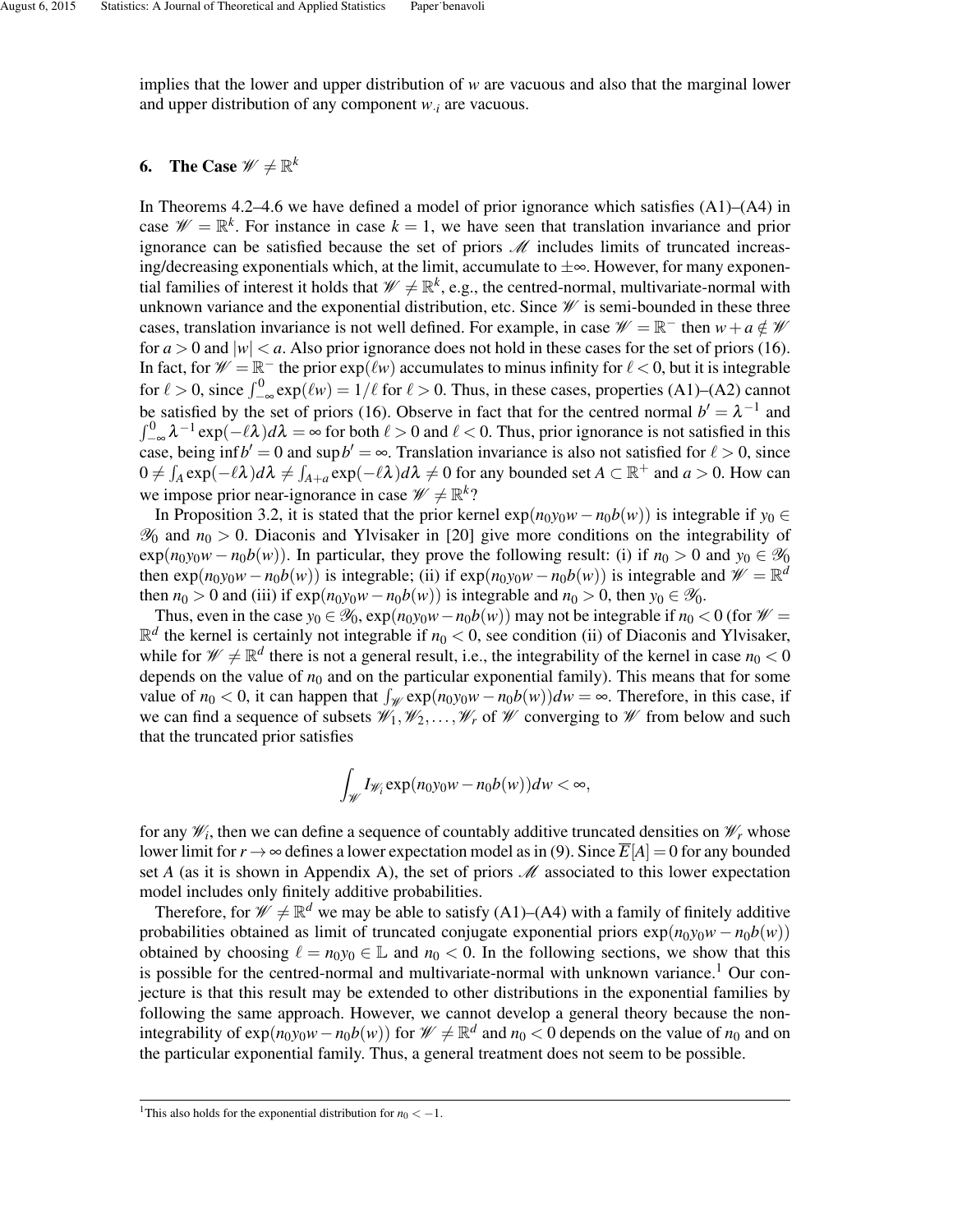### 6.1 *Centred-Normal Distribution*

Assume that the likelihood is a centred-normal distribution and consider the following set of priors

$$
\mathscr{M} \propto \left\{ \lambda^{-\frac{v}{2}} \exp(-\ell \frac{\lambda}{2}), \ \ell \in [-c, c] \right\},\tag{26}
$$

defined by the parameters  $c > 0$ ,  $v \in \mathbb{R}^+$  and  $n_0 = -v < 0$ . It can be verified that for any value of  $\ell$  and  $v \ge 2$  all the kernels in (26) are not integrable. The kernels are integrable in  $\mathcal{W}_r = [1/r, r]$ which, for  $r \to \infty$ , defines an infinite sequence of subsets of  $\mathbb{R}^+$  converging from below to  $\mathbb{R}^+$ . By truncating these kernels in  $[1/r, r]$  and taking the limit of the expectations for  $r \rightarrow \infty$ , one can verify that for  $v > 2$  and  $\ell > 0$ 

$$
\overline{E}[\lambda^{-1}] = \limsup_{r \to \infty} \frac{\int_{1/r}^{r} \lambda^{-\frac{\nu+2}{2}} \exp(-\ell \frac{\lambda}{2}) d\lambda}{\int_{1/r}^{r} \lambda^{-\frac{\nu}{2}} \exp(-\ell \frac{\lambda}{2}) d\lambda} = \infty,
$$

while for  $\ell < 0$ 

$$
\underline{E}[\lambda^{-1}] = \liminf_{r \to \infty} \frac{\int_{1/r}^{r} \lambda^{-\frac{\nu+2}{2}} \exp(-\ell \frac{\lambda}{2}) d\lambda}{\int_{1/r}^{r} \lambda^{-\frac{\nu}{2}} \exp(-\ell \frac{\lambda}{2}) d\lambda} = 0.
$$

Notice that we are interested in the expectation of  $\lambda^{-1}$  because  $1/\lambda = \sigma^2$ . For any bounded subset *A* of  $\mathbb{R}^+$ , it holds that  $\overline{E}[I_{\{A+a\}}] = \overline{E}[I_{\{A\}}] = 0$  for any  $a > 0$  (which is a weaker version of translation invariance, since it holds for right translation of bounded sets). Finally, a-posteriori by combining the centred-normal likelihood with the priors in (26), one obtains

$$
\mathscr{M} \propto \left\{ \lambda^{\frac{n-\nu+2}{2}-1} \exp\left(-n\frac{\ell+n\hat{y}_n}{n}\frac{\lambda}{2}\right), \ \ell \in [-c, c] \right\}.
$$
 (27)

It can be noticed that for  $n > v$  and  $\frac{\ell + n\hat{y}_n}{n} > 0$  for all  $\ell \in [-c, c]$ , all the kernels in (27) are integrable and the expected value of  $1/\lambda = \sigma^2$  is equal to  $(\ell + n\hat{y}_n)/(n - v)$  in this case. Thus, it follows that for  $n > v$ :

$$
\underline{E}[\lambda^{-1}|n,\hat{y}_n] = \max\left(0, \frac{-c + n\hat{y}_n}{n - v}\right), \ \ \overline{E}[\lambda^{-1}|n,\hat{y}_n] = \frac{c + n\hat{y}_n}{n - v},\tag{28}
$$

while if  $n < v$ , the posterior expectation of  $\lambda^{-1}$  is vacuous. Thus, there exists a  $\delta > 0$  such that for any  $n > \delta$  it holds that  $n > v$ , which implies that properties (A3)–(A4) hold for inferences derived from (26).

## 6.2 *Normal with Unknown Mean and Variance*

In the case the variance is unknown,  $\prod_{i=1}^{n} p(y_i|x) = \prod_{i=1}^{n} N(y_i; x, \sigma^2)$ , with  $\sigma^2 > 0$  and  $x, y_i \in \mathbb{R}$ (the following results can be easily generalized to the case  $x, y_i \in \mathbb{R}^d$ ). The likelihood model can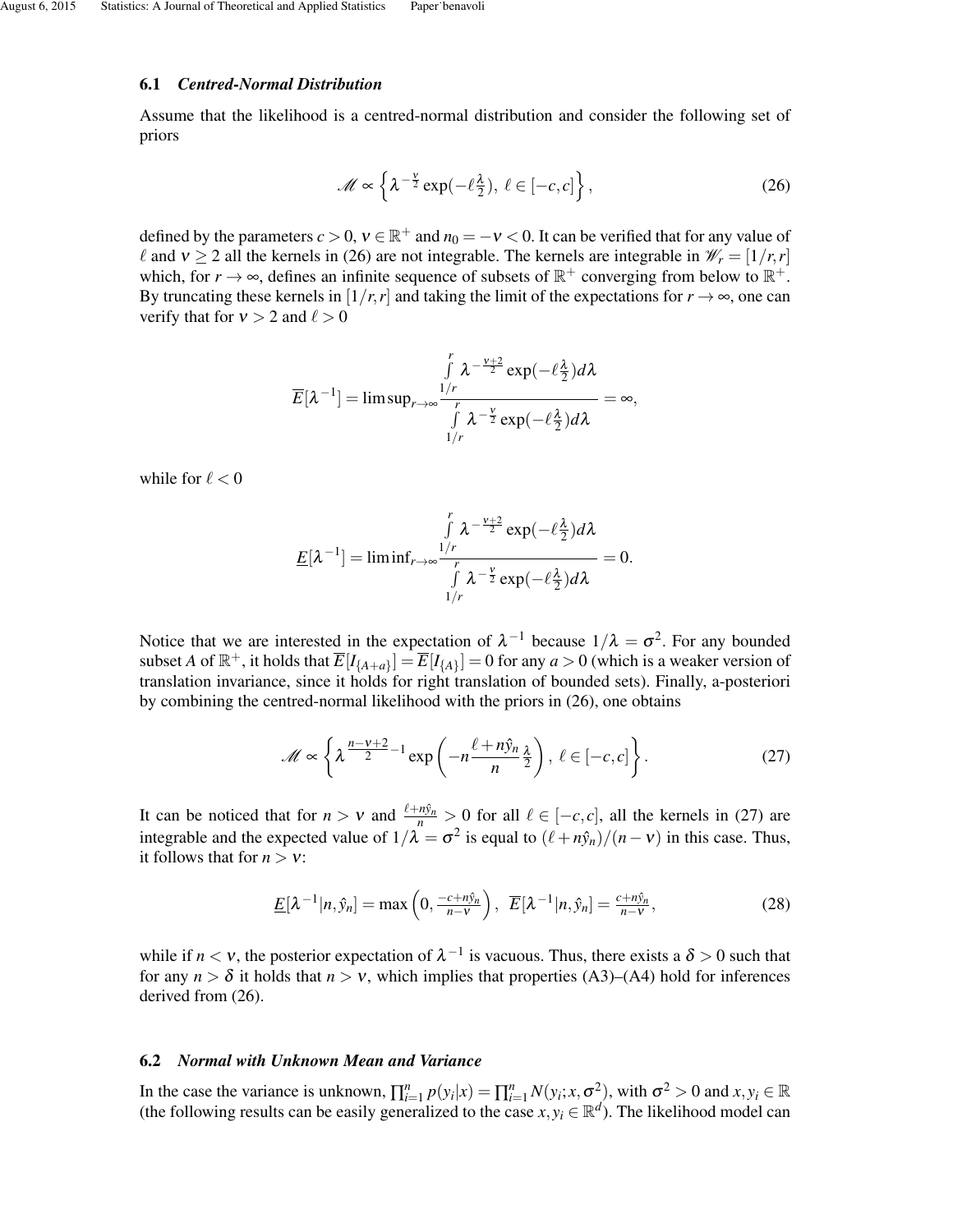be expressed in the canonical form by setting  $w = [\lambda x, -\frac{1}{2}]$  $\frac{1}{2}\lambda$ ]<sup>T</sup>,

$$
b(w) = \frac{\lambda x^2 - \ln(\lambda)}{2}
$$
,  $\nabla b(w) = [x, x^2 + \lambda^{-1}]^T$ ,

where  $\lambda = 1/\sigma^2$  and  $\mathcal{W} = [\mathbb{R}, \mathbb{R}^-]^T$ . Unfortunately in this case  $\mathcal{W} \neq \mathbb{R}^2$  and, thus, Theorem 4.6 cannot be applied directly. However, this issue can be solved by instead considering the kernel

$$
\mathscr{M} = \left\{ \exp(x\lambda \ell_{\cdot 1}) \lambda^{\frac{1}{2}} \exp(-\frac{1}{2}\lambda \ell_{\cdot 2}) \lambda^{-\frac{v}{2}}, \ell_{\cdot i} \in [-c_{\cdot i}, c_{\cdot i}] \right\},\
$$

with  $v \ge 2$ . Notice in fact that  $\exp(-\frac{1}{2})$  $\frac{1}{2}\lambda\ell_{.2}\lambda^{-\frac{v}{2}}$  is the same model discussed in (26). The likelihood can be rewritten as:

$$
p(data|x, \lambda) \propto \exp(n\hat{y}_{n1}\lambda x - n\frac{1}{2}\lambda x^2) \exp(-n\hat{y}_{n2}\frac{1}{2}\lambda)\lambda^{\frac{n}{2}},
$$

where  $n\hat{y}_{n1} = \sum_{i=1}^{n} y_i$  and  $n\hat{y}_{n2} = \sum_{i=1}^{n} y_i^2$ . By multiplication of likelihood and prior, one gets:

$$
p(data|x,\lambda)p(x,\lambda) \propto \lambda^{\frac{1}{2}} \exp((n\hat{y}_{n1}+\ell_{\cdot1})\lambda x - n\frac{1}{2}\lambda x^2) \exp(-(n\hat{y}_{n2}+\ell_{\cdot2})\frac{1}{2}\lambda)\lambda^{\frac{n-\nu+2}{2}-1},
$$

which gives the posterior

$$
N(x; \hat{y}_{p1}, (n\lambda)^{-1}) G(\lambda; \frac{n-\nu+2}{2}, \frac{n}{2}(\hat{y}_{p2} - \hat{y}_{p1}^2)), \qquad (29)
$$

where  $\hat{y}_{p1} = \frac{n\hat{y}_{n1} + \ell_1}{n}$  and  $\hat{y}_{p2} = \frac{n\hat{y}_{n2} + \ell_2}{n}$ . Observe that (29) makes sense only if  $\hat{y}_{p2} - \hat{y}_{p1}^2 > 0$ and *n*−ν +2 > 0, i.e., the posterior is a proper Normal-Gamma density. For *n*−ν +2 > 0, by marginalizing out  $\lambda$  in (29), one can compute the posterior distribution of  $X$ 

$$
p(x|data) \propto \left[1 + \frac{(x - \hat{y}_{p1})^2}{\hat{y}_{p2} - \hat{y}_{p1}^2}\right]^{-(n - \nu + 3)/2},\tag{30}
$$

which is a Student t distribution. Thus, for  $n - v + 2 > 0$ , it follows that

$$
\underline{E}[X|n,\hat{y}_n] = \frac{n\hat{y}_{n1} - c_{\cdot 1}}{n}, \ \ \overline{E}[X|n,\hat{y}_n] = \frac{n\hat{y}_{n1} + c_{\cdot 1}}{n},
$$

$$
\underline{E}[\lambda^{-1}|n,\hat{y}_n] = \max\left(0, \frac{n}{n-v} \left[ \left(\frac{\sum_{i=1}^n y_i^2 - c_2}{n}\right) - \max_{|c| < c_1} \left(\frac{\sum_{i=1}^n y_i + c}{n}\right)^2 \right] \right),
$$
\n
$$
\overline{E}[\lambda^{-1}|n,\hat{y}_n] = \frac{n}{n-v} \left( \frac{\sum_{i=1}^n y_i^2 + c_2}{n} - \min_{|c| < c_1} \left(\frac{\sum_{i=1}^n y_i + c}{n}\right)^2 \right).
$$

Observe that for  $\ell_1 = \ell_2 = 0$  and  $v = 3$ , one obtains  $E[x|n, \hat{y}_n] = \hat{y}_{n1}$  and  $E[\lambda^{-1}|n, \hat{y}_n] = \frac{1}{n-3} \sum_{i=1}^{n} (y_i - \hat{y}_{n1})^2$  which are the estimates of X and  $\sigma^2$  one would obtain from the improper prior  $p(x, \sigma^2) = (\sigma^2)^{-1}$ , while for  $v = 2$  one obtains the estimates from the improper prior  $p(x, \sigma^2) = (\sigma)^{-1}$ , which gives the same inferences as the frequentist ones. The advantage of this model over the ones based on improper priors is that it satisfies prior near-ignorance.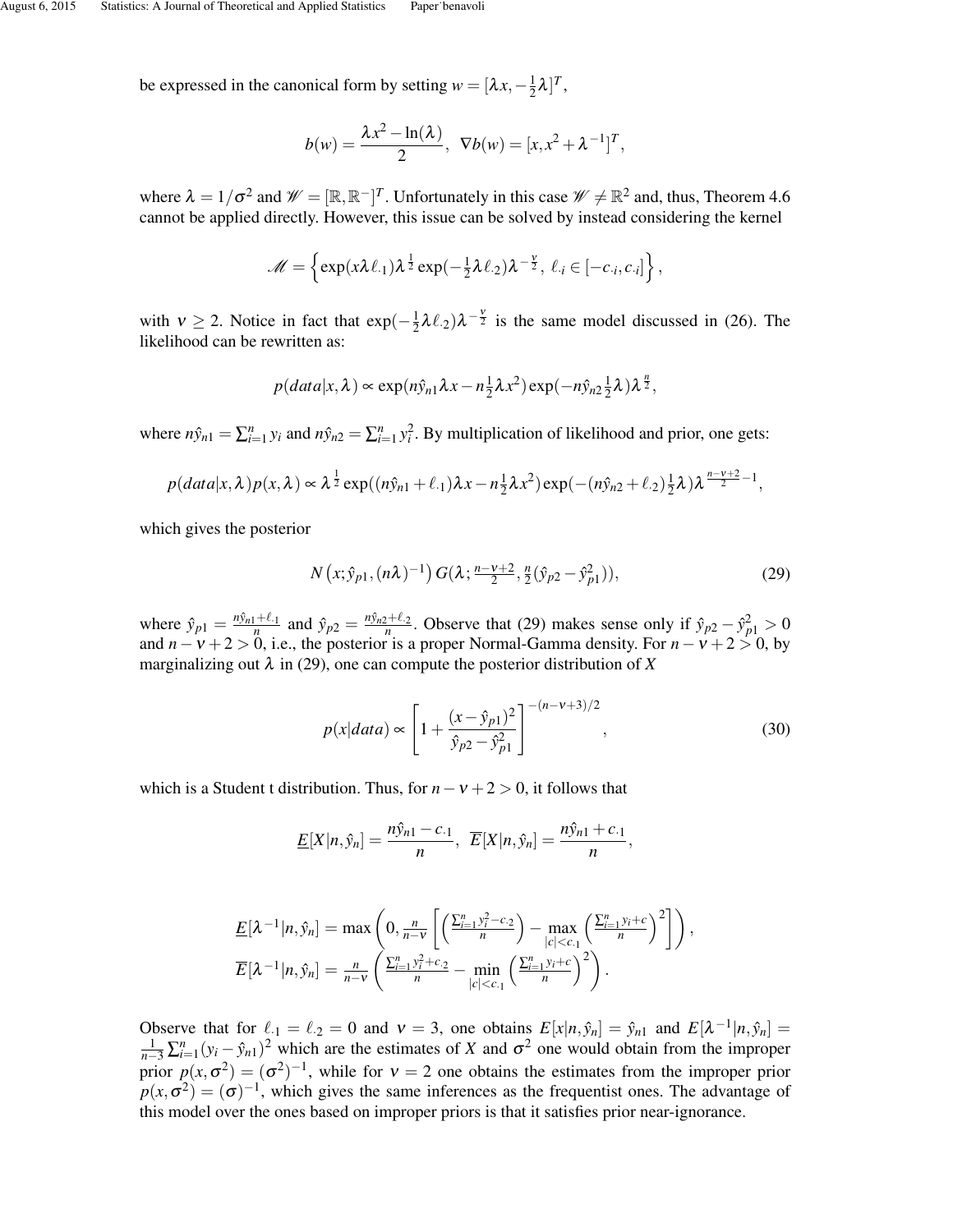### 7. Comparison with Other Prior Near-Ignorance Models

The aim of this section is to compare the model in Theorems 4.2–4.6 with other near-ignorance models available in the literature.

# 7.1 *Near-Ignorance with a Set of Proper Priors in the One-Parameter Exponential Families*

In [13], we have defined a model of prior ignorance for one-parameter exponential families based on a set of proper conjugate priors:

$$
\mathscr{M} = \left\{ k(n_0, y_0) \exp(n_0(y_0w - b(w))) : y_0 \in \mathscr{Y}_0, \ 0 < n_0 \le \min(\overline{n}_0, c/|y_0|) \right\}. \tag{31}
$$

We have proven that this set satisfies prior ignorance (A2) w.r.t.  $g = b'$ , learning (A3) and convergence  $(A4)$ .<sup>1</sup> More precisely, we have proven that prior ignorance and learning/convergence can be both satisfied provided that  $y_0$  is free to vary in  $\mathcal{Y}_0$  and  $|n_0y_0| \leq c$ , i.e.,  $n_0$  must depend on *y*0. It can be observed that the set of priors in Theorem 4.2 can be obtained from (31) by relaxing the constraint  $y_0 \in \mathcal{Y}_0$  to  $y_0 \in \mathbb{R}$  and by taking the limit of the inferences for  $\overline{n}_0 \to 0$ . In fact,  $y_0 \notin \mathcal{Y}_0$  allows us to include at the limit also improper priors in (31), while the limit  $\bar{n}_0 \rightarrow 0$  guarantees the fulfillment of (A1) as it is shown in Appendix A. Translation invariance is important because it guarantees that the posterior imprecision does not depend on the sample mean. This in general does not hold for (31).

Consider for instance the Poisson case. The lower and upper posterior means obtained from (31) and the Poisson likelihood are [13]:

$$
\frac{n\hat{y}_n}{n+\overline{n}_0} \le E[\lambda|n,\hat{y}_n] \le \frac{n\hat{y}_n+c}{n}.\tag{32}
$$

It can be noticed that the difference between the upper and lower means depends on  $\hat{y}_n$  for any  $\overline{n}_0 > 0$ . In fact, it can be verified that the set of priors (31) does not satisfy translation invariance, i.e.,  $\overline{E}[I_{\{A\}}] \neq \overline{E}[I_{\{A+a\}}]$ . Translation invariance is only satisfied if we take the limit  $\overline{n}_0 \to 0$  of the posterior inferences. However, in this case, the lower and upper posterior means reduce to:

$$
\hat{y}_n \le E[\lambda | n, \hat{y}_n] \le \frac{n\hat{y}_n + c}{n},\tag{33}
$$

and, thus, the lower and upper means are not symmetric w.r.t.  $\hat{y}_n$ : the left bound is equal to the sample mean  $\hat{y}_n$ ; this is not desirable because it implies weakening the robustness of the posterior inferences. Conversely, by relaxing  $y_0 \notin \mathscr{Y}_0$ , the lower and upper posterior means at the limit  $\bar{n}_0 \rightarrow 0$  become:

$$
\max\left(0,\frac{n\hat{y}_n-c}{n}\right) \le E[\lambda|n,\hat{y}_n] \le \frac{n\hat{y}_n+c}{n}.\tag{34}
$$

Now the lower and upper posterior means coincide with  $\hat{y}_n$  only for  $n \to \infty$  and the posterior imprecision depends only on *n* and *c* for a sufficiently large *n*. In other words, posterior robustness and independence of posterior imprecision to the sample mean can both be guaranteed with conjugate prior models only by allowing finitely additive priors in the set  $\mathcal{M}$ . This means that they are incompatible with countable additivity.

<sup>&</sup>lt;sup>1</sup>Since the priors in  $M$  are all countably additive, it also satisfies strong coherence as defined in [6, Ch. 7].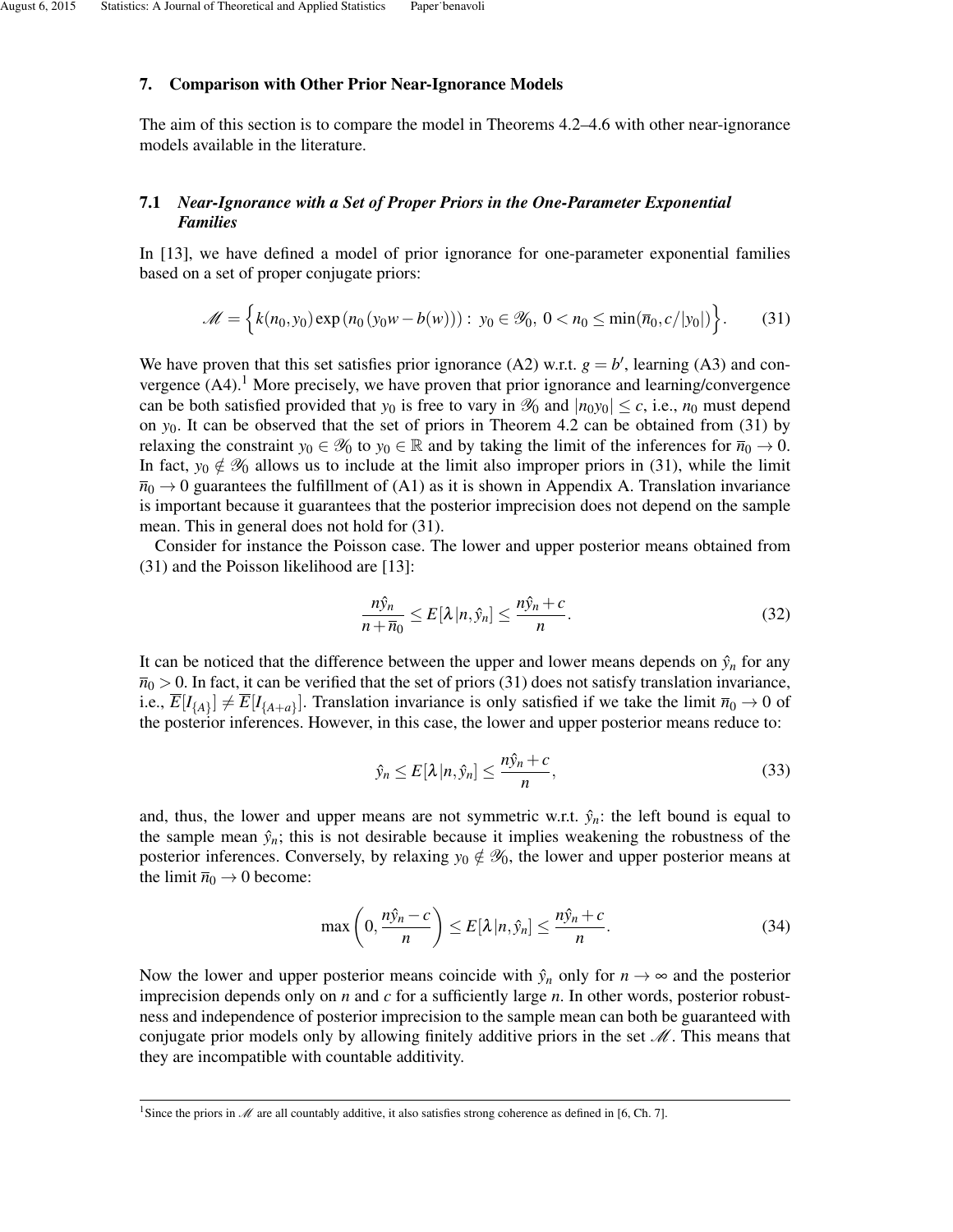### 7.2 *Imprecise Dirichlet Model*

The *imprecise Dirichlet model* (IDM) [21], [22] is a model of prior near-ignorance for multinomial observations. The IDM considers the following set of priors:

$$
\mathcal{M} = \left\{ \frac{\Gamma(s)}{\prod_{i=1}^{d} \Gamma(st_i)} \prod_{i=1}^{d} \theta_i^{st_i - 1} : t_i > 0, \sum_{i=1}^{d} t_i = 1, s > 0 \right\},
$$
(35)

where  $\Gamma(\cdot)$  is the Gamma function. Therefore *M* includes Dirichlet densities parametrized by  $t_i$ and *s*. It follows that a priori  $\underline{E}[\theta_i] = 0$  and  $\overline{E}[\theta_i] = 1$ , while a-posteriori:

$$
\underline{E}[\theta_{\cdot i}|n,\hat{y}_n] = \frac{n\hat{y}_{ni}}{n+s}, \quad \overline{E}[\theta_{\cdot i}|n,\hat{y}_n] = \frac{n\hat{y}_{ni}+s}{n+s}.\tag{36}
$$

The IDM is a model of prior ignorance that guarantees conjugacy between likelihood and priors and satisfies (A2)–(A4) but it does not satisfy translation invariance (A1) in the transformed domain  $\mathcal W$ . Observe that although the IDM does not satisfy translation invariance, the posterior imprecision does not depend on the sample mean. Furthermore, the IDM is invariant to permutations of the components of  $\theta$  and satisfies RIP. Thus the IDM satisfies permutation invariance and independence of the posterior imprecision to the sample mean without the need of finitely additive priors.

The question is what happens if we impose translation invariance to the IDM in  $\mathcal W$ . Fixed *s* > 0, the only way to satisfy also (A1) is not constraining *t* to lie in  $\mathcal{Y}_0 = \{t : t_i > 0, \sum_{i=1}^d t_i = 1\}.$ Assuming that  $t_i \in \mathbb{R}$  and imposing the constraint  $0 < |st_i| \le c_{\cdot i} = c$  for  $i = 1, \dots, d-1$ , the set of priors (35) reduces to

$$
\mathcal{M} = \left\{ \prod_{i=1}^{d-1} \theta_{i}^{\ell_{i}-1} \left( 1 - \sum_{j=1}^{d-1} \theta_{j} \right)^{-\sum_{j=1}^{d-1} \ell_{j}-1} : \ell_{i} \in [-c, c] \right\},
$$
(37)

which is the model in (20). If we impose one-step ahead RIP to (20), we obtain (23).

# 7.3 *Nonparametric Predictive Inference for Multinomial Data and Known Number of Categories*

In the case of multinomial data, it is worth pointing out also the relationship between the model in Theorem 4.6 and another model for robust inferences, the so-called *nonparametric predictive inference* (NPI) model [15]. The NPI is a nonparametric model based on a post-data assumption about the uncertainty associated to a future observation and can only yield predictive inferences (inferences on the space of the observations). Consider  $k \geq 3$  possible categories denoted by  $C_1, \ldots, C_k$ . Without loss of generality, we assume that the first *o* of these have already been observed and the last  $k - o$  have not yet been observed. There are *n* observations  $\{y_1, \ldots, y_n\}$ such that  $y_{ij} \in \{0,1\}$  for  $i = 1,\ldots,n$  and  $j = 1,\ldots,k$  and  $\sum_{i,j} y_{ij} = n$ . The event of interest can generally be denoted by

$$
Y_{n+1}\in \bigcup_{j\in J}C_j,
$$

i.e., the next observation belongs to the subset of categories  $J \subseteq \{1, \ldots, k\}$ . Let  $OJ = J \cap$  ${C_1, \ldots, C_0}$  denote the index-set for the categories in the event of interest that have already been observed, and  $UJ = J \cap \{C_{o+1},..., C_k\}$  the corresponding index-set for the categories in the event of interest that have not yet been observed. Let *r* be the number of elements of *OJ* and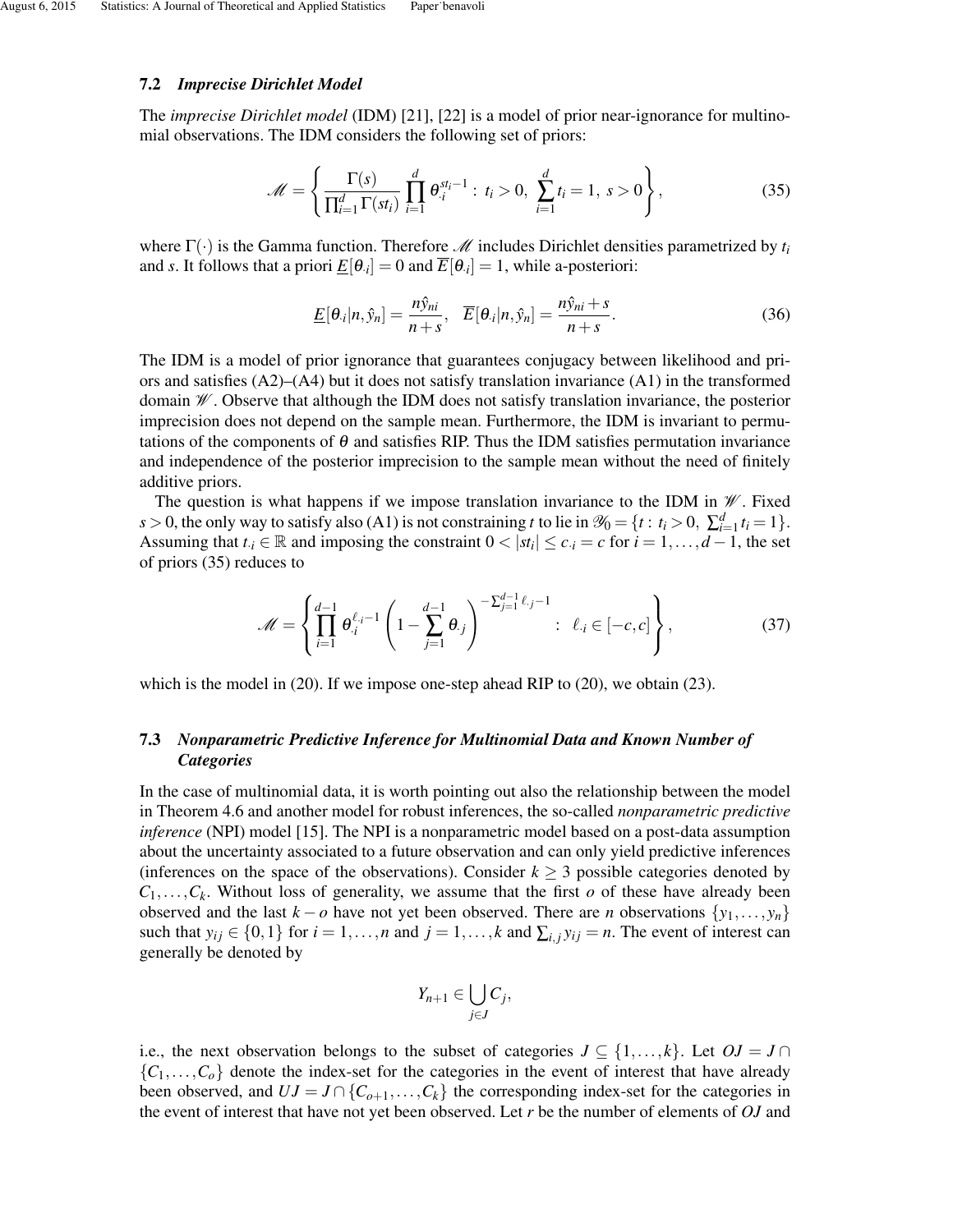*l* the number of elements of *UJ*, so 0 ≤ *r* ≤ *o* and 0 ≤ *l* ≤ *k*−*o*. The NPI-based lower and upper probabilities for the event of interest, based on the *n* observations, are:

$$
\frac{E[Y_{n+1} \in \bigcup_{j \in J} C_j | n, \hat{y}_n] = \frac{1}{n} \left( \sum_{i=1}^n \sum_{j \in J} y_{ij} + \max(r + l - k, -r) \right),}{E[Y_{n+1} \in \bigcup_{j \in J} C_j | n, \hat{y}_n] = \frac{1}{n} \left( \sum_{i=1}^n \sum_{j \in J} y_{ij} + \min(r + l, o - r) \right).}
$$
\n(38)

It can be noticed that in case  $l = 0$ , i.e., all the categories have been observed, then  $r = |J|$  and  $\sum_{i=1}^{n} \sum_{j \in J} y_{ij} \ge |J|$  and, thus, one has:

$$
\frac{E[Y_{n+1} \in \bigcup_{j \in J} C_j | n, \hat{y}_n] = \frac{1}{n} \left( \sum_{i=1}^n \sum_{j \in J} y_{ij} + \max(|J| - k, -|J|) \right),}{E[Y_{n+1} \in \bigcup_{j \in J} C_j | n, \hat{y}_n] = \frac{1}{n} \left( \sum_{i=1}^n \sum_{j \in J} y_{ij} + \min(|J|, k - |J|) \right),}
$$
\n(39)

which coincides exactly with  $(22)$  in the case  $c = 1$ . It is thus extremely interesting that in this case the same inferences of the NPI can be obtained by our set of conjugate parametric priors which includes, at the limit, improper densities. In the case  $l \neq 0$ , the two models still coincide provided that  $\sum_{i=1}^{n} \sum_{j \in J} y_{ij} = r$ , i.e., each category in *OJ* has been observed at most once. In the other cases, the NPI is in general more precise. This can be easily proven by comparing (38) and (39) and by noticing that  $-r \ge -|J|$ ,  $r + l - k = |J| - k$  and  $r + l = |J|$ ,  $o - r \le k - |J| =$  $o-r+k-o-l$ . For instance, consider the case  $k = 4$ ,  $J = \{1,2\}$ ,  $n = 2$  and only the category 1 has been observed. Then, since  $l = 1$ , the lower and upper probability of the event of interest obtained with the NPI are:

$$
\frac{E[Y_{n+1} \in \bigcup_{j \in J} C_j | n, \hat{y}_n]}{E[Y_{n+1} \in \bigcup_{j \in J} C_j | n, \hat{y}_n]} = \frac{1}{2} (2 + \max(1 + 1 - 4, -1)) = \frac{1}{2},
$$

while the inferences obtained with the model in  $(22)$  are:

$$
\frac{E[Y_{n+1} \in \bigcup_{j \in J} C_j | n, \hat{y}_n]}{E[Y_{n+1} \in \bigcup_{j \in J} C_j | n, \hat{y}_n]} = \max(0, \frac{1}{2}(2 + \max(2 - 4, -2))) = 0, \overline{E}[Y_{n+1} \in \bigcup_{j \in J} C_j | n, \hat{y}_n] = \min(1, \frac{1}{2}(2 + \min(2, 2))) = 1,
$$

and it remains vacuous up to 3 observations. In [15] the authors compare the NPI with the IDM highlighting the following differences between them. First, the IDM lower probability for the second observation to be equal to the first, is  $1/(1+s)$ . Thus, small values of *s*, e.g.,  $s = 1$  or  $s = 2$ , lead to surprisingly high values for this lower probability. In the NPI, this lower probability is 0 and the same holds for our model (22).

Second, the IDM predictive lower and upper probabilities depend only on the observed frequency of that category and the total number of observations (RIP). This is not the case for NPI-based lower and upper probabilities and also for our model (21). However, in Section 4.2, we have pointed out that one-step ahead RIP can be satisfied by our model by adding an additional constraint w.r.t. the NPI, see (23).

Third, the IDM upper probabilities for events that the next observation is in an as yet unseen category do not depend on the number of categories seen so far. This is not the case for the NPI, while this is also the case for our model. The difference is the term *l* in the computation of the lower and upper probabilities, which makes NPI inferences depend on the unobserved categories. This behavior could be included in our model only by letting the set of priors depend on the data.

The main advantage of the NPI w.r.t. thet IDM and our models is that it is a nonparametric model. In fact, the NPI can also be used if one does not know the total number of possible categories, and wishes to distinguish in the event of interest between fully defined categories that have not yet been observed, and any new category occurring at the next observation [15]. In the IDM and in our model, the lower and upper probabilities of these two cases are the same.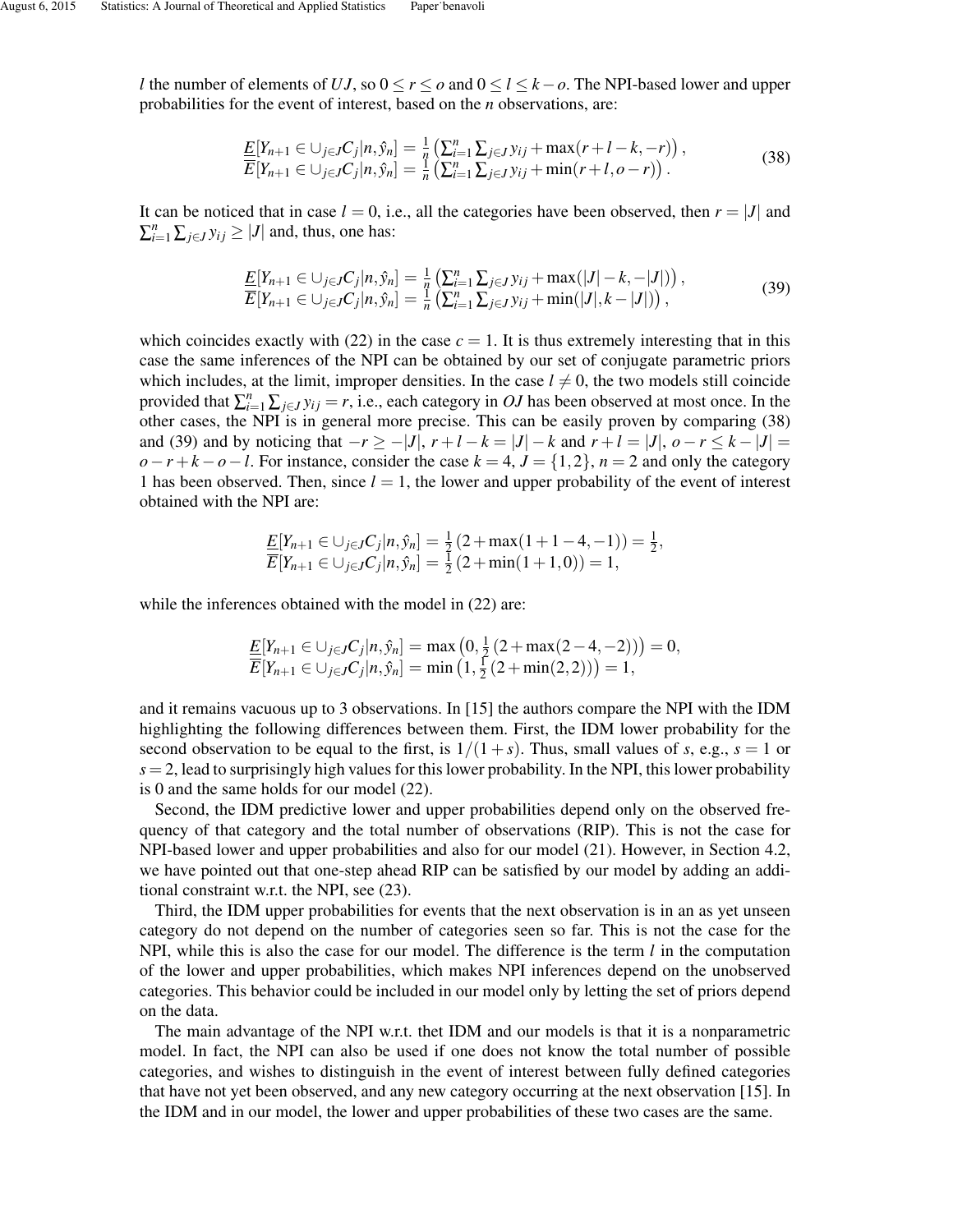### 7.4 *Bounded Derivative Model*

Another comparison is with the so-called *bounded derivative model* (BDM) [14]. The BDM is a prior near-ignorance model for a scalar variable  $w \in \mathbb{R}$  in which the set of priors *M* includes all continuous proper probability density functions for which the derivative of the log-density is bounded by a positive constant:

$$
\left| \frac{d}{dw} \ln p(w) \right| \le c. \tag{40}
$$

Observe that the BDM satisfies  $(A1)$ – $(A4)$  as stated in Theorem 4.2. It is clear that the set of priors in Theorem 4.2 also satisfies (40), since

$$
\left|\frac{d}{dw}\ln\exp(\ell w)\right| = |\ell| \leq c.
$$

However, the BDM set of priors is larger, since it does not restrict the set of priors to be  $\{\exp(\ell w), |\ell| \leq c\}$ . We have imposed this set of priors in order to exploit conjugacy. This is not the case of the BDM in which the extreme priors that obtain the lower and upper expectation of a RVBF cannot always be expressed as simple limits of conjugate priors. Walley in fact proves in [14] that in the BDM the extreme priors which obtain the upper and lower expectations of a generic RVBF *g* are piecewise exponential, i.e., the real line can be divided into intervals on which  $p(w) = exp(cw)$  or  $p(w) = exp(-cw)$ . This piecewise priors do not belong to  $\{ \exp(\ell w), |\ell| \le c \}$  in general. It is however worth to observe that in the case  $g = b'$  or *g* is an indicator over a subset of  $W = \mathbb{R}$  (in general if *g* is monotone), both the BDM and our model produce the same lower and upper expectations. This holds since the lower and upper expectations are obtained in correspondence of either the kernel  $p(w) = exp(cw)$  or  $p(w) = exp(-cw)$ . For a generic RVBF *g*, we expect that the inferences obtained with the BDM are more conservative, i.e., it has a larger posterior imprecision. The price to be paid for this gain of robustness and generality is the increase of the computational cost for the inferences.

### 8. Some Practical Examples

In this section we give some insight of the possible applications of the proposed models in statistical inference.

#### 8.1 *One-Sample Location Test*

Consider i.i.d. observations  $y_1, \ldots, y_n$  from a real variable *Y* with unknown mean *x* and unknown precision  $\lambda$  ( $\lambda = 1/\sigma^2$ ). Our goal is to test the hypotheses:

$$
H_0: x \le 0, \quad H_1: x > 0.
$$

A way to tackle this problem is by means of a frequentist t-test. The t-test considers the statistic:

$$
t = \frac{\hat{y}_{p1} - \Delta_0}{\sqrt{\frac{\hat{y}_{p2} - \hat{y}_{p1}^2}{n-1}}},
$$

where  $\Delta_0$  is the value of the mean under the null hypothesis,  $\hat{y}_{p1} = \frac{1}{n} \sum_i y_i$ ,  $\hat{y}_{p2} = \frac{1}{n} \sum_i y_i^2$  and, thus,  $\hat{y}_{p2} - \hat{y}_{p1}^2 = \frac{1}{n} \sum_i (y_i - \hat{y}_{p1})^2$ . Then it computes the *p*-value of *t* under the null hypothesis,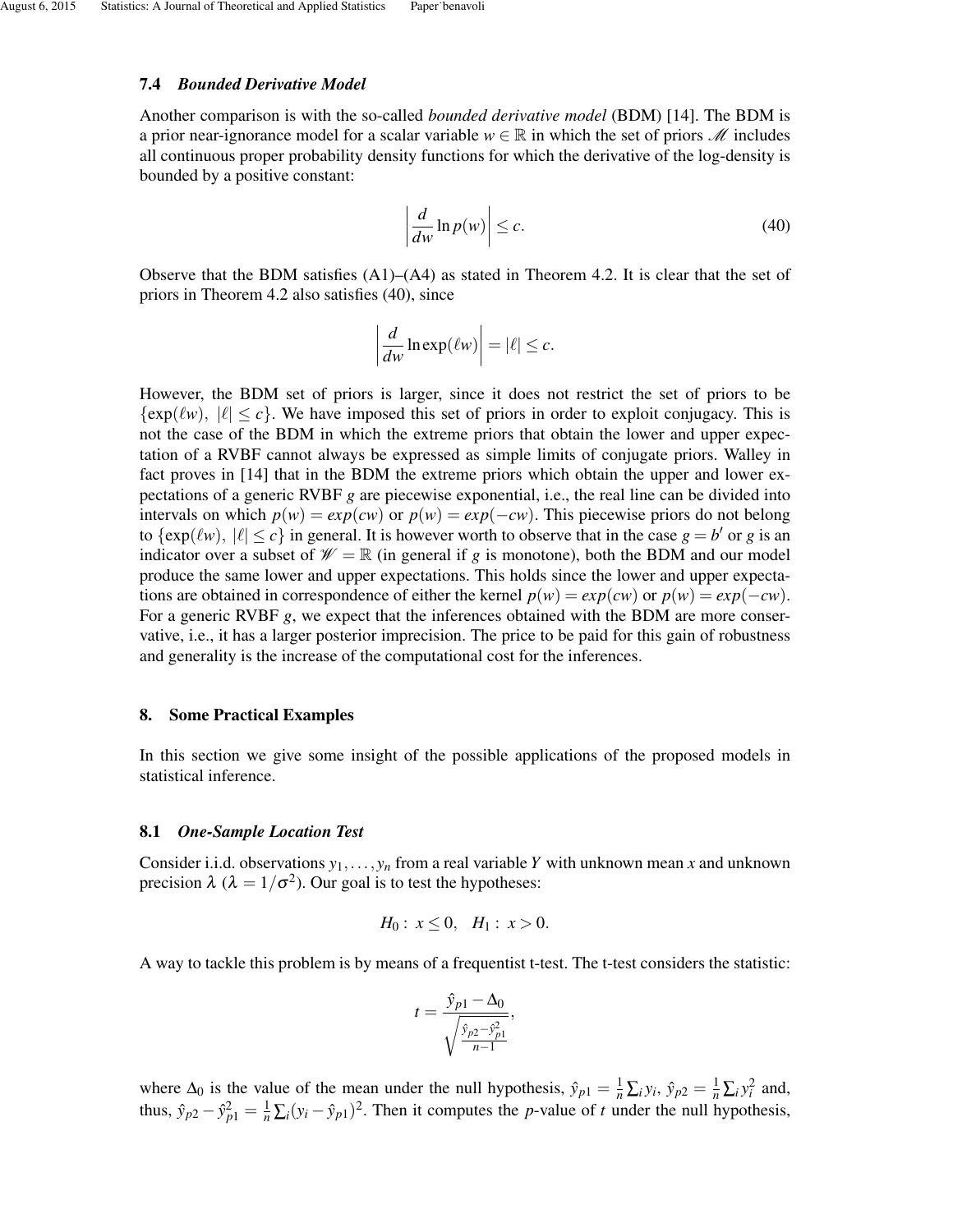i.e., *t* is Student-t distributed with mean  $\Delta_0 = 0$  and  $n - 1$  degrees of freedom. Hypothesis  $H_0$  is rejected when the *p*-value is less than the given threshold  $\alpha = 0.05$ . An alternative approach is to perform a Bayesian test, using a Normal-Gamma model based on the improper prior  $p(x, \lambda)$  =  $\lambda^{\frac{-\nu+1}{2}}$ , with parameter  $\nu > 0$ . In this case we accept hypothesis  $H_1$  if the posterior probability  $P(x > 0|y_1,\ldots,y_n) > 1-\alpha$ , with

$$
P(x > 0 | y_1, \ldots, y_n) = 1 - t c d f \left( \frac{0 - \hat{y}_{p1}}{\sqrt{\frac{\hat{y}_{p2} - \hat{y}_{p1}^2}{n - v + 1}}}, n - v + 1 \right),
$$

where *tcdf* is the cumulative distribution function of Student distribution with  $n - v + 1$  degrees of freedom computed in 0. Note that for  $v = 3$  we obtain the left Haar invariant prior, while for  $v = 2$  we obtain the right Haar invariant prior [2, Sec. 3.3.3]. In the experiments we have selected  $v = 2$  because the Bayesian test and the frequentist test coincide for this value. We can also devise a Bayesian test based on a hierarchical Normal model [23, Sec. 11.7]:

likelihood: 
$$
N(y; x, \sigma^2)
$$
, prior:  $N(x; \mu, \tau^2)$ , hyper-prior:  $p(\mu, \log(\sigma), \log(\tau)) \propto \tau$ .

Note that the hyperprior has been defined on  $log(\sigma)$ ,  $log(\tau)$  to avoid that the posterior distribution is improper. However several other choices are possible. The posterior probability  $P(x > 0 | y_1, \ldots, y_n)$  (necessary for the hypothesis test) is computed numerically by Gibbs sampling.

Finally we can perform a test based on the *imprecise exponential family model* (IEM) presented in Section 6.2. In this case we compute the lower and upper probability:<sup>1</sup>

$$
\underline{P}(x > 0 | y_1, \dots, y_n) = \min_{\ell_1 \in [-c_1, c_1], \ell_2 \in [-c_2, c_2]} 1 - t c df \left( \frac{0 - \hat{y}_{p1} - \frac{\ell_1}{n}}{\sqrt{\frac{\hat{y}_{p2} + \frac{\ell_2}{n} - (\hat{y}_{p1} + \frac{\ell_1}{n})^2}{n - v + 1}}}, n - v + 1 \right),
$$
\n
$$
\overline{P}(x > 0 | y_1, \dots, y_n) = \max_{\ell_1 \in [-c_1, c_1], \ell_2 \in [-c_2, c_2]} 1 - t c df \left( \frac{0 - \hat{y}_{p1} - \frac{\ell_1}{n}}{\sqrt{\frac{\hat{y}_{p2} + \frac{\ell_2}{n} - (\hat{y}_{p1} + \frac{\ell_1}{n})^2}{n - v + 1}}}, n - v + 1 \right),
$$
\n(41)

and we perform the hypothesis test as follows:

- return *H*<sub>1</sub> if  $P(x > 0 | y_1, \ldots, y_n) > 1 \alpha$ ;
- return  $H_0$  if  $\overline{P}(x > 0 | y_1, \ldots, y_n) < 1 \alpha;$
- otherwise issue an indeterminate answer, i.e.,  $\{H_0, H_1\}$ .

In the latter case we cannot decide: the result of the hypothesis test depends on the choice of the prior. To compare the frequentist/Bayesian and IEM-based test we have considered a Monte Carlo experiment in which *n* observations *Y* are generated based on  $Y \sim N(\Delta, 1)$ , with  $\Delta$  ranging from 0 to 1.5; for  $\Delta = 0$ , we are under the null hypothesis of the frequentist/Bayesian tests. In particular, for each value of ∆ we have performed 20000 Monte Carlo runs by generating in each run  $n = 15$  and  $n = 30$  observations for *Y* and computed the percentage of cases in which the alternative hypothesis is returned, using  $\alpha = 0.05$  for both the tests. This means that for  $\Delta = 0$ 

<sup>&</sup>lt;sup>1</sup>In the formulation we need to impose the additional constraint that the argument of the square root is positive. This implies that the parameters  $\ell_{1}$  and  $\ell_{2}$  cannot vary independently in  $[-c_{1}, c_{1}]$  and, respectively,  $[-c_{2}, c_{2}]$ . However, for suitably large *n* and non-degenerate distributions, the argument of the square root is usually positive for any  $\ell_{.1}$  and  $\ell_{.2}$  in the intervals.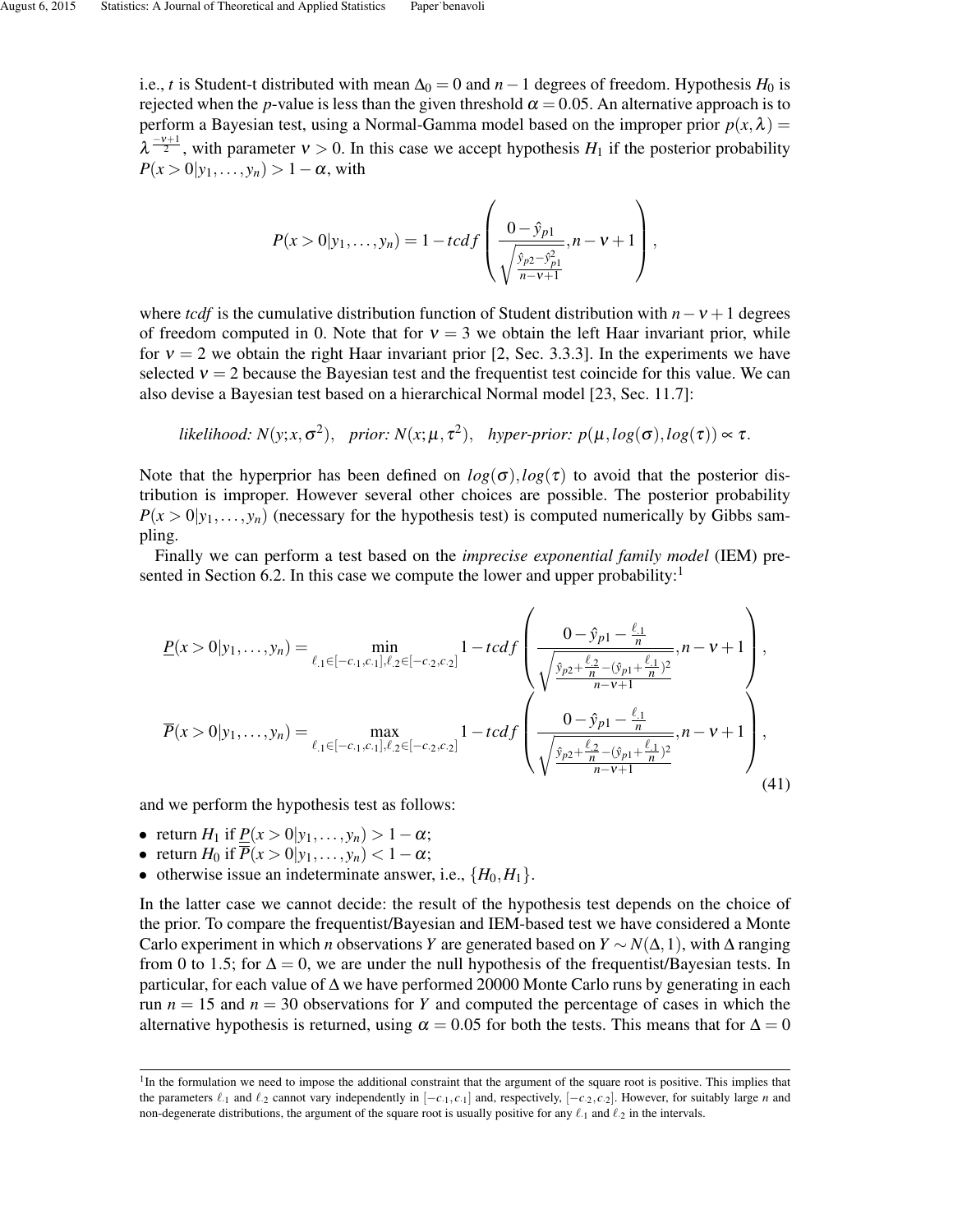we are computing the Type-I error of the test and for  $\Delta > 0$  its power. The IEM test has been implemented by choosing  $v = 2$  (equal to the frequentist/Bayesian tests). About the choice of the  $c$  parameters, we have selected  $c<sub>1</sub>$  equal to 0.75 so that the posterior imprecision for the estimate of *x* is reduced to 1.5 after one observation, while  $c_2 \approx 0.28$ , so that  $c_2 = (c_1)^2/n$  for  $n = 2$ . The expression  $(c_1)^2/2$  gives the sample second non-central moment of the pseudo-observations  $\pm c_{.1}$ ; remember in fact that  $\ell_{.2}$  can be interpreted as the square of a pseudo-observation and we need two observations to estimate both *x* and  $\lambda$ . This is the meaning of  $c_{.2} = (c_{.1})^2/2$ . Note that with this choice our model has only one free parameter  $c_{.1}$ . We will empirically show that this choice is a good compromise between robustness and conservativeness (indeterminacy).

The average power<sup>1</sup> is shown in Figure 1 as a function of  $\Delta$  for the two cases. In particular,



Figure 1.: Power as a function of  $\Delta$  for the case  $n = 15$  (left) and  $n = 30$  (right).

Figure 1 reports (i) the power of the frequentist/Bayesian tests; (ii) the power of the hierarchical Bayesian test; (iii) the power of the IEM test when it is determinate; (iv) the indeterminacy of the IEM test, i.e., the number of times it returns an indeterminate response divided by the total number of Monte Carlo runs; (v) the power of a new test (called "50/50") which returns the same response as IEM when IEM is determinate, and issues a random answer (with 50/50 chance) when IEM is indeterminate. We have introduced this new artificial test to facilitate the comparison of the frequentist/Bayesian, hierarchical Bayesian and IEM tests. From Figure 1 (left and right), it is evident that the performance of the frequentist/Bayesian, hierarchical Bayesian and 50/50 tests practically coincide. Furthermore, since in all cases in which IEM is determinate, the frequentist/Bayesian and hierarchical Bayesian return the same response as IEM (i.e., in the determinate cases the accuracies of the frequentist/Bayesian and hierarchical Bayesian tests are also equal to the (magenta) star curve in Figure 1), the difference between the three tests is only in the runs where IEM is indeterminate. In these runs, the frequentist/Bayesian and hierarchical Bayesian tests have essentially the same accuracy as the 50/50 test. Therefore, the IEM is able to isolate some instances in which the frequentist/Bayesian and hierarchical Bayesian tests are virtually guessing at random, in the sense that they have the same accuracy of the 50/50 test. Assume for instance that we are trying to evaluate the effects of a medical treatments ("X is greater than zero") and that, given the available data, the IEM is indeterminate. In such a situation the frequentist/Bayesian and hierarchical tests always issue a determinate response (I can tell if "X is greater than zero"), but it turns out that their response is completely random (like if we were tossing a coin). On the other side, the IEM acknowledges the impossibility of making a decision (I do not know whether "X is greater than zero") and thus, although the frequentist/Bayesian and hierarchical tests and the IEM (more precisely the 50/50 test derived by IEM) have the same accuracy, the IEM provides more information.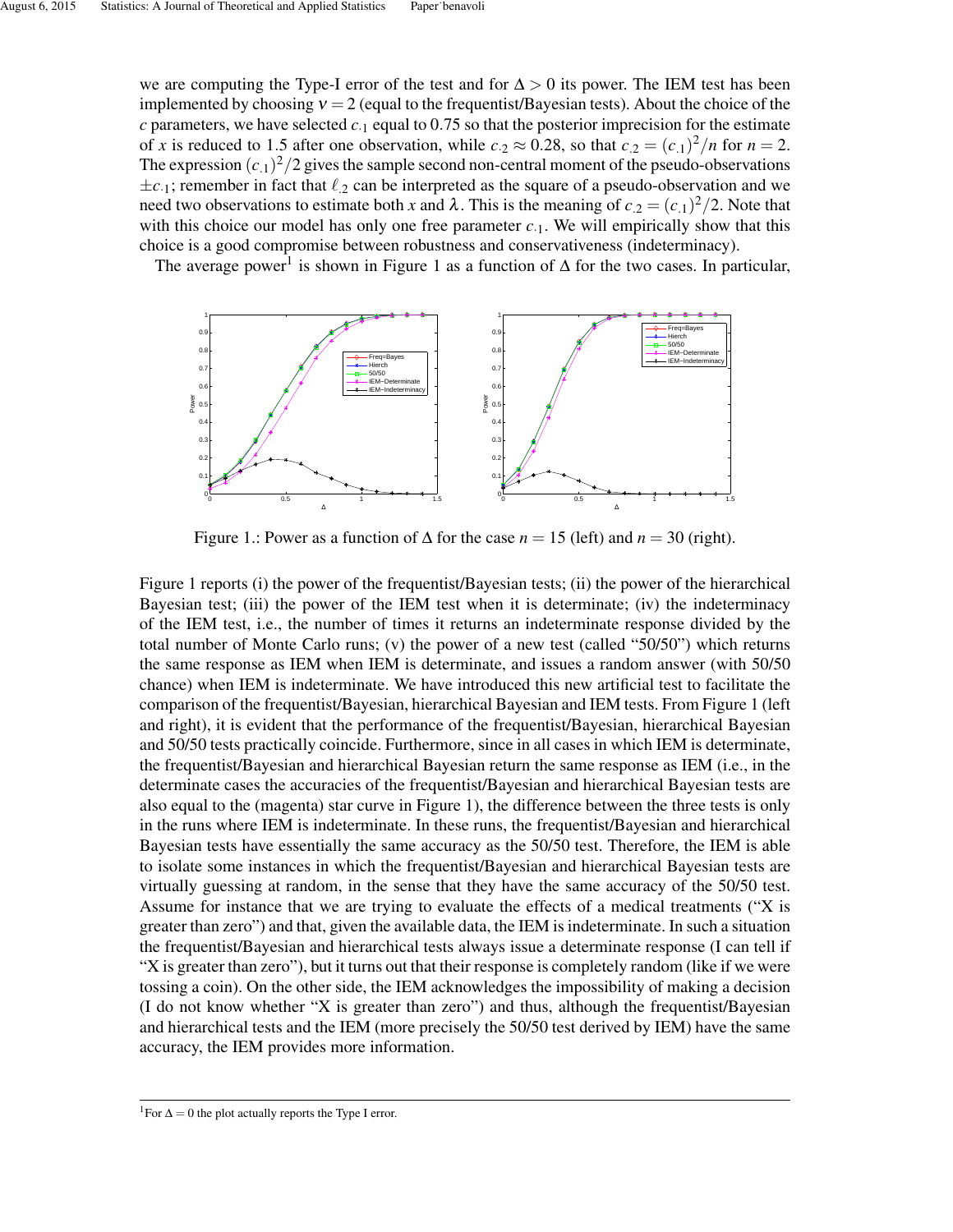Note that in Figure 1 (left) for  $\Delta \approx 0.4$ , the percentage of runs in which IP-Dp is indeterminate is about 18% ; this means that the frequentist/Bayesian and hierarchical tests are issuing a random answer in 18% of the cases, which is a large percentage. Looking at the curve of the IEM indeterminacy, it can be observed that it reaches its maximum value at  $\Delta = 0.4$  and then goes to zero. For  $|\Delta| > 1.2$  the power of the frequentist/Bayesian, hierarchical Bayesian and IEM-determinate is practically one, which means that when the hypothesis test is easy (large  $\Delta$ ), there are not indeterminate instances and both tests have power one. The conclusions for Figure 1 (right) are similar.

For the frequentist/Bayesian test, we have also evaluated the distribution of the *p*-values in the instances where the IEM is indeterminate. The histogram of the *p*-values is shown in Figures 2 (a) and (b) for  $\Delta = 0$  and, respectively,  $\Delta = 0.4$ . It can be observed that the IEM test is indeterminate when the *p*-value is close to the threshold 0.05, but also in instances where it is quite far (e.g.,  $p = 0.02$  or  $p = 0.1$ ). Moreover, it can be noticed that the distribution of the *p*-values in the IEM indeterminate instances is roughly symmetric around 0.05 (more precisely, the area of the distribution of the *p*-values to the left of 0.05 is (approximatively) equal to the area to the right of 0.05), no matter the value of ∆. This explains why the "50/50" test and the frequentist/Bayesian test have the same power. This behavior cannot be reproduced by simply adding a "no decision zone" to the frequentist/Bayesian test, i.e., by suspending the decision when  $a < p < b$ . For instance, Figures 2 (c) and (d) show the distribution of the *p*-values of the frequentist/Bayesian test in the interval with boundary  $a = 0.02$  and  $b = 0.095$ .<sup>1</sup> By comparing (c) and (d), it can be observed that the distribution of the *p*-values in the "no decision zone"  $0.02 < p < 0.095$  changes with  $\Delta$ . It is uniform in the case  $\Delta = 0$  (it is in fact well known that the distribution of the *p*-values is uniform under the null hypothesis), but is strongly skewed in the case  $\Delta = 0.4$ . This is not true for the distribution of the *p*-values in the IEM indeterminate instances, which instead does not change much with ∆, see Figures 2 (a) and (b). Therefore, since the distribution of the *p*-values in the "no decision zone" is not symmetric around 0.05 (the case  $\Delta = 0.4$  in Figure 2 (d)), a "50/50" test designed over the "no decision zone"  $0.02 < p < 0.095$  would not have the same behavior of IEM "50/50" test, e.g., it would not have the same power as the frequentist/Bayesian test. In other words, the "no decision zone"  $0.02 < p < 0.095$  is not able to isolate the instances that are critical for the frequentist/Bayesian test, i.e., it is both classifying as indeterminate the instances that are easy and those that are difficult. This is evident comparing Figures 2 (b) and (d) for  $p = 0.02$ : the IEM is classifying as indeterminate only few instances with *p*-value close to  $p = 0.02$ , while the "no decision zone"  $0.02 < p < 0.095$  is classifying as indeterminate all the instances with *p*-value close to  $p = 0.02$ . The only way a frequentist test with a "no decision" zone" can mimic the behavior of the IEM test is with  $a(data) < p < b(data)$ . This means that the boundary must depend on the observations. Mathematically, this is evident from (41). The indeterminacy of the IEM test cannot be reproduced by  $a < P(x > 0 | y_1, \ldots, y_n) < b$ , since the values  $\ell_{1}$  and  $\ell_{2}$  that give the maximum and the minimum depend on the data (through the nonlinear function *tcd f*).

Finally, in case  $n = 15$  and  $\Delta = 0$ , we have computed the error for the IEM-based test as a function of  $c_{.1}$  (with  $c_{.2} = (c_{.1})^2/2$ ). The error of the frequentist test is in this case equal to 0.05 (we are under the null hypothesis). From Figure 3, it can be observed that the error of the IEM test when determinate decreases with  $c_{.1}$ , because of the increase of the indeterminacy (note that for  $c_{1} = 0$ , the error of IEM when determinate and the error of the 50/50 test coincide, since there are not indeterminate instances in this case). Looking at the plot relative to the 50/50 test, it can be noticed that it is almost constant for  $c_1 < 0.75$  and then it increases. This (together with the other results of this section) may be seen as an empirical confirmation that the choice of  $c_{1} = 0.75$  is appropriate. It guarantees the maximum robustness at the minimum of conservativeness (indeterminacy). We have also evaluated frequentist properties of this choice.

<sup>&</sup>lt;sup>1</sup>We have chosen this interval in analogy with that of the IEM test. The distribution of the *p*-values for a different boundary of the "no decision zone" can easily be deduced from Figures 2 (c) and (d).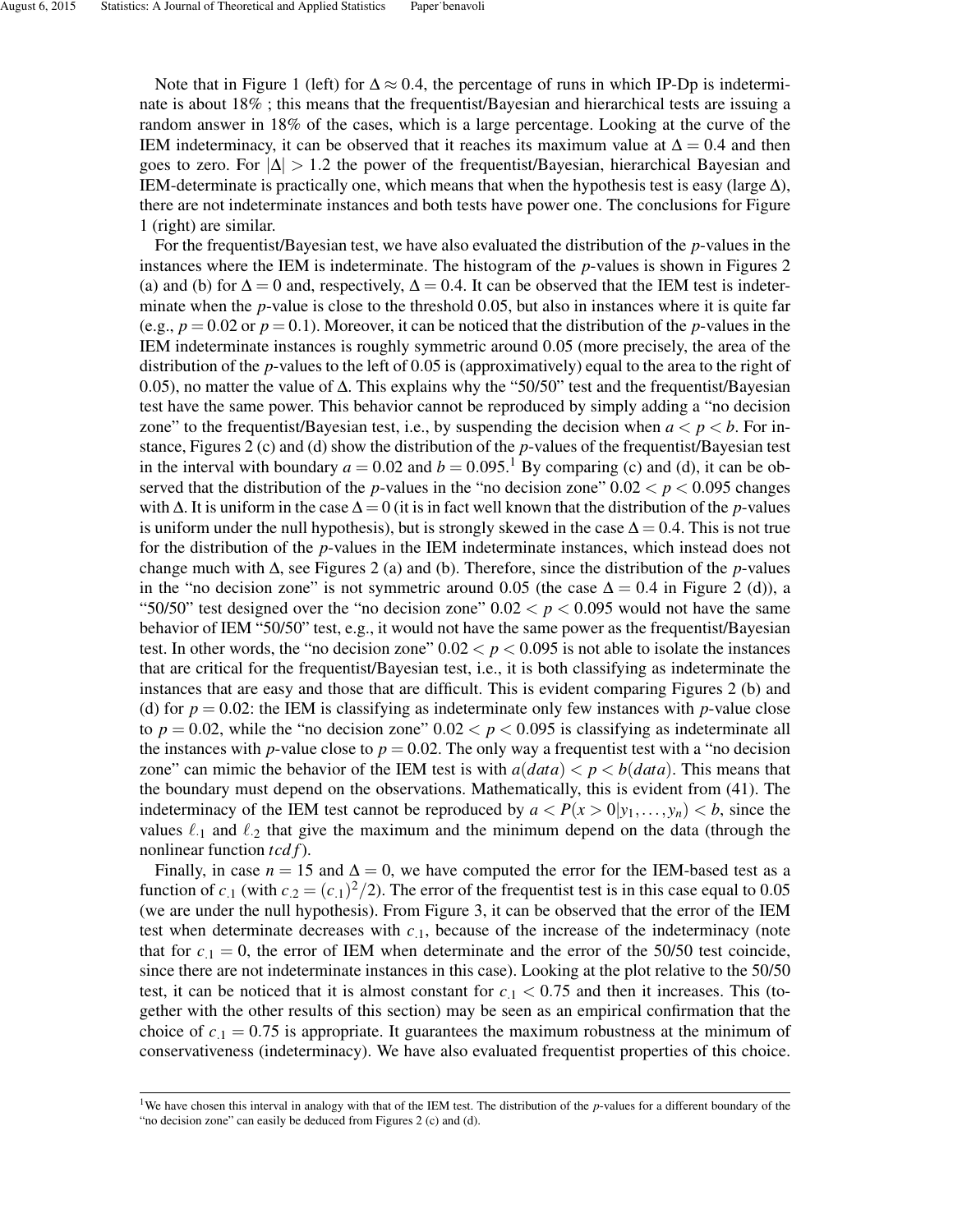

Figure 2.: Histogram of the *p*-values ( $n = 15$ ).

|           | Calibration |
|-----------|-------------|
| $n = 15$  | 0.9686      |
| $n = 30$  | 0.9593      |
| $n = 150$ | 0.9552      |

Table 1.: Calibration of the IEM robust (symmetric) 95% high posterior density interval.

In particular, we have evaluated the calibration of the robust (symmetric) high posterior density interval (HDI) of the IEM, i.e., the minimum length interval that has lower probability equal to 0.95. The results are shown in Table 1 as a function of *n*. It can be observed that the robust HDI includes the true mean with a probability always greater than 0.95, which means that it is calibrated. The probability does not excessively exceed the prescribed value 0.95, which is another empirical confirmation that the choice  $c_{.1} = 0.75$  is a good compromise between robustness and conservativeness.



Figure 3.: Power as a function of  $c_{.1}$  for the case  $n = 15$ .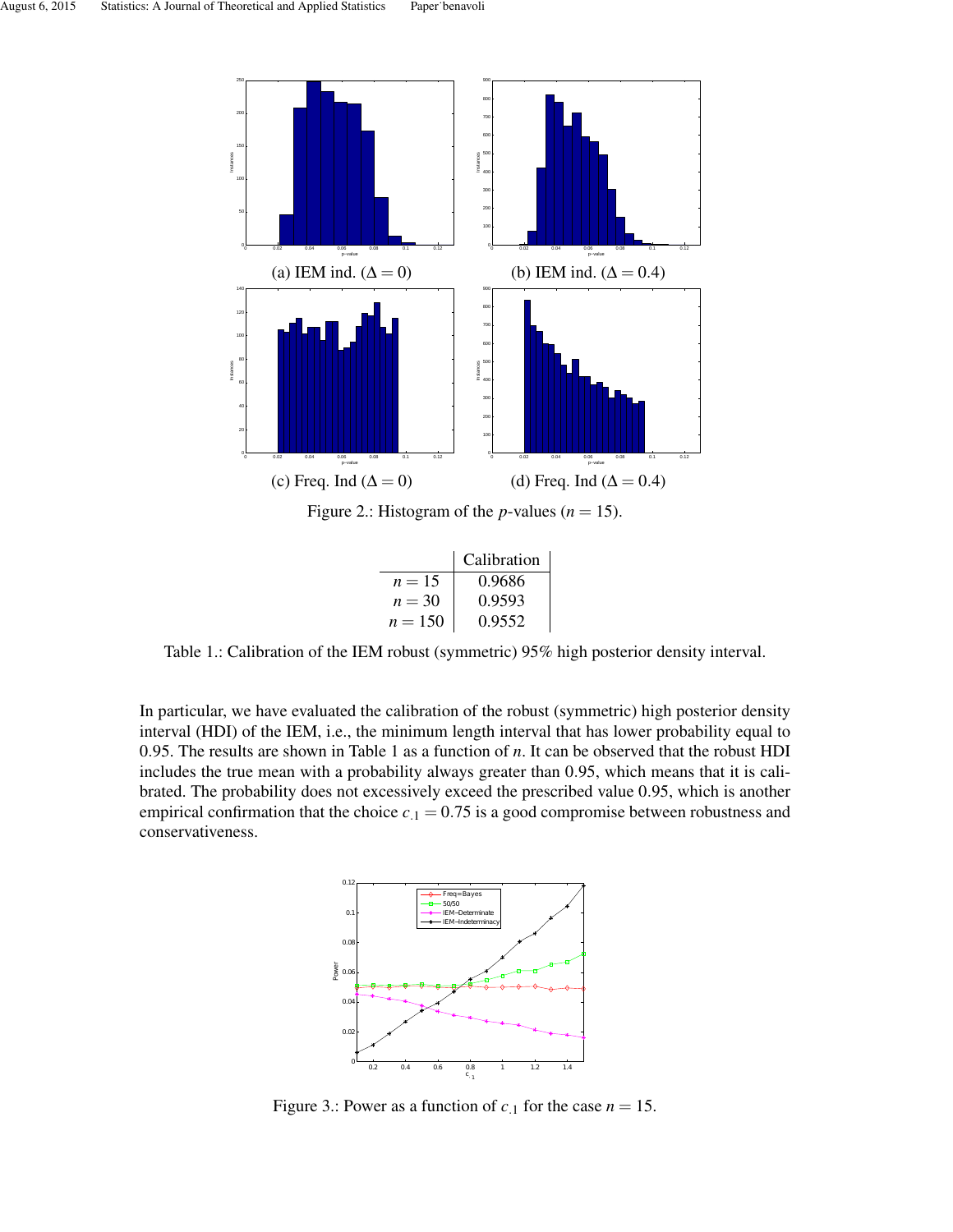It should be stressed again that the test "50/50" has been introduced only for the sake of comparison. We are not suggesting that when IEM is indeterminate we should toss a coin to take the decision. On the contrary we claim that the indeterminacy of IEM is an additional useful information that our approach gives to the analyst. In these cases she/he knows that (i) her/his posterior decisions would depend on the choice of the prior; (ii) the hypothesis test is difficult as shown by the comparison with the frequentist test. Based on this additional information, the analyst can for example decide to collect additional measurements to eliminate the indeterminacy (in fact we have seen that when the number of observations goes to infinity the indeterminacy goes to zero).

#### 8.2 *Election Polls*

A total of *n* adults are polled to indicate their preference for two candidates A and B. Let  $\hat{y}_{n1}$ denote the proportion of the population that supports  $A$ ,  $\hat{y}_{n2}$  denote the proportion of the population that supports *B* and  $1 - \hat{y}_{n1} - \hat{y}_{n2}$  denote the proportion of the population that is either undecided or vote for someone else. The counts  $n\hat{y}_{n1}$ ,  $n\hat{y}_{n2}$  and  $n(1-\hat{y}_{n1}-\hat{y}_{n2})$  are assumed to have a multinomial distribution with sample size *n* and respectively parameters  $\theta_{.1}$ ,  $\theta_{.2}$  and  $\theta_{.3}$ . Thus, the likelihood model is:

$$
p(n,\hat{y}_n|\theta) = \theta_{\cdot 1}^{n\hat{y}_{n1}} \theta_{\cdot 2}^{n\hat{y}_{n2}} \theta_{\cdot 3}^{n\hat{y}_{n3}},
$$

where  $\theta_{1} + \theta_{2} + \theta_{2} = 1$  are the unknown non-negative chances to be estimated. The focus is to compare the proportions of voters for *A* and *B* by considering the difference  $\theta_1 - \theta_2$ . A Dirichlet conjugate prior can be assumed on  $\theta_{.1}$ ,  $\theta_{.2}$  and  $\theta_{.3}$ :

$$
p(\theta) \propto \theta_1^{\alpha_1 - 1} \theta_2^{\alpha_2 - 1} \theta_3^{\alpha_3 - 1},
$$

where in the case of lack of prior information the prior parameters are commonly selected as follows: Haldane's prior  $\alpha_1 = \alpha_2 = \alpha_3 = 0$ ; Jeffreys' prior  $\alpha_1 = \alpha_2 = \alpha_3 = \frac{1}{2}$  $\frac{1}{2}$ ; uniform prior  $\alpha_1 = \alpha_2 = \alpha_3 = 1$ . The expected value of  $E[\theta_1 - \theta_2]$  is equal to 0 and the prior probability  $P(\theta_1 > \theta_2) = 0.5$  for both Jeffreys and uniform priors (for Haldane's prior they are not defined). These priors express indifference between candidate *A* and *B*, but not prior ignorance. To see that, consider  $P[\theta_{1} + 0.5\theta_{3} > \theta_{2} + 0.4\theta_{3}]$ , this is the probability that the proportion of votes of *A* exceeds the votes for *B* assuming a "swing" scenario in which 50% of the undecideds vote for *A* and 40% of the undecideds for *B*. This probability is equal to 0.76 in the case of the uniform prior and 0.66 in the case of Jeffreys' prior. It depends on the choice of the prior and this shows that the uniform and Jeffrey's priors are not really uninformative for this kind of poll.

Combining likelihood and prior, the resulting posterior is

$$
p(x|n,\hat{y}_n) \propto \theta_{.1}^{n\hat{y}_{n1} + \alpha_{.1} - 1} \theta_{.2}^{n\hat{y}_{n2} + \alpha_{.2} - 1} \theta_{.3}^{n\hat{y}_{n3} + \alpha_{.3} - 1},
$$

which is always proper in the case of the Jeffreys' and uniform prior and in the case of Haldane's prior provided that  $\hat{y}_{n1}, \hat{y}_{n2}, \hat{y}_{n3} > 0$ . The posterior expected value of  $\theta_{11} - \theta_{22}$  is:

$$
E[\theta_{\cdot 1}-\theta_{\cdot 2}|n,\hat{y}_n] = \frac{n\hat{y}_{n1}+\alpha_{\cdot 1}}{n+\alpha_{\cdot 1}+\alpha_{\cdot 2}+\alpha_{\cdot 3}} - \frac{n\hat{y}_{n2}+\alpha_{\cdot 2}}{n+\alpha_{\cdot 1}+\alpha_{\cdot 2}+\alpha_{\cdot 3}},
$$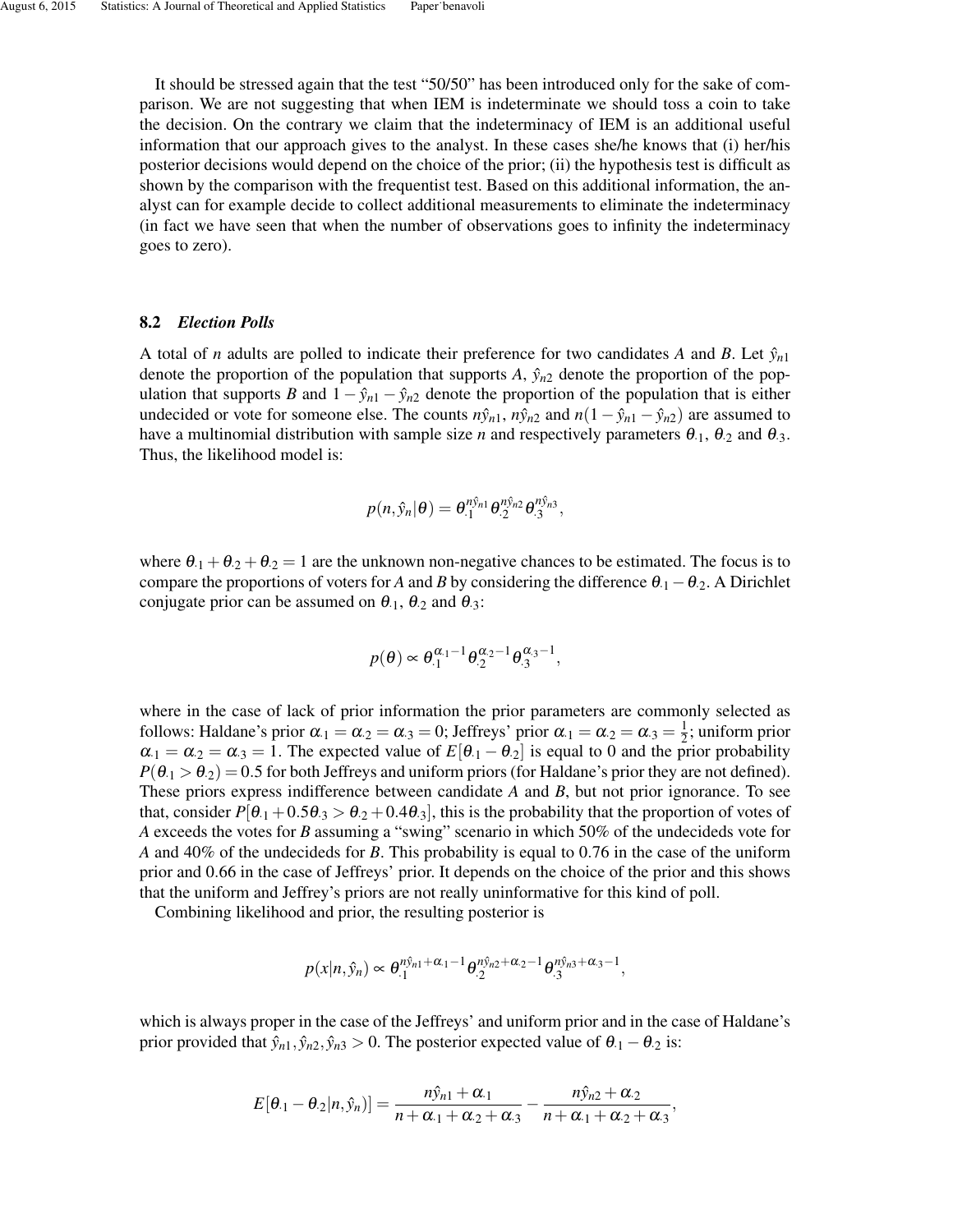while the posterior probability of the event  $\theta_1 - \theta_2 > 0$  is

$$
P[\theta_{\cdot 1} > \theta_{\cdot 2}|n,\hat{y}_n] = \frac{\int\limits_{\{\theta_{\cdot 1} > \theta_{\cdot 2}\}} \theta_{\cdot 1}^{\eta \hat{y}_{n1} + \alpha_{\cdot 1} - 1} \theta_{\cdot 2}^{\eta \hat{y}_{n2} + \alpha_{\cdot 2} - 1} \theta_{\cdot 3}^{\eta \hat{y}_{n3} + \alpha_{\cdot 3} - 1} d\theta}{\int \theta_{\cdot 1}^{\eta \hat{y}_{n1} + \alpha_{\cdot 1} - 1} \theta_{\cdot 2}^{\eta \hat{y}_{n2} + \alpha_{\cdot 2} - 1} \theta_{\cdot 3}^{\eta \hat{y}_{n3} + \alpha_{\cdot 3} - 1} d\theta},
$$

which can be computed numerically by sampling from the Dirichlet distribution.

Consider now the model of near-ignorance  $M$  defined in Theorem 4.6. From these results it follows that a priori  $\underline{E}[\theta_{1} - \theta_{2}] = -1$ ,  $\overline{E}[\theta_{1} - \theta_{2}] = 1$ . From Corollary 5.1, one has that  $\underline{P}(\theta_1 > \theta_2) = 0$ ,  $\overline{P}(\theta_1 > \theta_2) = 1$  and that  $\underline{P}[\theta_1 + 0.5\theta_3 > \theta_2 + 0.4\theta_3] = 0$ , and  $\overline{P}[\theta_1 + 0.5\theta_3 > \theta_2 + 0.4\theta_3]$  $\theta_2 + 0.4\theta_3$  = 1.<sup>1</sup> This is a more correct expression of the lack of prior information on the election result. The set of posteriors produced by  $\mathcal M$  is:

$$
\mathscr{M}_p = \left\{ p(x|n, \hat{y}_n) \propto \theta_{\cdot 1}^{n\hat{y}_{n1} + \ell_{\cdot 1} - 1} \theta_{\cdot 2}^{n\hat{y}_{n2} + \ell_{\cdot 2} - 1} \theta_{\cdot 3}^{n\hat{y}_{n3} + \ell_{\cdot 3} - 1} \right\},
$$

with  $\ell \in \mathbb{L}$ . Assuming that  $\mathbb{L}$  is the set defined in (23), two of the extreme densities belonging to this set are:

$$
\theta_{\cdot 1}^{n\hat{y}_{n1}-c-1}\theta_{\cdot 2}^{n\hat{y}_{n2}+c-1}\theta_{\cdot 3}^{n\hat{y}_{n3}-1},\tag{42}
$$

$$
\theta_{\cdot 1}^{n\hat{y}_{n1}+c-1}\theta_{\cdot 2}^{n\hat{y}_{n2}-c-1}\theta_{\cdot 3}^{n\hat{y}_{n3}-1}.
$$
\n(43)

These extreme densities give respectively the lower and upper posterior expected values of  $\theta_{.1}$  –  $\theta_{.2}$ :

$$
\underline{E}[\theta_{\cdot 1} - \theta_{\cdot 2}|n, \hat{y}_n] = \max\left(-1, \frac{n\hat{y}_{n1}}{n} - \frac{n\hat{y}_{n2}}{n} - \frac{2c}{n}\right),\tag{44}
$$

$$
\overline{E}[\theta \cdot (1 - \theta_2 | n, \hat{y}_n] = \min\left(1, \frac{n\hat{y}_{n1}}{n} - \frac{n\hat{y}_{n2}}{n} + \frac{2c}{n}\right),\tag{45}
$$

where it has been assumed that  $n\hat{y}_{n1}, n\hat{y}_{n2} > 0$ . The lower expectation considers the case in which  $c$  votes move from candidate  $A$  to  $B$ . The upper expectation considers the case in which  $c$  votes move from candidate *B* to *A*. Clearly this exchange of votes gives also the the lower and upper posterior probabilities of the event  $\theta_{.1} - \theta_{.2} > 0$ :

$$
\underline{P}[\theta_{1} > \theta_{2}|n,\hat{y}_{n}] = \frac{\int_{\theta_{1} > \theta_{2}} \theta_{1}^{n\hat{y}_{n1} - c - 1} \theta_{2}^{n\hat{y}_{n2} + c - 1} \theta_{3}^{n\hat{y}_{n3} - 1} d\theta}{\int \theta_{1}^{n\hat{y}_{n1} - c - 1} \theta_{2}^{n\hat{y}_{n2} + c - 1} \theta_{3}^{n\hat{y}_{n3} - 1} d\theta},
$$
\n
$$
\overline{P}[\theta_{1} > \theta_{2}|n,\hat{y}_{n}] = \frac{\int_{\theta_{1} > \theta_{2}} \theta_{1}^{n\hat{y}_{n1} + c - 1} \theta_{2}^{n\hat{y}_{n2} - c - 1} \theta_{3}^{n\hat{y}_{n3} - 1} d\theta}{\int \theta_{1}^{n\hat{y}_{n1} + c - 1} \theta_{2}^{n\hat{y}_{n2} - c - 1} \theta_{3}^{n\hat{y}_{n3} - 1} d\theta}.
$$

Above it has been assumed that the resulting posteriors are both proper. Similar calculations can be used to determine  $\underline{P}[\theta_{.1} + 0.5\theta_{.3} > \theta_{.2} + 0.4\theta_{.3}|n, \hat{y}_n]$  and  $\overline{P}[\theta_{.1} + 0.5\theta_{.3} > \theta_{.2} + 0.4\theta_{.3}|n, \hat{y}_n]$ .

<sup>&</sup>lt;sup>1</sup>These lower and upper probabilities are obtained by densities in  $\mathcal M$  approaching the extreme priors in (42)–(43).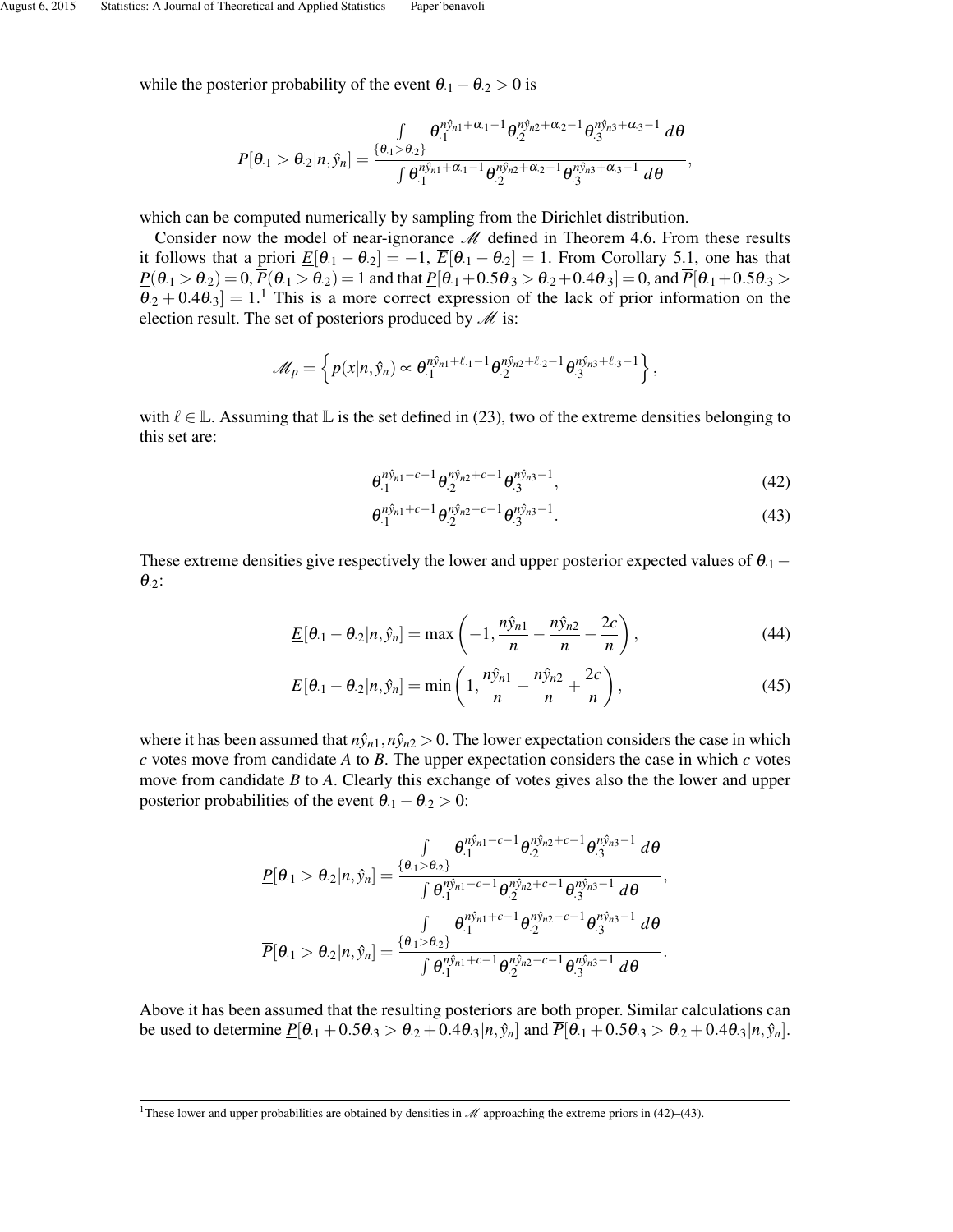Compare (44)–(45) with the posterior means obtained by the IDM:

$$
\underline{E}[\theta \cdot (1 - \theta \cdot 2 | n, \hat{y}_n] = \frac{n\hat{y}_{n1}}{n+s} - \frac{n\hat{y}_{n2} + s}{n+s},
$$
\n(46)

$$
\overline{E}[\theta_{\cdot 1} - \theta_{\cdot 2}|n, \hat{y}_n] = \frac{n\hat{y}_{n1} + s}{n + s} - \frac{n\hat{y}_{n2}}{n + s}.
$$
\n(47)

In this case the lower and upper expectations consider the case in which *s* more adults are polled and assume that these adults vote either for candidate *B* (lower case) or for candidate *A* (upper case). Although by choosing an appropriate value of *s* we can suitably enlarge  $\overline{E}[\theta_{1} \theta_2|n, \hat{y}_n| - E[\theta_1 - \theta_2|n, \hat{y}_n]$ , the increase of *s* decreases the variance of the extreme densities and, thus, makes the inferences sharper.

As numerical example we consider the problem of estimating the number of electoral votes in the 2004 USA Presidential Election using the polling data from realclearpolitics.com (last-day poll). We compute the winner prediction of a Bayesian estimator that: (i) using Haldane's prior computes the win probabilities  $P[\theta_1 > \theta_2 | n, \hat{y}_n]$  for each state; (ii) we use these probabilities to compute the (sampling) distribution of the total electoral votes for the two candidates.

Then we compute the winner prediction for the two near-ignorance prior models: IDM  $(s = 2)$ and the set of priors  $M$  with  $c = 1$  hereafter denoted as IEM (imprecise exponential model), using the same procedure as in the Bayesian estimator but considering the two cases  $P[\theta_1 >$  $\theta_2|n, \hat{y}_n|$  and  $\overline{P}[\theta_1 > \theta_2|n, \hat{y}_n]$ , which give the lower and, respectively, upper probability that Bush wins in each state.

A number of 200000 simulated elections are generated. In each simulation, for each State we have first computed the posterior probability of  $\theta_1$  and  $\theta_2$  (using the Bayesian prior or the lower and upper priors). For each State, we have used this posterior to sample  $\theta_{.1}$  and  $\theta_{.2}$  and assigned the electoral vote of the State to Bush whenever  $\theta_{1} > \theta_{2}$  (to Kerry whenever  $\theta_{2} < \theta_{1}$ ). Finally, we have computed Bush's total electoral votes. We have repeated this process for each of the 200000 runs. Figure 4 reports the histograms of Bush's total electoral votes that we have obtained on the 200000 runs for the three estimator together with the break-even equal to 269 electoral votes. It is evident from the histogram of the Bayesian estimator that Kerry is slightly favorite (for Bush the posterior mean of electoral votes is 267.1 and the posterior median 266) but also that there is a high uncertainty. Because of this uncertainty the contribution of the prior on the final result is crucial. In fact, notice that if we just add two (pseudo-)samples  $(s = 2)$  in favor of Bush in each state, then Bush becomes slightly favorite (posterior upper mean equal to 271.2 electoral votes and posterior upper median equal to 270 electoral votes for Bush), see IDM light red histogram. This corresponds to the case  $\overline{P}[\theta_1 > \theta_2 | n, \hat{y}_n]$  in the IDM and the best scenario for Bush. The lower probability  $P[\theta_1 > \theta_2 | n, \hat{y}_n]$  (IDM light blue histogram) gives instead the worst scenario for Bush. Similar results hold for the IEM. In this case, we assume that in each state one elector  $(c = 1)$  in the sample changes mind and instead of voting for Kerry he/she votes for Bush. This is enough for Bush to become slightly favorite. Notice that the IDM and IEM give the same result in this case. In fact, being the sample size large (around 600 in each state),  $n+s \approx n$  for  $s = 2$  and, thus, the inferences of the IDM and IEM almost coincide.

### 9. Conclusions

In this paper, we have proposed a model of prior ignorance about a multivariate variable based on a set of distributions  $M$ . In particular, we have discussed four properties that a prior model should satisfy to model lack of prior information: invariance, near-ignorance, learning and convergence. Near-ignorance and invariance ensure that our prior model behaves as a vacuous model with respect to some statistical inferences (e.g., mean, credible intervals, etc.) and some transfor-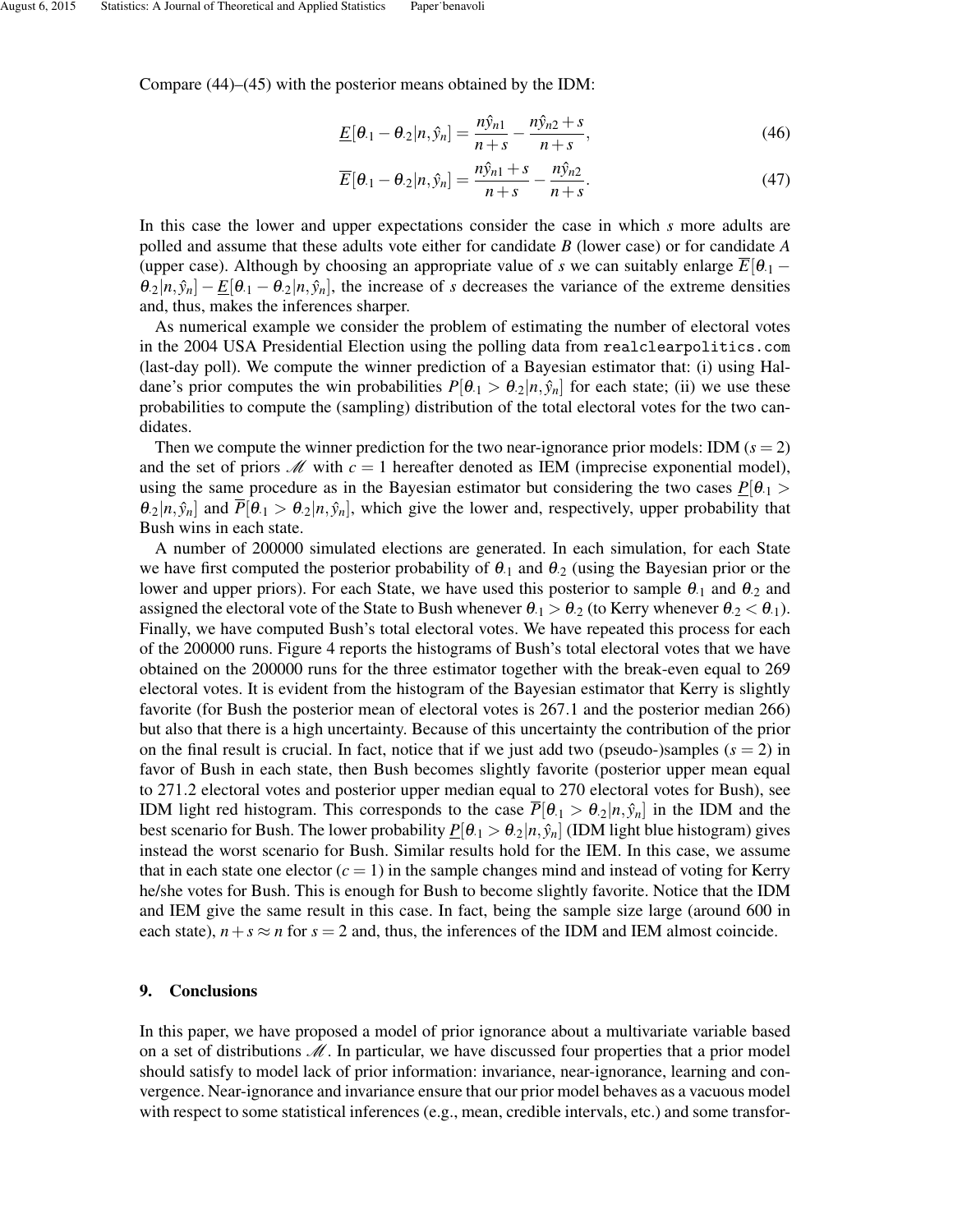

Figure 4.: Histogram of Bush's total electoral votes for the Bayesian estimator (top), IDM (center) and IEM (bottom). The vertical line denotes the break-even 269 electoral votes.

mation of the parameter space. Learning and convergence ensure that our prior model can learn from data and, in particular, that the influence of  $\mathcal M$  on the posterior inferences vanishes with increasing number of observations. Furthermore, for exponential families, we have shown that translation invariance, near-ignorance, learning and convergence can all be satisfied by a set of conjugate priors if the set of priors  $M$  includes finitely additive probabilities obtained as limits of truncated increasing/decreasing exponential functions.

In future work it would be useful to address the following issues: (1) the extension of this model to more cases for which  $\mathcal{W} \neq \mathbb{R}^k$ ; (2) employing the model to represent prior ignorance in *generalized linear models*.

The extension to the case  $\mathcal{W} \neq \mathbb{R}^k$  is important because, for many exponential families of interest  $\mathscr{W} \neq \mathbb{R}^k$ . Furthermore, with this extension we may employ our approach to model prior ignorance in generalized linear models. Generalized linear models comprise the traditional analyses such as *t*-tests, analysis of variance, linear regression and logistic regression. Consider for instance a normal linear regression model. In this case, the probabilistic relationship between observations and variables of interests are expressed via a multivariate normal density. The Bayesian approach to normal linear regression assumes that the prior information on the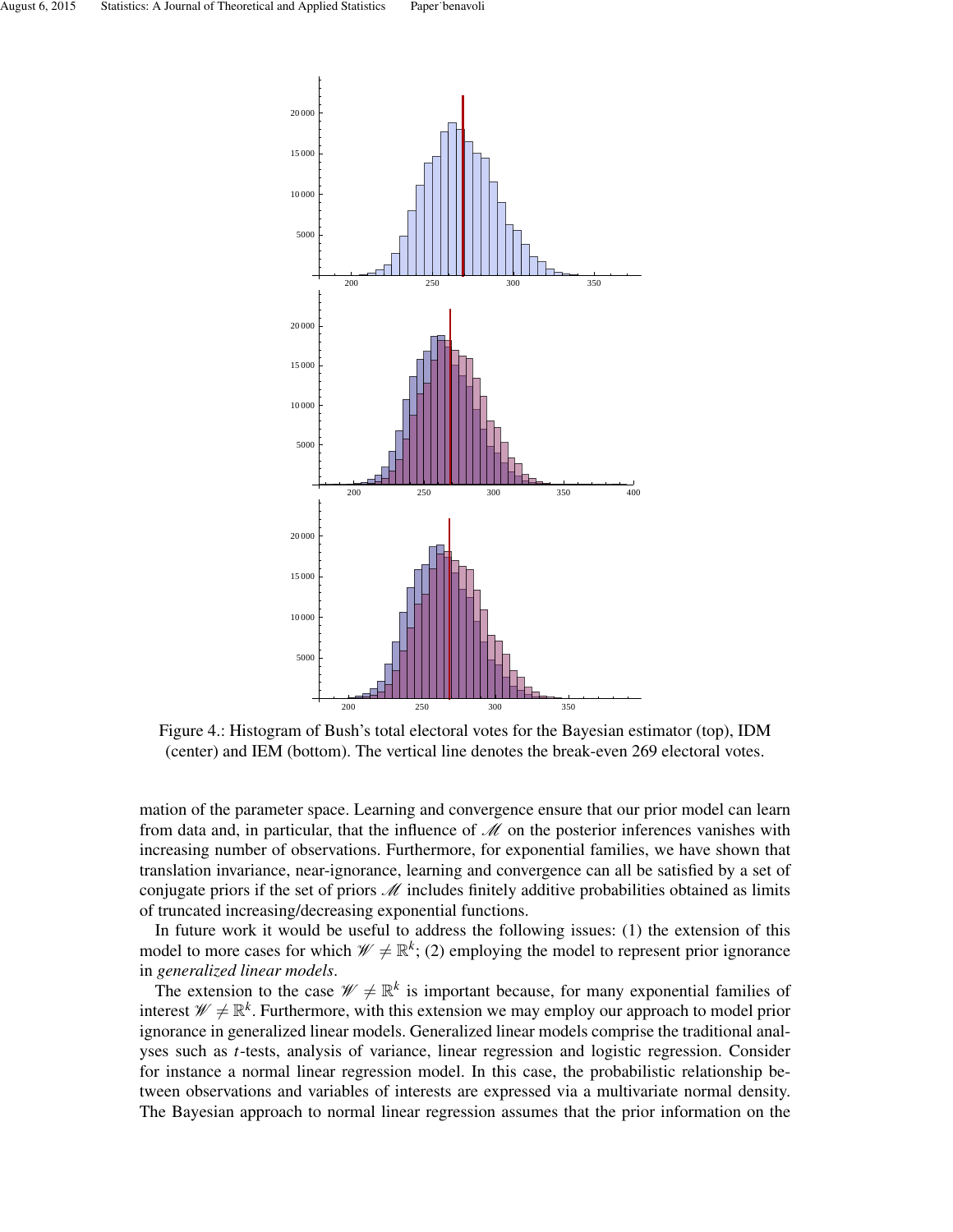variables of interest is expressed with a Gaussian-inverse Gamma distribution (or Gaussianinverse Wishart distribution) which belongs to *k*-parameters exponential families. In the case of lack of prior information, prior ignorance is commonly modelled by selecting the parameters of the prior to make it noninformative. As pointed out in this paper, it is not possible to express prior ignorance with noninformative priors. In our opinion, a better approach is that of using a set of priors satisfying the property of near-ignorance. Notice that the Gaussian-inverse Gamma distribution belongs to *k*-parameters exponential families. Therefore, we can employ the multivariate models of near-ignorance for *k*-parameters exponential families to develop new robust regressors based on near-ignorance priors.

### Acknowledgements

This work was partly supported by the Swiss NSF grants nos. 200021\_146606 / 1 and 200020 137680 / 1. The authors would like to thank the anonymous referees for comments and constructive criticism that helped us to improve the presentation of the paper.

### Appendix A. Invariance and Conjugate Improper Priors

In Bayesian statistics, in case of lack of prior information, it is often common to select the prior in order to satisfy some invariance property, see for instance [3, 24, 25]. Consider for instance the group of transformations  $\mathscr{F} = \{f_a : a \in \mathbb{R}\}\$  with  $f_a(w) = w + a$ , i.e., a shift of the parameter. From Definition 2.2 with  $\underline{E} = \overline{E} = E$ , it results that a prior  $p(w)$  with support  $W$  is  $\mathscr F$ -invariant if:

$$
\int g(w+a)p(w)dw = \int g(w)p(w)dw \quad \forall a.
$$
 (A1)

If  $g = I_{\{A\}}$ , with  $A \subseteq \mathbb{R}^k$  bounded and measurable, the above inequality means that the set *A* and the shifted set  $A + a$  should have the same probability for any value of  $a$ . By a change of variables and considering the case  $g = I_{\{A\}}$ , (A1) can be rewritten as:

$$
\int_{A-a} p(w-a)dw = \int_{A} p(w)dw \quad \forall a.
$$
 (A2)

For a bounded space  $\mathcal W$ , the only prior that satisfies (A2) is the uniform distribution. Conversely, for instance in case  $\mathcal{W} = \mathbb{R}$ , it is known that there is no countably additive probability measure that is translation invariant, even on the intervals. To see that, note that  $\mathbb R$  is the countable union of the intervals  $[n, n+1)$  with  $n \in \mathbb{Z}$  and these intervals must have the same probability, because of (A1), which must be zero by countable additivity.

However, we can define translation-invariant lower and upper expectations as limits of uniform distributions on finite intervals [6, Sec. 2.9.7], [26, Sec. 3]. Let  $\mathcal K$  be the linear space of Borelmeasurable RVBFs on  $\mathbb{R}$ , and define:

$$
\underline{E}[g] = \liminf_{r \to \infty} \frac{1}{2r} \int g(w) I_{[-r,r]}(w) dw, \quad \forall g \in \mathcal{K},
$$
 (A3)

where  $r > 0$  and *E* denotes the lower expectation of a RVBF *g* belonging to  $\mathcal{K}$ . This is a lower limit<sup>1</sup> of uniform distributions on intervals centered at zero as their length  $2r \rightarrow \infty$ . By

<sup>&</sup>lt;sup>1</sup>Let the least term  $\phi$  of a sequence be a term which is smaller than all but a finite number of the terms which are equal to  $\phi$ . Then  $\phi$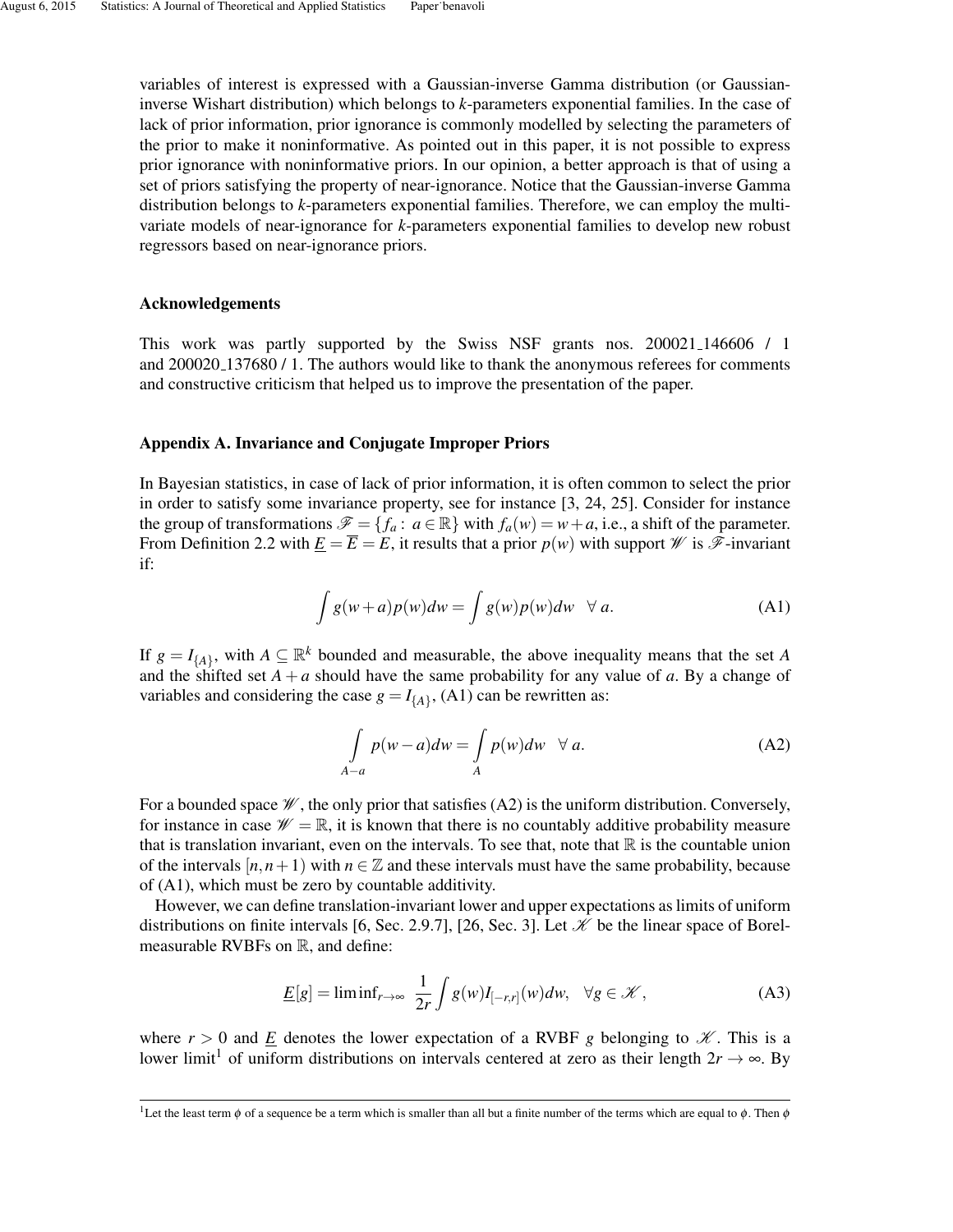replacing infimum with supremum in the definition of *E*, we can obtain the upper expectation *E*. Observe that, since  $E[g] = -\overline{E}[-g]$ , the upper expectation in completely determined by the lower expectation and vice versa. In case  $g = I_{\{A\}}$  for some subset *A* of *W*,  $\underline{E}[I_{\{A\}}]$  represents the lower probability of *A* and in this case the upper probability of *A*, i.e.,  $\overline{E}[I_{\{A\}}]$ , is defined as  $1 - \underline{E}[I_{\{A^c\}}]$ , where  $A^c$  is the complementary set of *A*.

**Lemma A.1.** *Define the translations*  $f_a$  *by*  $f_a(w) = w + a$  *for any*  $a \in \mathbb{R}$  *and*  $g(f_a(w)) = g(w + a)$ *a*) *for any*  $g \in \mathcal{K}$ . The lower expectation model in (A3) satisfies  $E[g(f_a)] = E[g]$  (translation *invariance) for any*  $g \in \mathcal{K}$  *and*  $a \in \mathbb{R}$ *.* 

The proof is given in the first part of the proof of Lemma 4.1. Observe that *E* defined in (A3) satisfies the following properties: (i) for  $g = I_{\mathbb{R}}$ ,  $\underline{E}[I_{\mathbb{R}}] = 1$ ; (ii) for  $A = [0, \infty)$ ,  $\underline{E}[I_A] = \frac{1}{2}$ ; (iii) for  $g = I_A$ , where *A* is a bounded subset of R, it holds that  $\underline{E}[I_{\{A+a\}}] = \underline{E}[I_A] = 0$  for any  $a \in \mathbb{R}$  and, furthermore, by denoting with *A<sup>c</sup>* the complementary set of *A* it holds that  $\underline{E}[I_{A^c}] = \underline{E}[I_{\{A^c+a\}}] =$ 1. Hence, since  $\overline{E}[I_A] = 1 - \underline{E}[I_{A^c}]$ , it follows that  $\overline{E}[I_{\{A+a\}}] = \overline{E}[I_A] = 0$ . As discussed in the introduction, to each functional  $E$  (satisfying some regularity properties [6, Ch. 2]), it is possible to associate a closed and convex set M of probabilities that generates the lower expectation  $E[g]$ for any  $g$ . This is the set of probabilities that dominate  $E$  (equivalently, that are dominated by  $\overline{E}$ ), i.e., the lower (upper) envelope of the expectation of *g* with respect to the closed and convex set *M* of probabilities is equal to  $\underline{E}[g]$  ( $\overline{E}[g]$ ) for any *g*. In the case of  $\underline{E}$  defined in (A3), since  $\overline{E}[I_A] = 0$  for any bounded subset *A* of R, none of the probabilities dominated by  $\overline{E}$  can be countably additive. In other words the set  $\mathcal M$  in this case includes finitely additive probabilities.

In order to be able to interchange the operations of limit and integration even in case of unbounded functions *g* from  $\mathcal W$  to  $\mathbb R$  [27], in the following we take  $\mathcal K$  to be the linear space of Borel-measurable functions on  $\mathbb R$  satisfying  $\int |g(w)| \exp(n(\hat{y}_n w - b(w))dw < \infty$  for any  $n > 0$ and  $\hat{y}_n \in Cl(\mathcal{Y}_0)$  (*Cl*(·) denotes the closure of the set). This is again a linear space.<sup>1</sup> Now consider the likelihood  $p(n, \hat{y}_n|w) \propto \exp(n(\hat{y}_nw - b(w));$  the lower posterior expectation of *g* can be obtained from (A3):

$$
\underline{E}[g|n,\hat{y}_n] = \liminf_{r \to \infty} \frac{\int g(w) \exp(n(\hat{y}_n w - b(w))I_{[-r,r]}(w)dw}{\int \exp(n(\hat{y}_n w - b(w))I_{[-r,r]}(w)dw}.
$$
\n(A4)

Assuming  $\mathcal{W} = \mathbb{R}$ , since  $\int |g(w)| \exp(n(\hat{y}_n w - b(w))dw < \infty$  for any  $n > 0$  and  $\hat{y}_n \in Cl(\mathcal{Y}_0)$ , applying Lebesgue's dominated convergence theorem, one has:

$$
\underline{E}[g|n,\hat{y}_n] = \frac{\int g(w) \exp(n(\hat{y}_n w - b(w))) dw}{\int \exp(n(\hat{y}_n w - b(w))) dw},
$$
\n(A5)

which is equivalent to the posterior inference obtained from the limit kernel (improper uniform prior)  $p(w) = 1 = \lim_{r \to \infty} I_{[-r,r]}(w)$ . Observe that  $\underline{E}[g|n, \hat{y}_n] = \overline{E}[g|n, \hat{y}_n]$ . It is worth to notice that (A5) holds for any likelihood in the exponential families such that  $\mathcal{W} = \mathbb{R}$ . For instance, in the one-parameter Normal, Beta and Gamma case,  $\mathcal{W} = \mathbb{R}$  and thus the limit kernel  $p(w) = 1$ guarantees translation invariance. Note that  $p(w) = 1$ , transformed back to the original parameter space, becomes  $p(x) = 1$  in the Normal case,  $p(\theta) = \theta^{-1}(1-\theta)^{-1}$  in the Beta case and  $p(\lambda) = \lambda^{-1}$  in the Gamma case.<sup>2</sup> These are the kernels that, when multiplied with the Normal, Binomial and Poisson likelihoods, give a Normal, Beta and, respectively, Gamma posterior density.

is called the lower limit of the sequence.

<sup>&</sup>lt;sup>1</sup>Notice in fact that if *g* belongs to *X* also  $\lambda$ *g* does for any real  $\lambda$ . If  $g_1, g_2$  belong to X, also  $g_1 + g_2$  belongs to X, since  $\int |g_1(w) + g_2(w)| \exp(n(\hat{y}_n w - b(w))) dw \leq \int |g_1(w)| \exp(n(\hat{y}_n w - b(w))) dw + \int |g_2(w)| \exp(n(\hat{y}_n w - b(w))) dw < \infty$ .

<sup>&</sup>lt;sup>2</sup>The differences are due to the Jacobians of the transformations.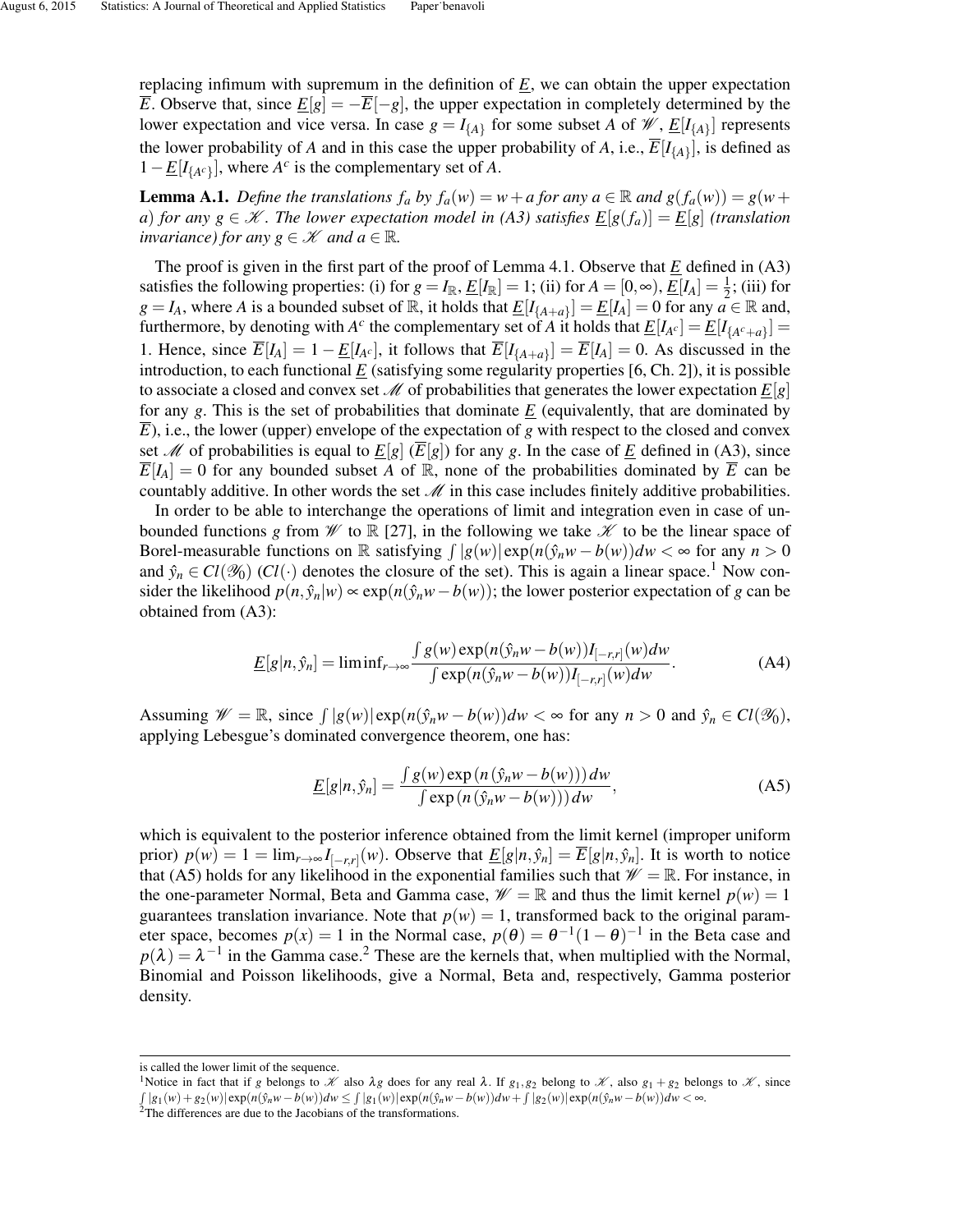Note also that  $p(w) = 1$  is not the only limit prior that guarantees translation invariance and preserves conjugacy, i.e., the posterior is the conjugate of the likelihood. Assume again  $\mathscr{W} = \mathbb{R}$  and that *g* satisfies  $\int |g(w)| \exp(n(\hat{y}_n w - b(w)) \exp(\ell w) dw < \infty$  for some  $\ell > 0$  and any  $n > 0$ ,  $\hat{y}_n \in Cl(\mathcal{Y}_0)$ . Consider then the posterior limit:

$$
\underline{E}[g|n,\hat{y}_n] = \liminf_{r \to \infty} \frac{\int g(w) \exp(n(\hat{y}_n w - b(w)) \exp(\ell w) I_{(-\infty,r]}(w) dw)}{\int \exp(n(\hat{y}_n w - b(w)) \exp(\ell w) I_{(-\infty,r]}(w) dw},
$$
(A6)

as before, since  $\int |g(w)| \exp(n(\hat{y}_n w - b(w)) \exp(\ell w) dw < \infty$ , by Lebesgue's dominated convergence theorem, the above limit is equal to:

$$
\underline{E}[g|n,\hat{y}_n] = \frac{\int g(w) \exp\left(n\left(\frac{\ell + n\hat{y}_n}{n}w - b(w)\right)\right) dw}{\int \exp\left(n\left(\frac{\ell + n\hat{y}_n}{n}w - b(w)\right)\right) dw}.
$$
 (A7)

Thus, (A6) is equivalent to considering the posterior expectation obtained from the kernel  $p(w) = \exp(\ell w) = \lim_{r \to \infty} \exp(\ell w) I_{(-\infty,r]}(w)$ . In analogy with (A3), we can define translation invariant lower and upper expectations as limits of exponential priors truncated on finite intervals:

$$
\underline{E}[g] = \liminf_{r \to \infty} \frac{\ell}{\exp(\ell r)} \int g(w) \exp(\ell w) I_{(-\infty, r]}(w) dw,
$$
 (A8)

for  $r \in \mathbb{R}$ , which satisfies translation invariance,  $E[g(f_a)] = E[g]$ , for any g in the set of Borelmeasurable RVBFs  $K$ .

**Lemma A.2.** *The lower expectation model in (A8) satisfies*  $\underline{E}[g(f_a)] = \underline{E}[g]$  (translation invari*ance)* for any  $g \in \mathcal{K}$  and  $a \in \mathbb{R}$ .

The proof is given in the second part of the proof of Lemma 4.1. Observe that *E* defined in (A8) satisfies the following properties: (i) for  $g = I_{\mathbb{R}}$ ,  $\underline{E}[I_{\mathbb{R}}] = 1$ ; (ii) for  $A = [0, \infty)$ ,  $\underline{E}[I_A] = 1$ ; (iii) for  $g = I_A$ , where *A* is a bounded subset of  $\mathbb{R}$ , it holds that  $\overline{E}[I_{\{A+a\}}] = \overline{E}[I_A] = 0$  for any  $a \in \mathbb{R}$ . Thus, because of (iii), none of the probabilities dominated by  $\overline{E}$  can be countably additive and the set  $M$  includes finitely additive probabilities. However comparing the lower probabilities in (ii) for (A3) and (A8), it can be noticed that the set of finitely additive probabilities induced by the two improper priors  $p(w) = 1$  and, respectively,  $p(w) = \exp(\ell w)$  are different. Observe that (A7) holds for any likelihood belonging to the exponential families provided that  $\mathscr{W} = \mathbb{R}$ . Note that  $p(w) = \exp(\ell w)$ , transformed back to the original parameter space, becomes  $p(x) = \exp(\ell x)$  in the Normal case,  $p(\theta) = \theta^{\ell-1}(1-\theta)^{-\ell-1}$  in the Beta case and  $p(\lambda) = \lambda^{\ell-1}$  in the Gamma case. It can be noticed that for  $\ell = 0$ ,  $exp(\ell w) = 1$ , thus the improper uniform distribution can be seen as a particular case of  $exp(\ell w)$ . We are interested in these exponential kernels  $exp(\ell w)$  since they preserve conjugacy with exponential families as shown in (A6). In summary, invariance properties can in general be satisfied by considering the lower expectation obtained as the limit of proper truncated priors.

### References

- [1] H. Jeffreys. *Theory of Probability*. Clarendon Press, Oxford, 1983. 3rd edition.
- [2] J. O. Berger. *Statistical Decision Theory and Bayesian Analysis*. Springer Series in Statistics, New York, 1985.
- [3] J. M. Bernardo and A. F. M. Smith. *Bayesian theory*. John Wiley & Sons, 1994.